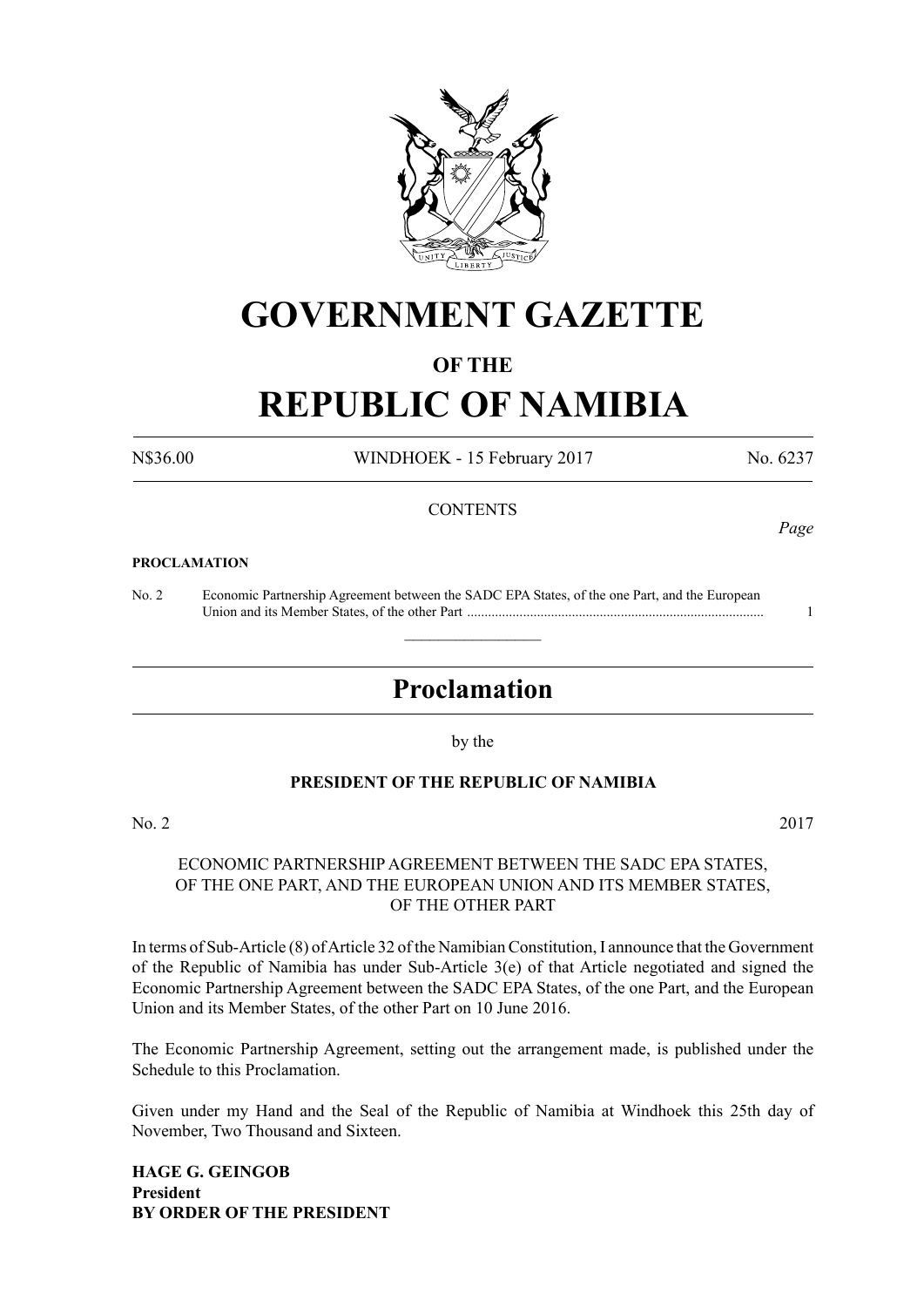### ECONOMIC PARTNERSHIP AGREEMENT BETWEEN THE SADC EPA STATES, OF THE ONE PART, AND THE EUROPEAN UNION AND ITS MEMBER STATES, OF THE OTHER PART

#### PREAMBLE

PARTIES TO THE AGREEMENT

THE REPUBLIC OF BOTSWANA,

THE KINGDOM OF LESOTHO,

THE REPUBLIC OF MOZAMBIQUE,

THE REPUBLIC OF NAMIBIA,

THE REPUBLIC OF SOUTH AFRICA, and

THE KINGDOM OF SWAZILAND

hereinafter referred to as the "Southern African Development Community Economic Partnership Agreement States", of the one part, ("the SADC EPA States"), of the one part, and

THE KINGDOM OF BELGIUM,

THE REPUBLIC OF BULGARIA,

THE CZECH REPUBLIC,

THE KINGDOM OF DENMARK,

THE FEDERAL REPUBLIC OF GERMANY,

THE REPUBLIC OF ESTONIA,

IRELAND,

THE HELLENIC REPUBLIC,

THE KINGDOM OF SPAIN,

THE FRENCH REPUBLIC,

THE REPUBLIC OF CROATIA,

THE ITALIAN REPUBLIC,

THE REPUBLIC OF CYPRUS,

THE REPUBLIC OF LATVIA,

THE REPUBLIC OF LITHUANIA,

THE GRAND DUCHY OF LUXEMBOURG,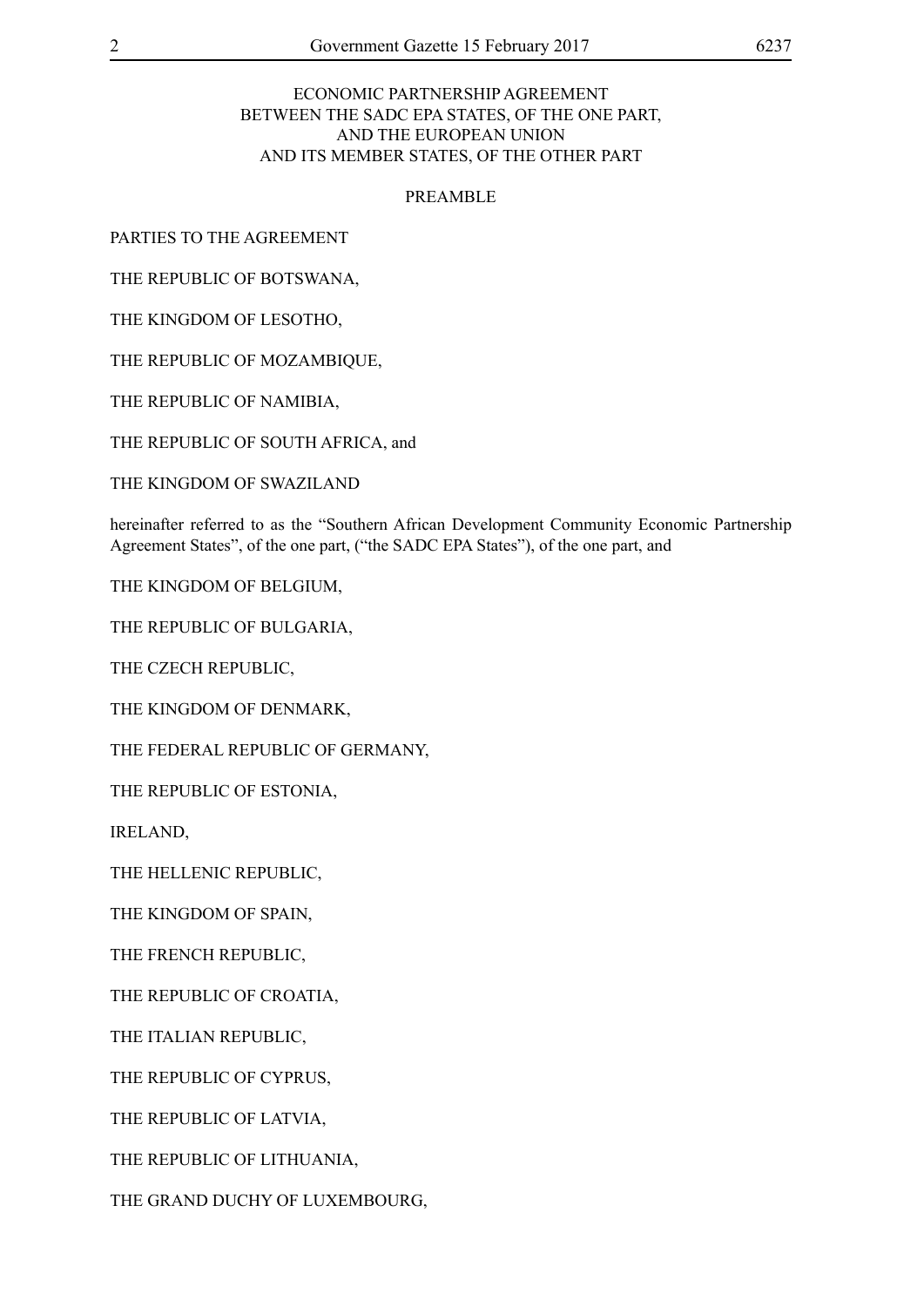HUNGARY,

THE REPUBLIC OF MALTA,

THE KINGDOM OF THE NETHERLANDS,

THE REPUBLIC OF AUSTRIA,

THE REPUBLIC OF POLAND,

THE PORTUGUESE REPUBLIC,

ROMANIA,

THE REPUBLIC OF SLOVENIA,

THE SLOVAK REPUBLIC,

THE REPUBLIC OF FINLAND,

THE KINGDOM OF SWEDEN,

THE UNITED KINGDOM OF GREAT BRITAIN AND NORTHERN IRELAND,

Contracting Parties to the Treaty on European Union and the Treaty on the functioning of the European Union, hereinafter referred to as "the Member States of the European Union"

and

THE EUROPEAN UNION, of the other part,

CONSIDERING the Parties' wish to further strengthen their trade links and establish close and lasting relations based on partnership and cooperation;

CONVINCED that this Agreement will further deepen and encourage economic and trade relations between the Parties;

DESIRING to create new employment opportunities, attract investment and improve living standards in the territories of the Parties while promoting sustainable development;

RECOGNISING the importance of development finance cooperation for the implementation of this Agreement;

RECOGNISING the efforts by the SADC EPA States to ensure economic and social development for their peoples in the context of deepening regional integration in the Southern African Development Community region ("SADC region");

CONFIRMING the Parties' commitment to promote regional cooperation and economic integration, and to encourage the liberalisation of trade in the SADC region;

RECOGNISING the special needs and interests of the SADC EPA States and the need to address their diverse levels of economic development, geographic and socioeconomic concerns;

RECOGNISING the special circumstances of Botswana, Lesotho, Namibia and Swaziland ("BLNS States") in this Agreement and the need to take into account the effects on them of trade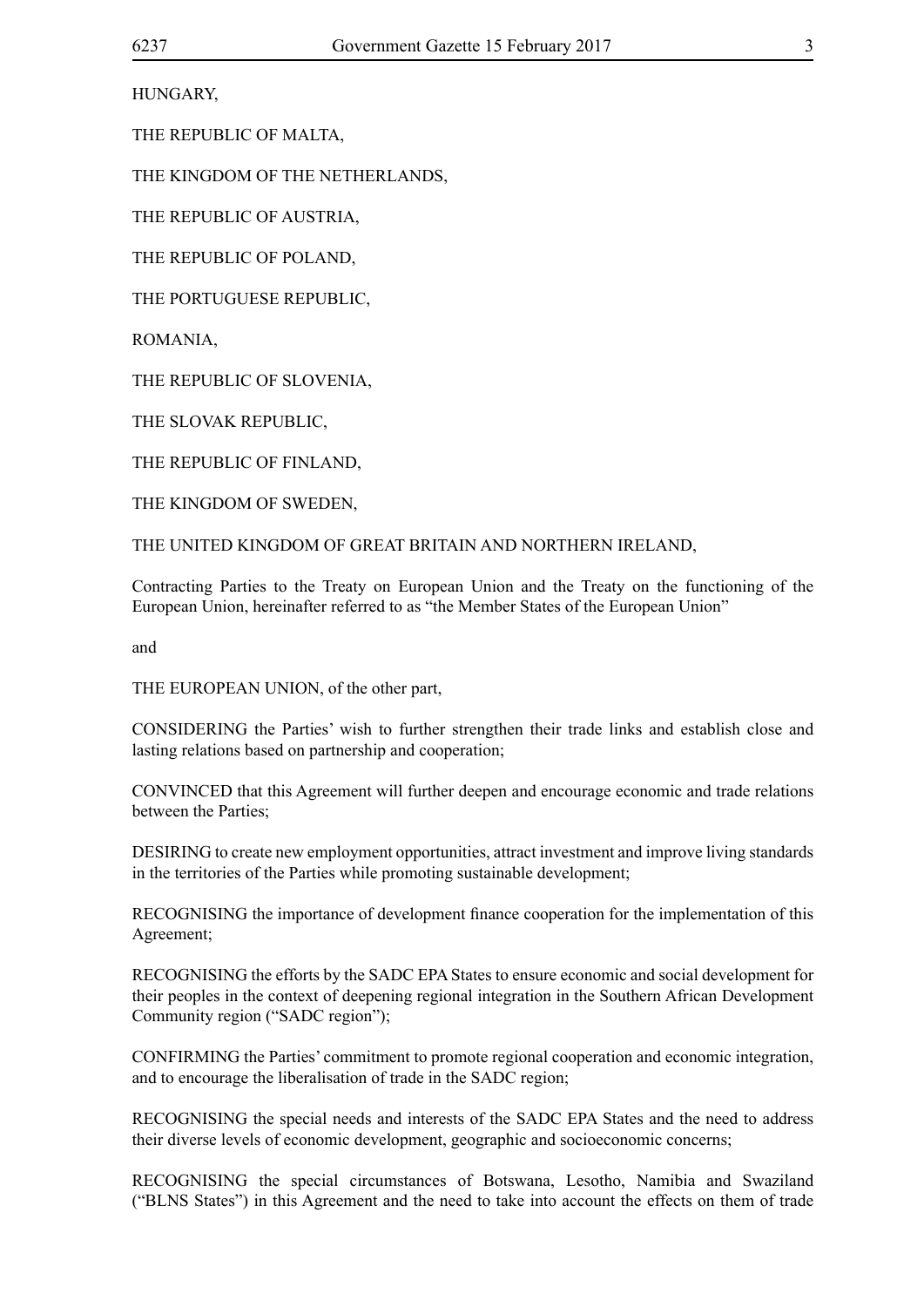liberalisation under the Trade, Development and Cooperation Agreement between South Africa and the European Community and its Member States, signed on 11 October 1999 ("TDCA");

RECOGNISING the special circumstances and needs of the Least Developed Countries ("LDCs") of the SADC EPA States through the use of special and differential treatment and asymmetry;

RECOGNISING the special circumstances of Lesotho as the only LDC in SACU and that the impact of the reduction of the tariff revenue as a result of the TDCA and this Agreement necessitates priority in aid for trade;

RECOGNISING the special circumstances of those SADC EPA States emerging from longterm armed conflict, necessitating special and differential treatment and asymmetry;

TAKING ACCOUNT of the Parties' rights and obligations in terms of their membership of the World Trade Organisation ("WTO"), and reaffirming the importance of the multilateral trading system;

RECALLING the importance attached by the Parties to the principles and rules governing the multilateral trading system and to the need to apply them in a transparent and nondiscriminatory manner;

BEARING IN MIND the Partnership Agreement between the Members of the African, Caribbean and Pacific ("ACP") Group of States of the one part, and the European Community ("EC") and its Member States of the other part, signed on 23 June 2000 and revised on 25 June 2005 ("Cotonou Agreement");

CONFIRMING the Parties' commitment to and support for economic development in the SADC EPA States to attain the Millennium Development Goals ("MDGs");

BEARING IN MIND the TDCA;

BEARING IN MIND Parties' commitment to ensuring that their mutual arrangements support the process of regional integration under the Treaty of the Southern African Development Community, signed on 17 August 1992, as amended ("SADC Treaty");

RECOGNISING the particular case of the Southern African Customs Union ("SACU") established under the Southern African Customs Union Agreement, 2002, between the Governments of the Republic of Botswana, the Kingdom of Lesotho, the Republic of Namibia, the Republic of South Africa and the Kingdom of Swaziland, signed on 21 October 2002 ("SACU Agreement");

CONFIRMING the Parties' support and encouragement for the process of trade liberalisation;

EMPHASISING the importance of agriculture and sustainable development in poverty alleviation in the SADC EPA States;

HAVE AGREED to conclude this Agreement: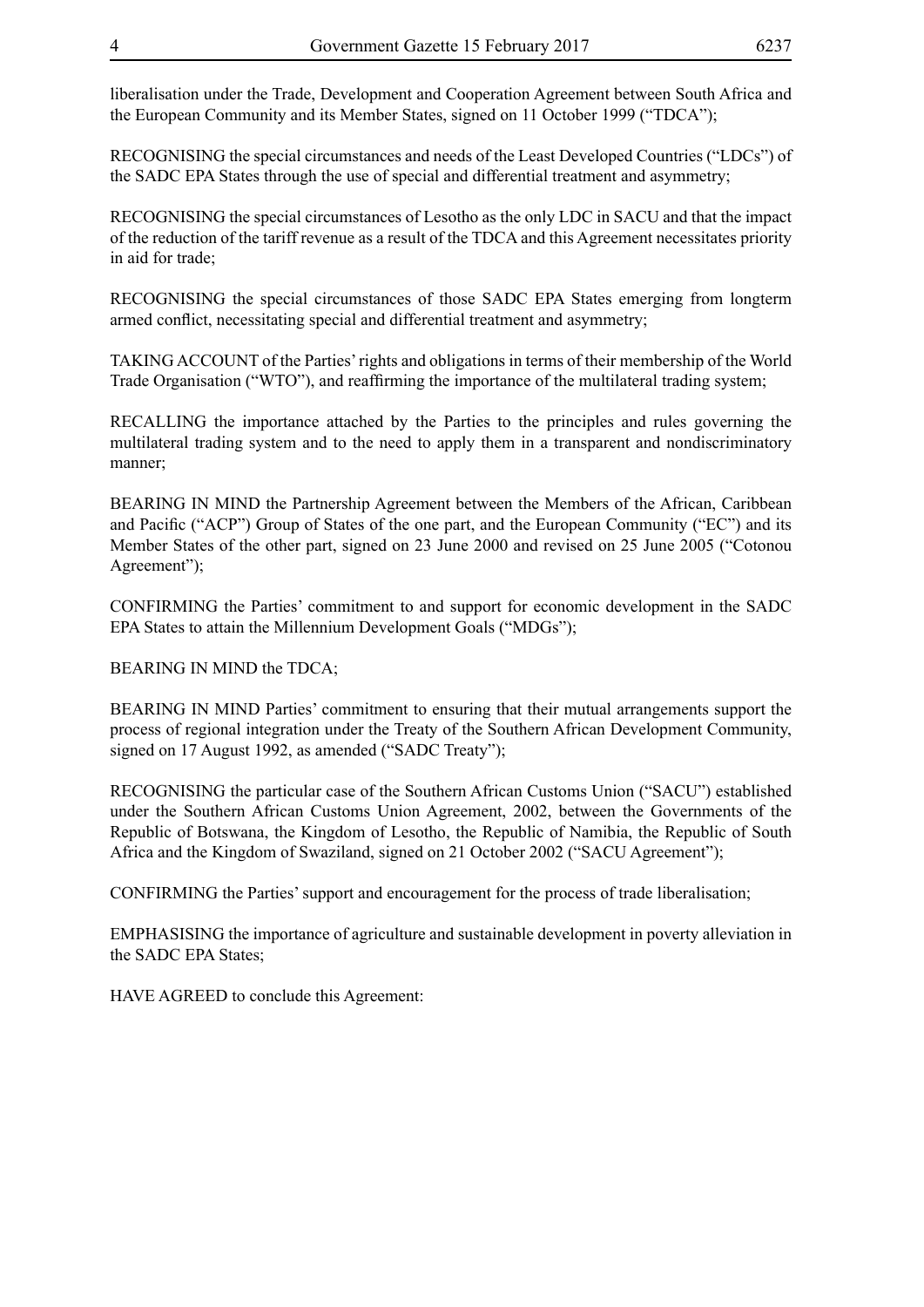#### PART I

### SUSTAINABLE DEVELOPMENT AND OTHER AREAS OF COOPERATION

### CHAPTER I

### GENERAL PROVISIONS

### ARTICLE 1

#### **Objectives**

The objectives of this Agreement are to:

- (a) contribute to the reduction and eradication of poverty through the establishment of a trade partnership consistent with the objective of sustainable development, the MDGs and the Cotonou Agreement;
- (b) promote regional integration, economic cooperation and good governance to establish and implement an effective, predictable and transparent regional regulatory framework for trade and investment between the Parties and among the SADC EPA States;
- (c) promote the gradual integration of the SADC EPA States into the world economy in conformity with their political choices and development priorities;
- (d) improve the SADC EPA States' capacity in trade policy and traderelated issues;
- (e) support the conditions for increasing investment and private sector initiatives and enhancing supply capacity, competitiveness and economic growth in the SADC EPA States; and
- (f) strengthen the existing relations between the Parties on the basis of solidarity and mutual interest. To this end, consistent with WTO obligations, this Agreement shall enhance commercial and economic relations, consolidate the implementation of the Protocol on Trade in the Southern African Development Community (SADC) Region, signed on 24 August 1996 ("SADC Protocol on Trade") and the SACU Agreement, support a new trading dynamic between the Parties by means of the progressive, asymmetrical liberalisation of trade between them and reinforce, broaden and deepen cooperation in all areas relevant to trade.

#### ARTICLE 2

#### Principles

- 1. This Agreement is based on the Fundamental Principles, as well as the Essential and Fundamental Elements, as set out in Articles 2 and 9, respectively, of the Cotonou Agreement. This Agreement shall build on the achievements of the Cotonou Agreement, the TDCA and the previous ACPEC agreements in regional cooperation and integration, as well as economic and trade cooperation.
- 2. This Agreement shall be implemented in a complementary and mutually reinforcing manner with respect to the Cotonou Agreement and the TDCA, subject to Articles 110 and 111.
- 3. The Parties agree to cooperate to implement this Agreement in a manner that is consistent with the development policies and regional integration programmes in which the SADC EPA States are or may be involved.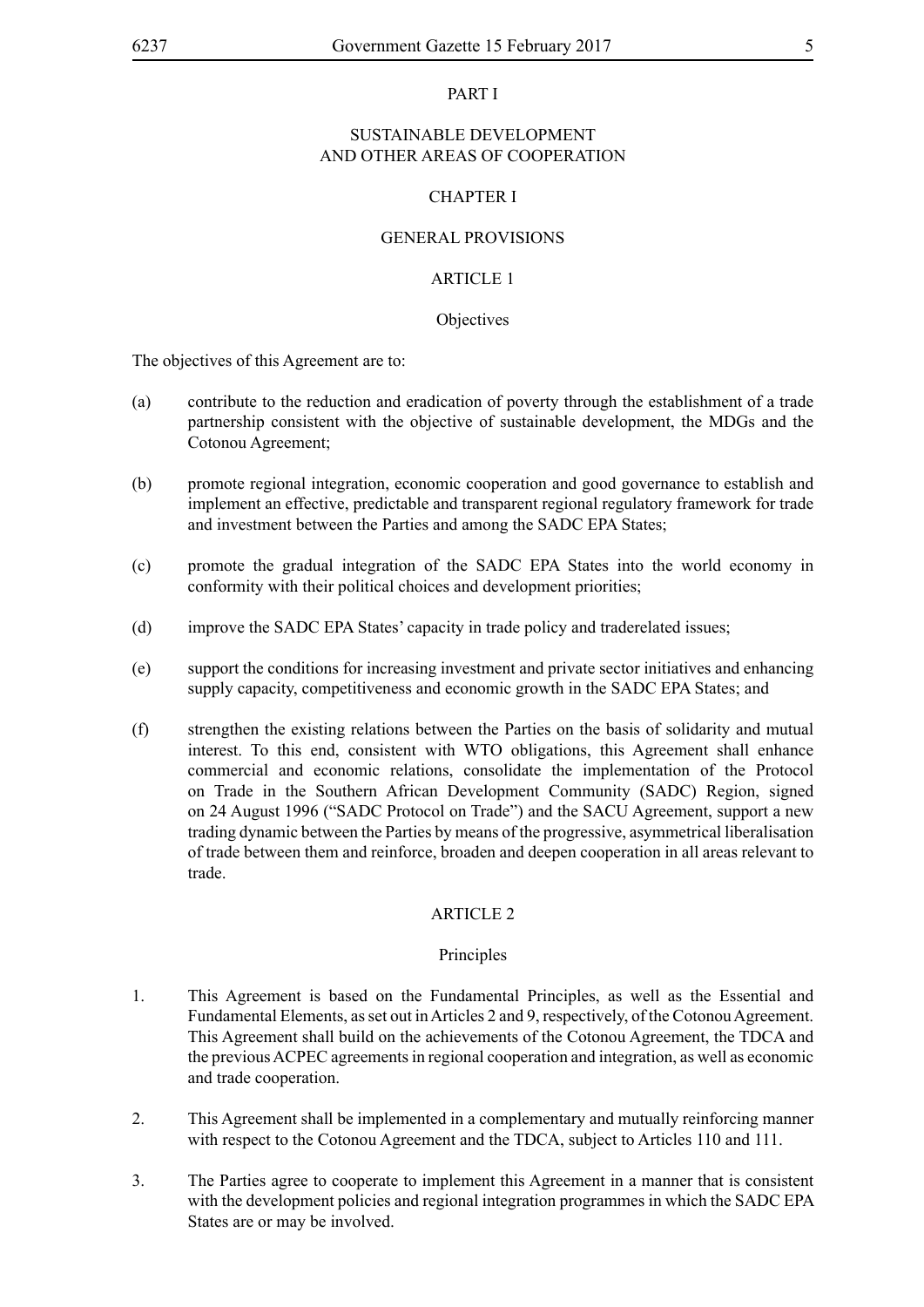4. The Parties agree to cooperate to fulfil their commitments and obligations and to facilitate the capacity of the SADC EPA States to implement this Agreement.

### ARTICLE 3

### Regional integration

- 1. The Parties recognise that regional integration is an integral element of their partnership and a powerful instrument to achieve the objectives of this Agreement.
- 2. The Parties reaffirm the importance of regional and subregional integration among the SADC EPA States to achieve greater economic opportunities, enhanced political stability and to foster the effective integration of developing countries into the world economy.
- 3. The Parties support, in particular, the integration processes based on the SACU Agreement, the SADC Treaty, and the Constitutive Act of the African Union adopted on 11 July 2000, as well as the development policies and political objectives related to such processes. The Parties aim at implementing this Agreement in a mutually supportive manner with those instruments, taking into account the respective levels of development, needs, geographical realities and sustainable development strategies.

### ARTICLE 4

### Monitoring

- 1. The Parties undertake to continuously monitor the operation and impact of this Agreement through appropriate mechanisms and timing within their respective participative processes and institutions, as well as those set up under this Agreement, in order to ensure that the objectives of this Agreement are achieved, that it is properly implemented and that the benefits for their people deriving from it, in particular the most vulnerable groups, are maximised.
- 2. The Parties undertake to consult each other promptly over any issue concerning the implementation of this Agreement.

### ARTICLE 5

#### Cooperation in international fora

The Parties shall endeavour to cooperate in all international fora where issues relevant to this Agreement are discussed.

### CHAPTER II

#### TRADE AND SUSTAINABLE DEVELOPMENT

### ARTICLE 6

#### Context and objectives

1. The Parties recall the Agenda 21 on Environment and Development of 1992, the ILO Declaration on Fundamental Principles and Rights at Work of 1998, the Johannesburg Plan of Implementation on Sustainable Development of 2002, the Ministerial Declaration of the UN Economic and Social Council on Full Employment and Decent Work of 2006, the ILO Declaration on Social Justice for a Fair Globalisation of 2008 and the UN Conference on Sustainable Development of 2012 entitled "The Future We Want".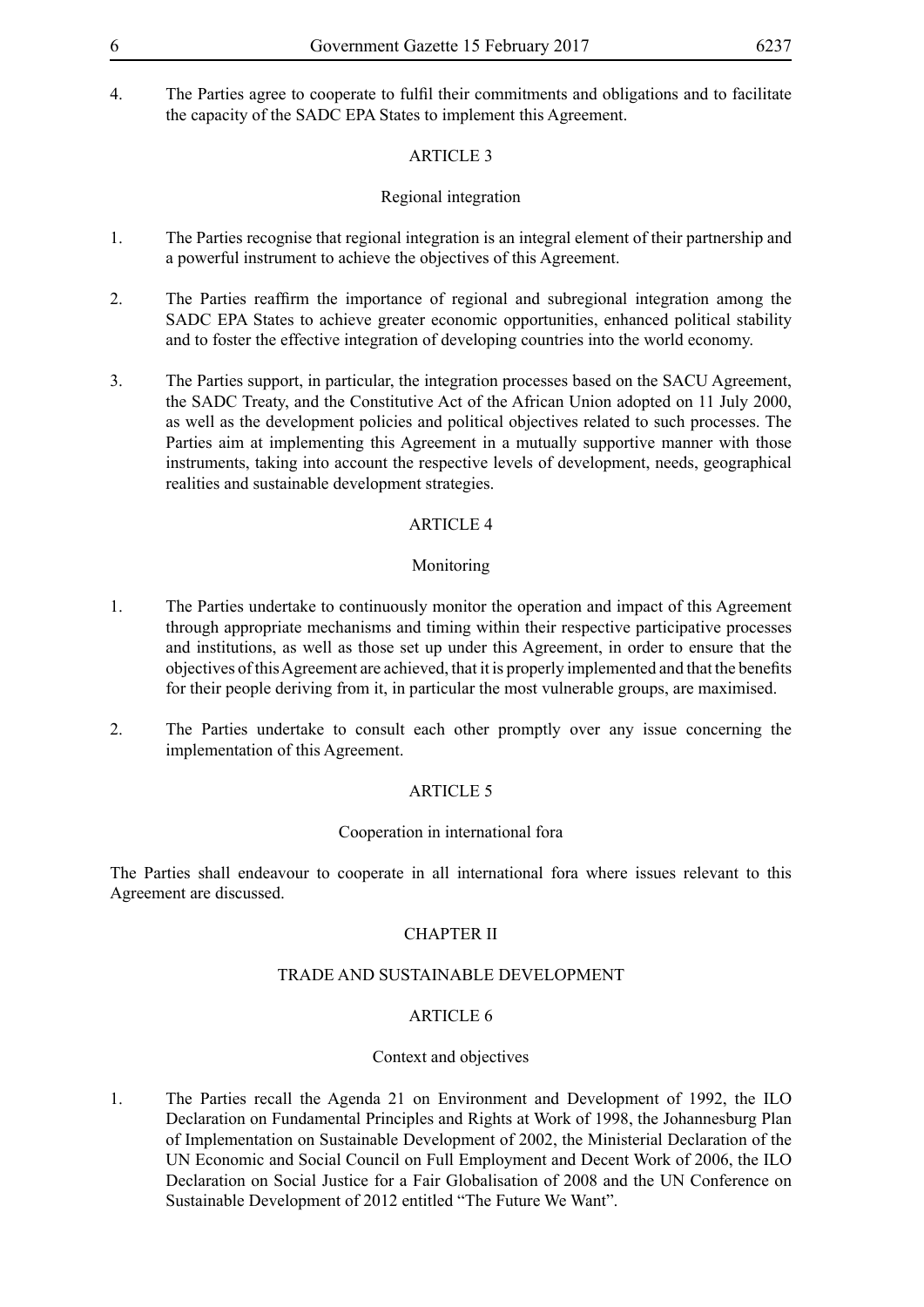- 2. The Parties reaffirm their commitments to promote the development of international trade in such a way as to contribute to the objective of sustainable development, in its three pillars (economic development, social development, and environmental protection) for the welfare of present and future generations, and will strive to ensure that this objective is integrated and reflected at every level of their trade relationship.
- 3. The provisions of this Chapter shall not be subject to the provisions of PART III, with the exception of Article 7.

#### Sustainable development

- 1. The Parties reaffirm that the objective of sustainable development is to be applied and integrated at every level of their economic partnership, in fulfilment of the overriding commitments set out in Articles 1, 2 and 9 of the Cotonou Agreement, and especially the general commitment to reducing and eventually eradicating poverty in a way that is consistent with the objectives of sustainable development.
- 2. The Parties understand this objective to apply in the case of this Agreement as a commitment that:
	- (a) the application of this Agreement shall fully take into account the human, cultural, economic, social, health and environmental best interests of their respective populations and of future generations; and
	- (b) the decisionmaking methods embrace the fundamental principles of ownership, participation and dialogue.
- 3. As a result, the Parties agree to work cooperatively towards the achievement of peoplecentred sustainable development.

#### ARTICLE 8

Multilateral environmental and labour standards and agreements

- 1. The Parties recognise the value of international environmental governance and agreements as a response of the international community to global or regional environmental problems as well as decent work for all as a key element of sustainable development for all countries and as a priority objective of international cooperation.
- 2. Taking into account the Cotonou Agreement, and in particular its Articles 49 and 50, the Parties, in the context of this Article, reaffirm their rights and their commitment to implement their obligations in respect of the Multilateral Environmental Agreements ("MEAs") and the International Labour Organisation ("ILO") conventions that they have ratified respectively.

### ARTICLE 9

### Right to regulate and levels of protection

1. The Parties recognise the right of each Party to establish its own levels of domestic environmental and labour protection, and to adopt or modify accordingly its relevant laws and policies, consistently with internationally recognised standards and agreements to which they are a party.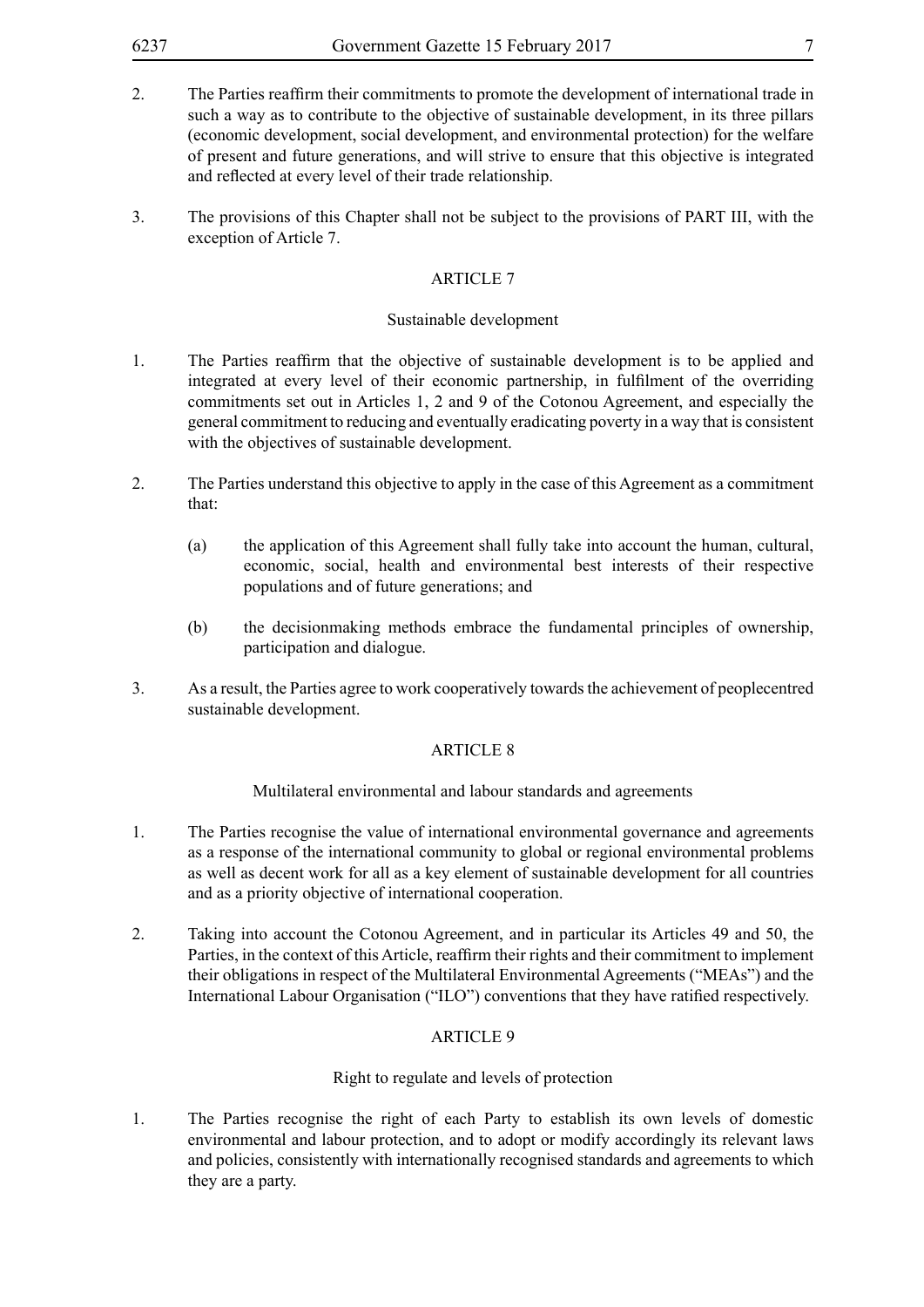- 2. The Parties reaffirm the importance of protection as afforded in domestic labour and environmental laws.
- 3. Recognising that it is inappropriate to encourage trade or investment by weakening or reducing domestic levels of labour and environmental protection, a Party shall not derogate from, or persistently fail to effectively enforce, its environmental and labour laws to this end.

### Trade and investment favouring sustainable development

- 1. The Parties reconfirm their commitment to enhance the contribution of trade and investment to the goal of sustainable development in its economic, social and environmental dimensions.
- 2. A Party may request, through the Trade and Development Committee, consultations with the other Party regarding any matter arising under this Chapter.
- 3. Dialogue and cooperation on this Chapter by the Parties, through the Trade and Development Committee, may involve other relevant authorities and stakeholders.

### ARTICLE 11

### Working together on trade and sustainable development

- 1. The Parties recognise the importance of working together on trade related aspects of environmental and labour policies in order to achieve the objectives of this Agreement.
- 2. The Parties may exchange information and share experience on their actions to promote coherence and mutual supportiveness between trade, social and environmental objectives, and shall strengthen dialogue and cooperation on sustainable development issues that may arise in the context of trade relations.
- 3. In respect of paragraphs 1 and 2, the Parties may cooperate, *inter alia*, in the following areas:
	- (a) the trade aspects of labour or environmental policies in international fora, such as the ILO Decent Work Agenda and MEAs;
	- (b) the impact of this Agreement on sustainable development;
	- (c) corporate social responsibility and accountability;
	- (d) trade aspects of mutual interest to promote the conservation and sustainable use of biological diversity;
	- (e) trade aspects of sustainable forest management; and
	- (f) trade aspects of sustainable fishing practices.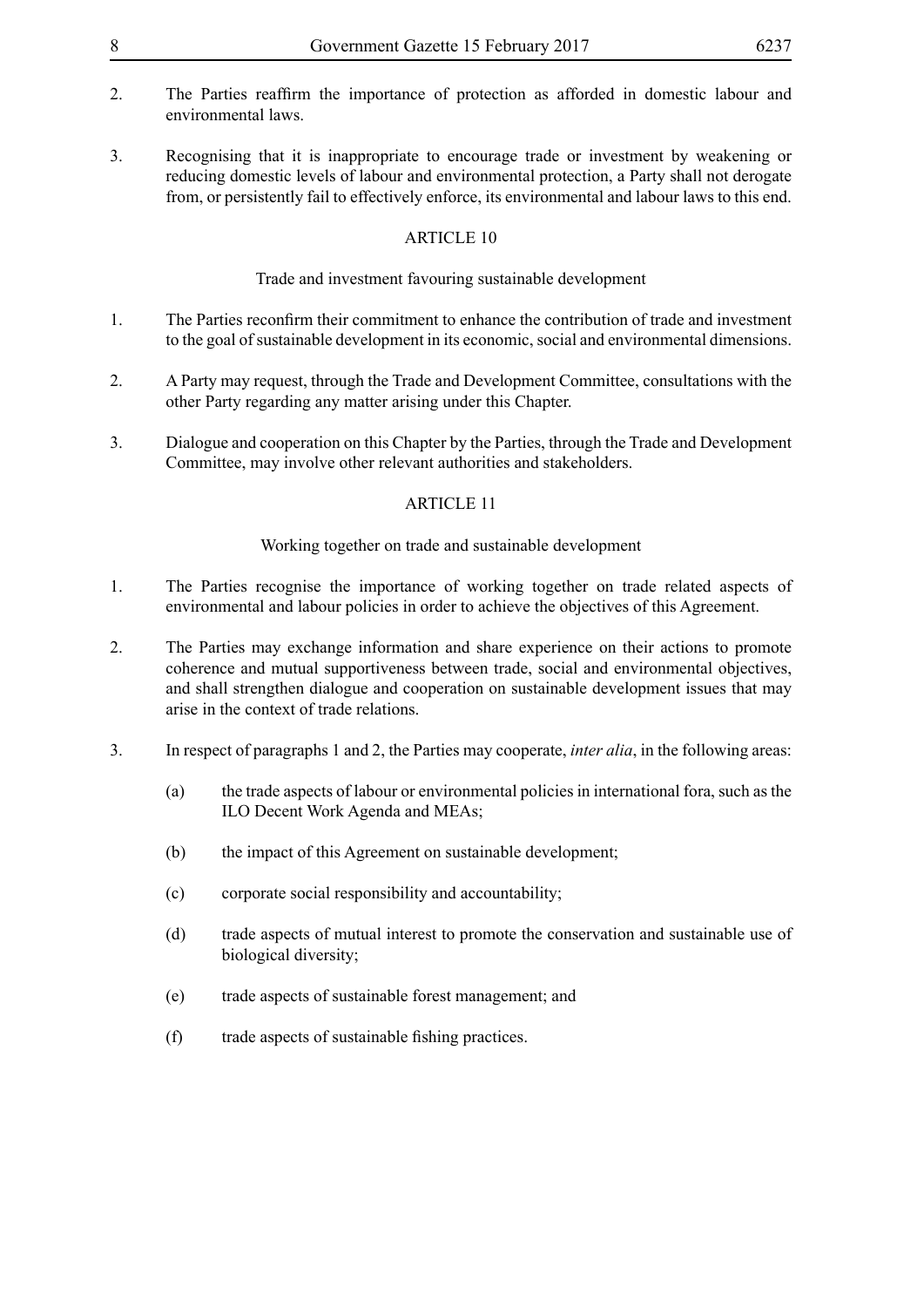### AREAS OF COOPERATION

### ARTICLE 12

#### Development cooperation

- 1. The Parties commit to cooperating in order to implement this Agreement and to support the SADC EPA States' trade and development strategies within the overall SADC regional integration process. The cooperation may take both financial and nonfinancial forms.
- 2. The Parties recognise that development cooperation is a crucial element of their Partnership and an essential factor for the achievement of the objectives of this Agreement as laid down in Article 1. Development finance cooperation for regional economic cooperation and integration, as provided for in the Cotonou Agreement, shall be carried out to support and promote the efforts of the SADC EPA States to achieve the objectives and to maximise the expected benefits of this Agreement. Areas of cooperation and technical assistance are set out in this Agreement, as appropriate. Cooperation shall be implemented according to the modalities provided for in this Article. Such modalities shall be kept under ongoing review and shall be revised as necessary in accordance with the provisions of Article 116.
- 3. The EU**<sup>1</sup>** financing pertaining to development cooperation between the SADC EPA States and the EU supporting the implementation of this Agreement shall be carried out within the framework of the rules and relevant procedures provided for by the Cotonou Agreement, in particular the programming procedures of the European Development Fund, and within the framework of the relevant instruments financed by the General Budget of the Union. In this context, supporting the implementation of this Agreement shall be a priority.
- 4. The Member States of the European Union collectively undertake to support, by means of their respective development policies and instruments, development cooperation activities for regional economic cooperation and integration and for the implementation of this Agreement in the SADC EPA States and at regional level, in conformity with the principles of complementarity and aid effectiveness such as those contained in the Paris Declaration on Aid Effectiveness of 2005 and the Accra Agenda for Action of 2008.
- 5. The Parties recognise that adequate resources will be required for the implementation of this Agreement and the fullest achievement of its benefits. In this respect, the Parties shall cooperate to enable the SADC EPA States to access other financial instruments as well as facilitate other donors willing to further support the efforts of the SADC EPA States in achieving the objectives of this Agreement.
- 6. The Parties agree that a regional development financing mechanism such as an EPA fund would provide a useful instrument for efficiently channelling development financial resources and for implementing EPA accompanying measures. The EU agrees to support the efforts of the region to set up such a mechanism. The EU will contribute to the fund following a satisfactory audit.

<sup>1</sup> The term "EU" used throughout this Agreement is defined in Article 104.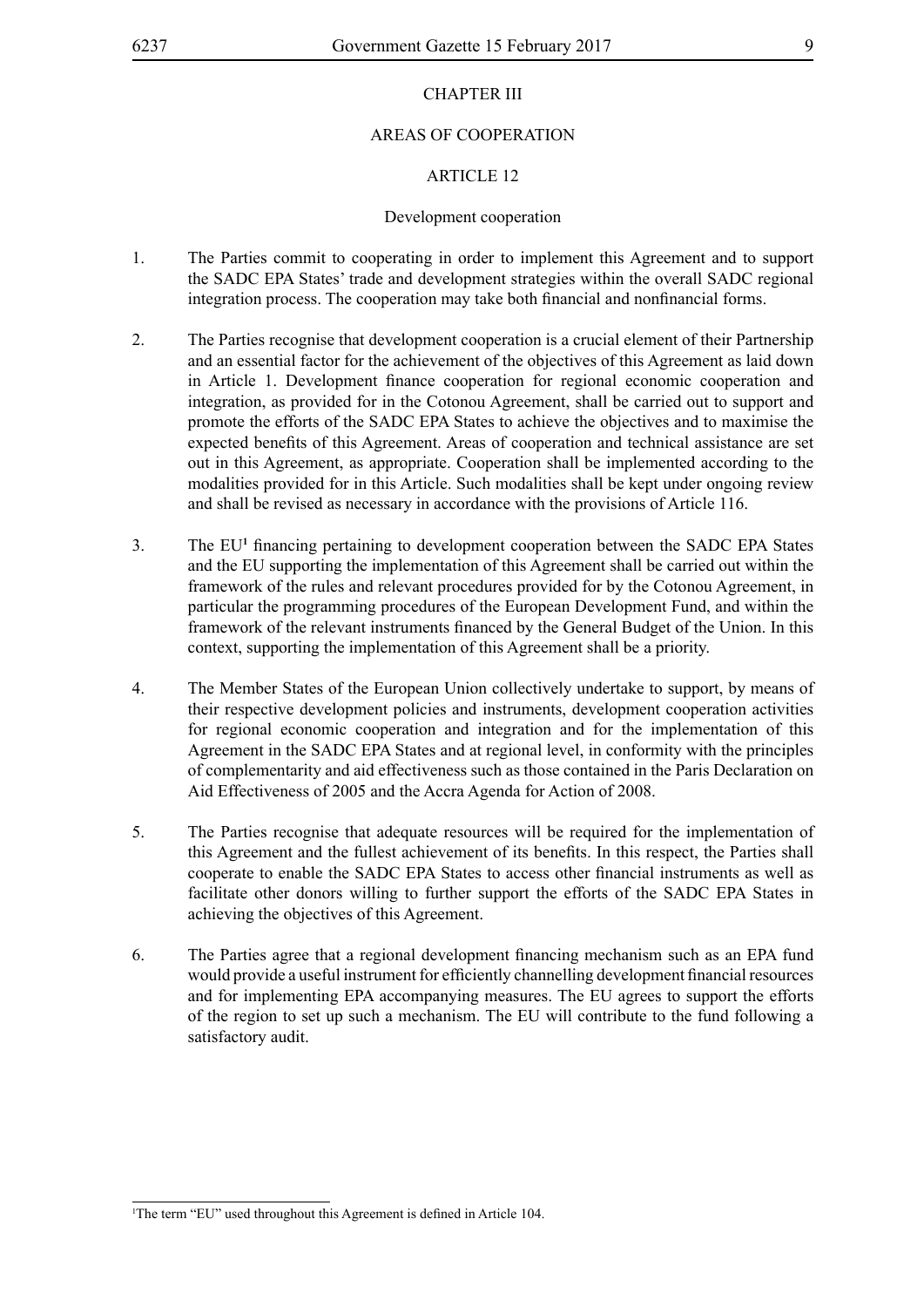### Cooperation priorities

- 1. For the purpose of implementing this Agreement and taking into account the development policies of the SADC EPA States, the Parties agree that the areas listed in this Article and in Article 14 are priority areas for trade and economic cooperation.
- 2. Cooperation in trade in goods shall aim at enhancing trade in goods and the SADC EPA States capacity to trade, including by phasing out tariffs and customs duties in line with liberalisation commitments laid down in this Agreement, by properly implementing rules of origin, trade defence instruments, nontariff measures, sanitary and phytosanitary ("SPS") standards, and technical barriers to trade ("TBT"), by addressing nontariff measures and by promoting customs cooperation and trade facilitation.
- 3. Cooperation in supplyside competitiveness shall aim at increasing the competitiveness of the SADC EPA States and remove supply side constraints at national, institutional and, in particular, at company level. This cooperation includes, amongst others, fields such as production, technology development and innovation, marketing, financing, distribution, transport, diversification of economic base, as well as development of the private sector, improvement of the trade and business environment and support to small and medium enterprises in the fields of agriculture, fisheries, industry and services.
- 4. Cooperation in business enhancing infrastructure shall aim at developing a competitive business enhancing environment in areas such as information and communication technology, transport and energy.
- 5. The Parties agree to cooperate to develop and enhance trade in services as provided for in Article 73.
- 6. The Parties agree to cooperate, to develop and enhance traderelated issues as provided for in Articles 8 to 11, 16 to 19, 73 and 74.
- 7. Cooperation in trade data shall aim at improving the capacity of the SADC EPA States in the area of trade data capture, analysis and dissemination.
- 8. Cooperation for EPA institutional capacity building shall aim at supporting institutional structures for EPA implementation management, capacity building for trade negotiations and for trade policy in cooperation with the relevant institutional mechanisms established under the SADC Treaty and SACU Agreement or in the respective SADC EPA States.

### ARTICLE 14

#### Cooperation on fiscal adjustment

- 1. The Parties recognise that the phasing out or reduction of customs duties laid down in this Agreement may affect the fiscal revenues of the SADC EPA States and agree to cooperate on this matter.
- 2. The Parties agree to cooperate, in accordance with Article 12, in particular on:
	- (a) support to fiscal reforms; and
	- (b) support measures complementary to fiscal reforms for the mitigation of the net fiscal impact of this Agreement to be determined in accordance with a jointly agreed mechanism.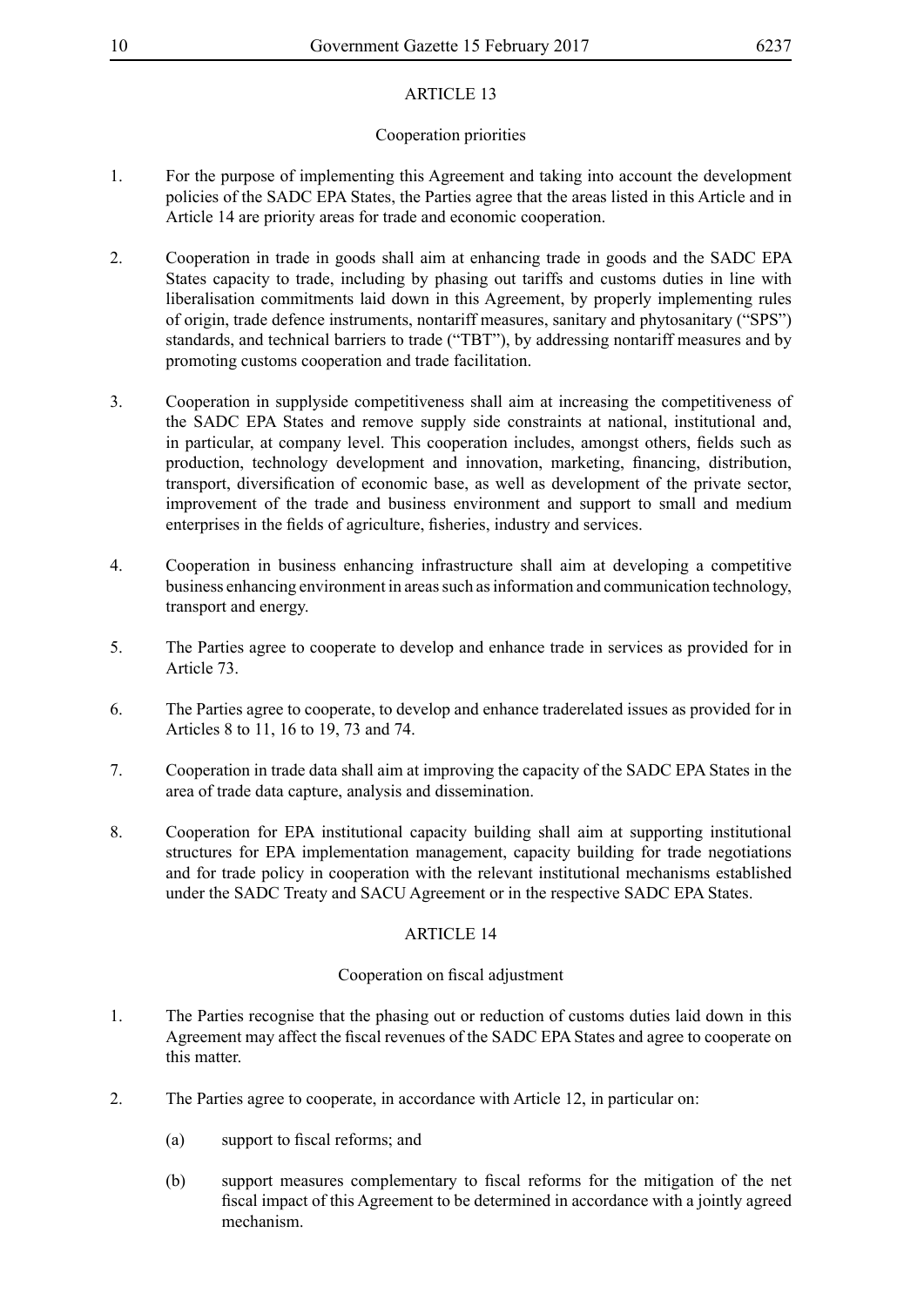3. The Parties recognise that the impact of tariff reduction will particularly affect Lesotho's fiscal revenues and agree to pay particular attention to Lesotho's situation in the application of Article 12.

### ARTICLE 15

### Types of interventions

Development cooperation under this Agreement may include, but is not limited to, the following interventions related to this Agreement:

- (a) policy development;
- (b) legislation and regulatory framework development;
- (c) institutional/organisational development;
- (d) capacity building and training**<sup>2</sup>** ;
- (e) technical advisory services;
- (f) administrative services;
- (g) support in SPS and TBT areas; and
- (h) operational support including equipment, materials and related works.

### ARTICLE 16

#### Cooperation on protection of intellectual property rights

- 1. The Parties reaffirm their commitments under Article 46 of the Cotonou Agreement and their rights, obligations and flexibilities as set out in the Agreement on Traderelated Aspects of Intellectual Property, contained in Annex IC to the Agreement establishing the World Trade Organisation ("TRIPS Agreement").
- 2. The Parties agree to grant and ensure adequate, effective and nondiscriminatory protection of intellectual property rights ("IPRs"), and provide for measures for the enforcement of such rights against infringement thereof, in accordance with the provisions of the international agreements to which they are a party.
- 3. The Parties may cooperate in matters related to Geographical Indications ("GIs") in line with the provisions of Section 3 (Articles 22 to 24) of the TRIPS Agreement. The Parties recognise the importance of GIs and originlinked products for sustainable agriculture and rural development.
- 4. The Parties agree that it is important to respond to reasonable requests to provide information and clarification to each other on GI and other IPR related matters. Without prejudice to the generality of such cooperation, the Parties may, by mutual agreement, involve international and regional organisations with expertise in the areas of GIs.

For the purpose of this Article, "capacity building" may include in particular training, institutional development, organisational development (structures and procedures), operational support and inter-institutional communication and cooperation procedures.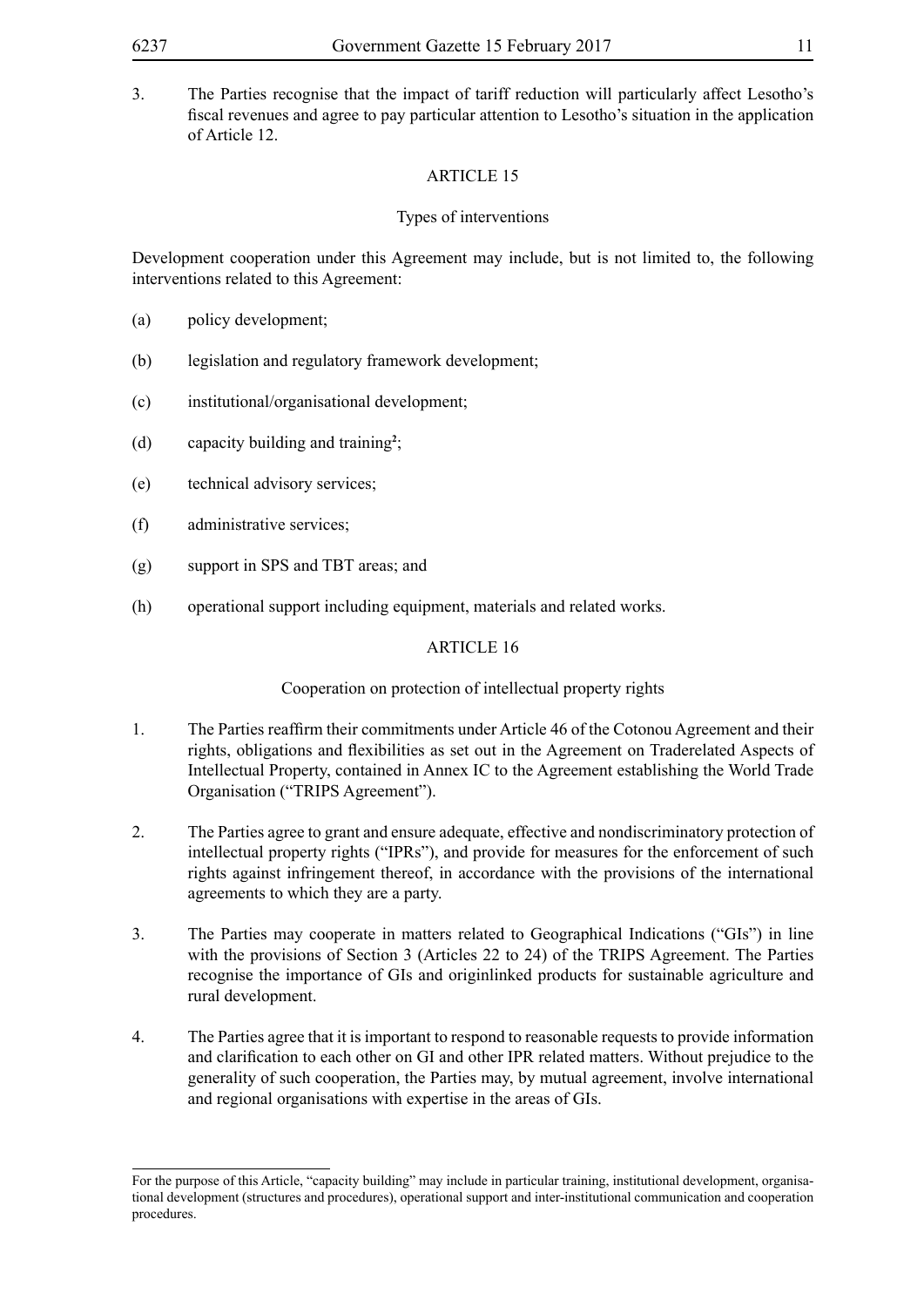- 5. The Parties consider traditional knowledge as an important area and may cooperate on it in future.
- 6. The Parties may consider entering into negotiations on the protection of IPRs in future, and the SADC EPA States have as their ambition, and will endeavour, to negotiate as a collective. Should negotiations be launched, the EU will consider including provisions on cooperation and special and differential treatment.
- 7. If a Party that is not a party to a future agreement on protection of IPRs negotiated in accordance with paragraph 6 wishes to join, it may negotiate the terms of its entry to that agreement.
- 8. If any agreement emanating from negotiations envisaged in paragraphs 6 and 7 were to result in outcomes that prove to be incompatible with the future development of a SADC regional IPRs framework, Parties shall jointly endeavour to adjust this Agreement to bring it in line with that regional framework while ensuring a balance of benefits.

### Cooperation on public procurement

- 1. The Parties recognise the importance of transparent public procurement to promote economic development and industrialisation. The Parties agree on the importance of cooperation to enhance the mutual understanding of their respective public procurement systems. The Parties reaffirm their commitment to transparent and predictable public procurement systems in accordance with national laws.
- 2. The Parties recognise the importance of continuing to publish their laws, or otherwise make publicly available their laws, regulations and administrative rulings of general application and any modifications thereof, in an officially designated electronic or paper form that is widely disseminated and remains readily accessible to the public. The Parties agree that it is important to respond to reasonable requests to provide information and clarification to each other on abovementioned matters.
- 3. The Parties may consider entering into negotiations on public procurement in future, and the SADC EPA States have as their ambition, and will endeavour, to negotiate as a collective. Should negotiations be launched, the EU agrees to include provisions on cooperation and special and differential treatment.
- 4. If a Party that is not a party of a future agreement on public procurement wishes to join, it may negotiate the terms of its entry to that agreement.
- 5. If any agreement emanating from negotiations envisaged in paragraphs 3 and 4 were to result in outcomes that prove to be incompatible with the future development of a SADC regional public procurement framework, the Parties shall jointly endeavour to adjust this Agreement to bring it in line with the regional framework while ensuring a balance of benefits.

### ARTICLE 18

#### Cooperation on competition

1. The Parties recognise that certain business practices, such as anticompetitive agreements or concerted practices and abuses of dominant positions, may restrict trade between the Parties and thereby undermine the fulfilment of the objectives of this Agreement.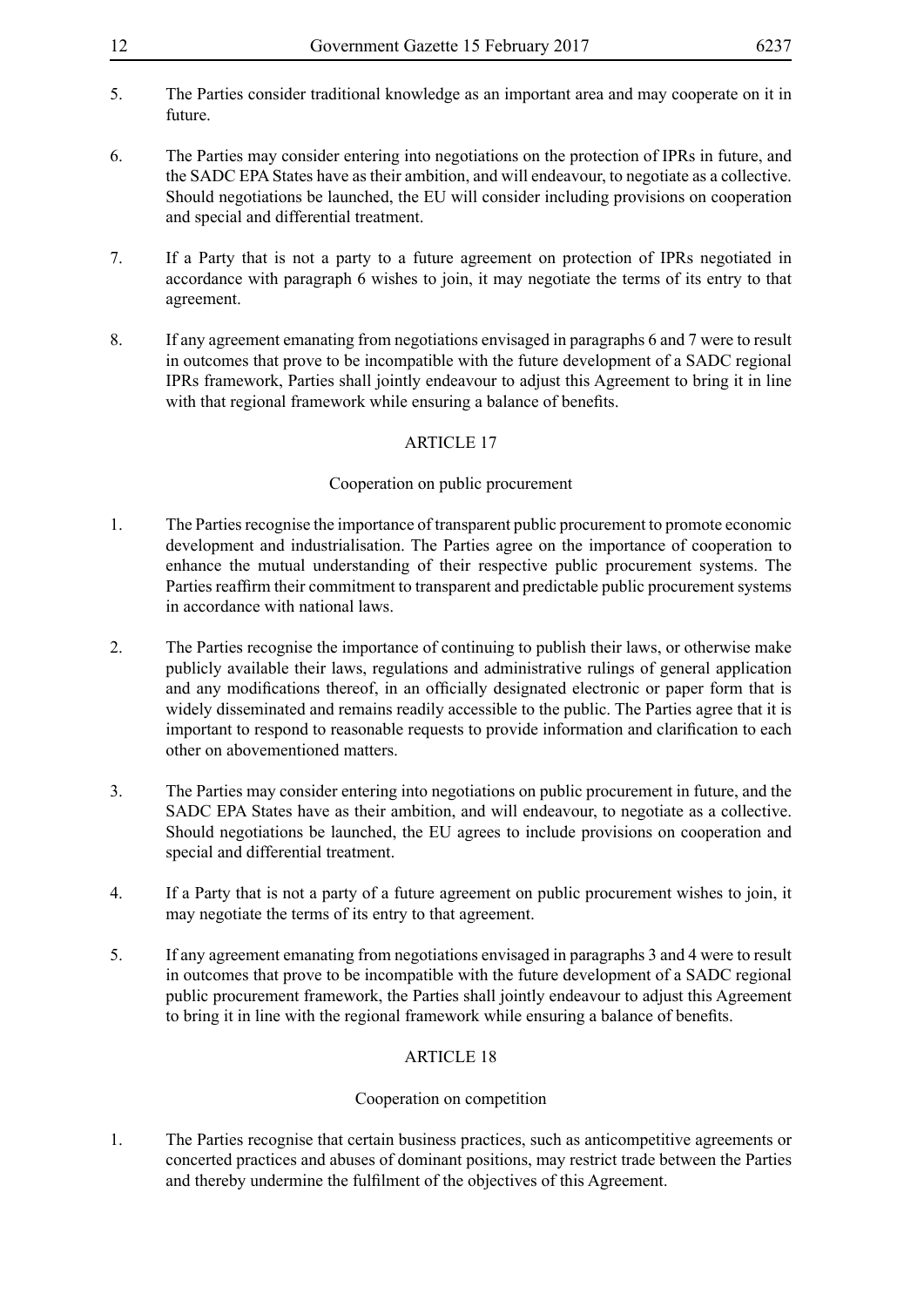- 2. The Parties agree to cooperate on competition matters in accordance with Article 13(6).
- 3. The Parties may consider entering into negotiations on competition in future, and the SADC EPA States have as their ambition, and will endeavour, to negotiate as a collective. Should negotiations be launched, the EU agrees to include provisions on cooperation and special and differential treatment.
- 4. If a Party that is not a party of a future agreement on competition wishes to join, it may negotiate the terms of its entry to that agreement.
- 5. If any agreement emanating from negotiations envisaged in paragraphs 3 and 4 were to result in outcomes that prove to be incompatible with the future development of a SADC regional competition framework, the Parties shall jointly endeavour to adjust this Agreement to bring it in line with the regional framework while ensuring a balance of benefits.

#### Cooperation on tax governance

The Parties recognise the importance of cooperation on the principles of good governance in the area of taxation through the relevant authorities.

#### PART II

#### TRADE AND TRADERELATED MATTERS

#### CHAPTER I

#### TRADE IN GOODS

### ARTICLE 20

#### Free trade area

- 1. This Agreement establishes a free trade area between the Parties, in conformity with the General Agreement on Tariffs and Trade ("GATT 1994"), and in particular Article XXIV thereof.
- 2. This Agreement shall respect the principle of asymmetry, commensurate to the specific needs and capacity constraints of the SADC EPA States, in terms of levels and timing for commitments under this Agreement.

#### ARTICLE 21

#### Scope

The provisions of this Chapter shall apply to trade in goods between the Parties.**<sup>3</sup>**

### ARTICLE 22

#### Rules of origin

The tariff preferences provided for in this Agreement shall be applied to goods qualifying under the rules of origin laid down in Protocol 1.

<sup>3</sup> Except where expressly provided, the terms "goods" and "product" shall have the same meaning.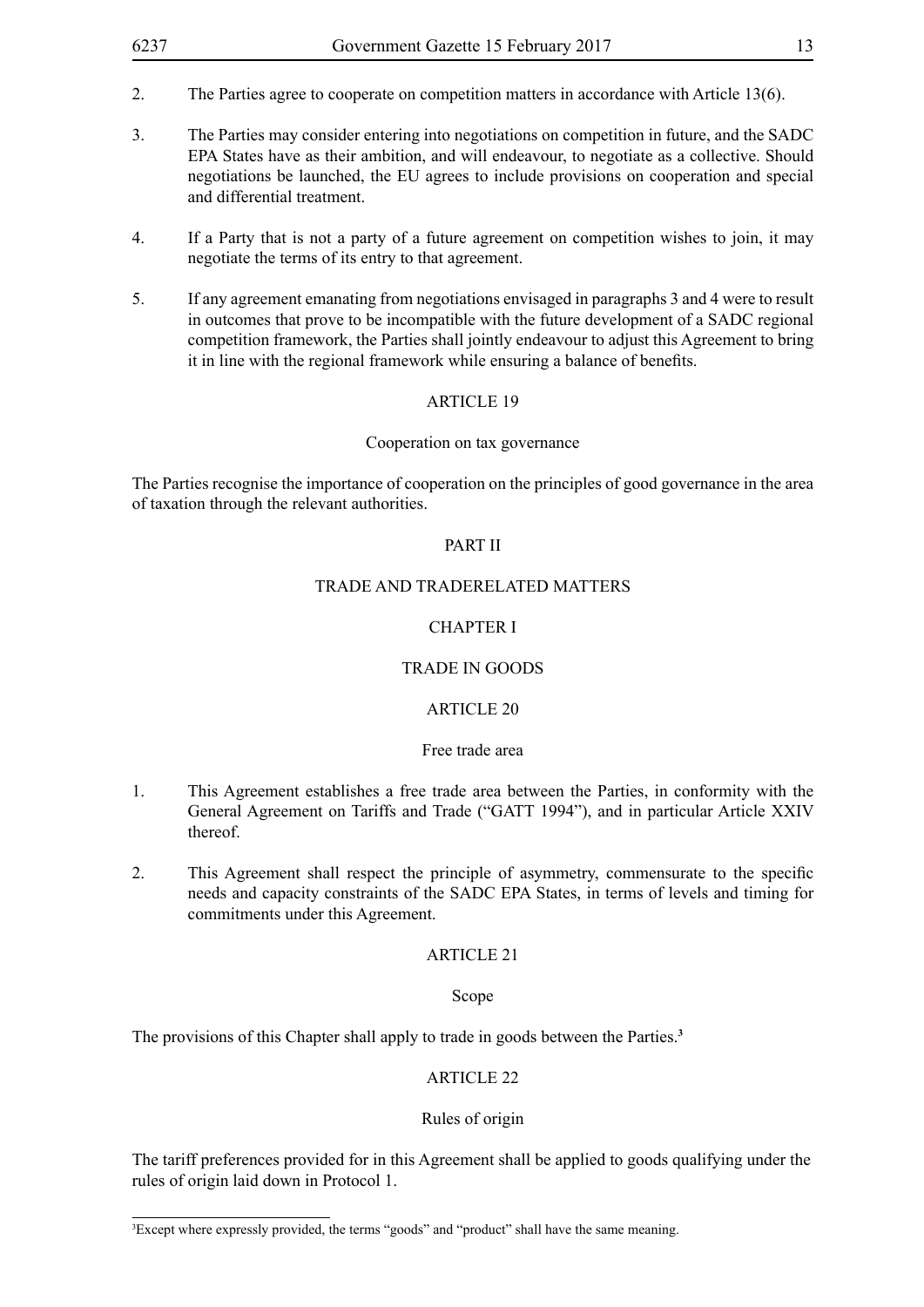### Customs duty

- 1. A customs duty shall include any duty or charge of any kind imposed on or in connection with the importation of goods, including any form of surtax or surcharge, but shall not include any:
	- (a) internal taxes or other internal charges imposed in accordance with Article 40; or
	- (b) duties imposed in accordance with Chapter II of PART II; or
	- (c) fees or other charges imposed in accordance with Article 27.
- 2. For all products subject to liberalisation, no new customs duties shall be introduced, nor shall those already applied be increased in trade between the Parties as from the entry into force of this Agreement, with the exception of:
	- (a) paragraph 7;
	- (b) paragraph 9;
	- (c) paragraph 7 of Section A of PART 1 of ANNEX I; and
	- (d) paragraph 8 of Section A of PART 1 of ANNEX II.
- 3. Except as otherwise provided for in this Agreement, for each product the basic duty to which the tariff reduction commitments set out in this Agreement apply, shall be the MostFavouredNation ("MFN") rate of duty applied at the date of entry into force of this Agreement.
- 4. In cases where the process of tariff reduction does not start at the entry into force of this Agreement, the basic duty to which the tariff reduction commitments set out in this Agreement apply shall be either the rate of duty referred to in paragraph 3, or the MFN rate of duty applied on the starting date of the relevant tariff reduction schedule, whichever is the lower.
- 5. At the date of entry into force of this Agreement, the EU shall notify its list of basic duties, to which the tariff reduction commitments set out in this Agreement apply, to the SACU Secretariat and the Ministry of Industry and Trade of Mozambique. At the date of entry into force of this Agreement, SACU and Mozambique shall notify their respective lists of basic duties, to which the tariff reduction commitments set out in this Agreement apply, to the European Commission. After notification, as provided for in this paragraph, each party shall make public each of these lists according to their own internal procedures and within one month after the exchange of the notifications. The Trade and Development Committee shall, at its first meeting after notification and publication, adopt the lists of basic duties communicated by the Parties or SACU, as the case may be. The duties listed in the Schedule of the EU included in PART II of ANNEX I and in the Schedule of Mozambique included in PART II of ANNEX III serve an indicative purpose and do not constitute basic duties within the meaning of paragraph 3.
- 6. The reduced duties calculated in accordance with the tariff reduction schedules contained in this Agreement shall be applied rounded to the first decimal place or, in case of specific duties, to the second decimal place.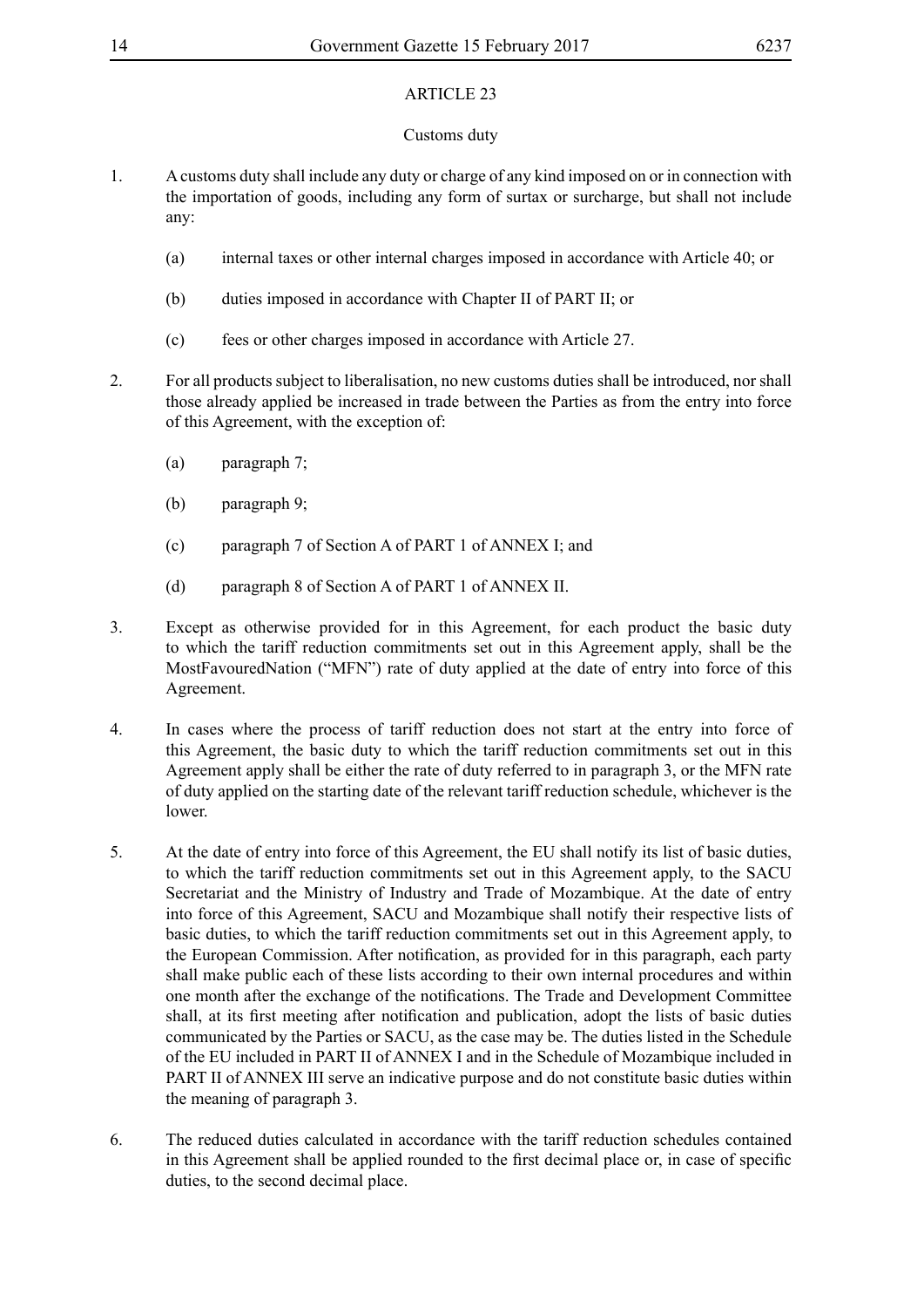- 7. For those tariff preferences that are expressed as a percentage of the applied MFN rate of duty, if at any moment after the date of entry into force of this Agreement, a Party increases or reduces its applied MFN rate of duty, the rate of duty applied in relation to the other Party shall simultaneously be increased or reduced as long as the margin of preference in accordance with the Party's Schedule is maintained.
- 8. For those tariff preferences that are wholly expressed as a fixed rate of duty in this Agreement, if at any moment after the date of entry into force of this Agreement, a Party reduces its applied MFN rate of duty, that reduced rate of duty shall apply in relation to the other Party if and for as long as it is lower than the customs duty fixed rate calculated in accordance with that Party's Schedule.
- 9. The provisions of this Article shall not apply to those products excluded from tariff reduction commitments that are denoted by staging category "X" in each Party's Schedule listed in ANNEX I, II and III respectively.

#### Customs duties of the EU on products originating in the SADC EPA States

- 1. Products originating in Botswana, Lesotho, Mozambique, Namibia and Swaziland shall be imported into the EU in accordance with the dutyfree quotafree treatment set out for those countries in ANNEX I.
- 2. Products originating in South Africa shall be imported into the EU in accordance with the treatment set out for South Africa in ANNEX I.

#### ARTICLE 25

### Customs duties of the SADC EPA States on products originating in the EU

- 1. Products originating in the EU shall be imported into SACU in accordance with the treatment set out in ANNEX II.
- 2. Products originating in the EU shall be imported into Mozambique in accordance with the treatment set out in ANNEX III.

#### ARTICLE 26

#### Export duties or taxes

- 1. No new customs duties or taxes imposed on or in connection with the exportation of goods shall be introduced, nor shall those already applied be increased, in the trade between the Parties from the date of entry into force of this Agreement, except as otherwise provided for in this Article.
- 2. In exceptional circumstances, where justified for specific revenue needs, or where necessary for the protection of infant industries or the environment, or where essential for the prevention or relief of critical general or local shortages of foodstuffs or other products essential to ensure food security, Botswana, Lesotho, Namibia, Mozambique and Swaziland may introduce, after consultation with the EU, temporary customs duties or taxes imposed on or in connection with the exportation of goods, on a limited number of additional products.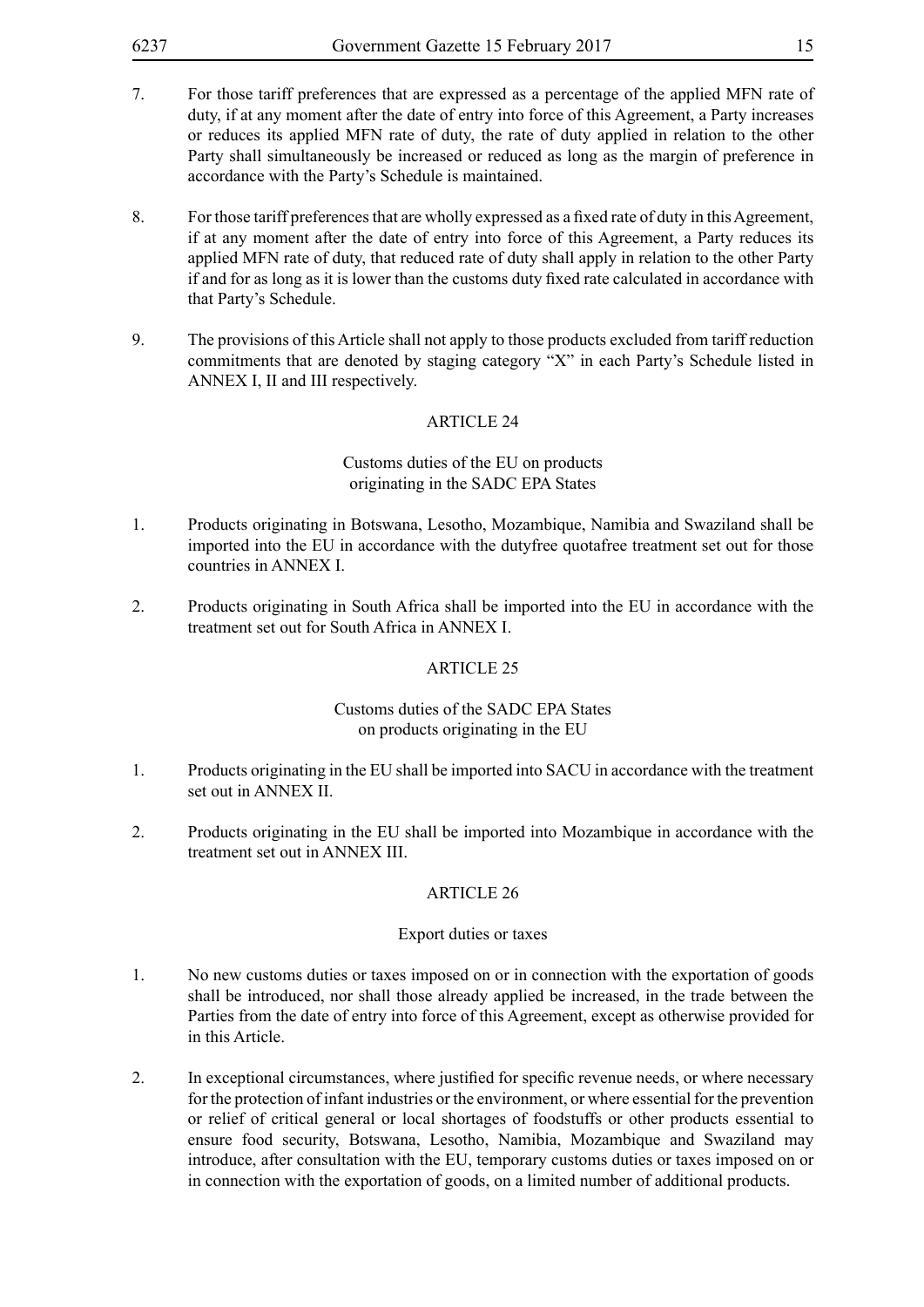- 
- 3. In exceptional circumstances, where the SADC EPA States can justify industrial development needs, those SADC EPA States may introduce temporary customs duties or taxes imposed on or in connection with the exportation of a limited number of products to the EU. A SADC EPA State wishing to introduce such temporary custom duties or taxes shall notify the EU of such a duty, providing all relevant information and motivation and shall consult with the EU if the EU so requests. Such temporary duties or taxes shall only be applied on a total number of eight (8) products, as defined at an HS6 tariff line level, or in case of "ores and concentrates" at an HS4 tariff line level, per SADC EPA State at any given time and shall not be applied for a period exceeding twelve (12) years in total. This period can be extended or reinstated for the same product in agreement with the EU.
- 4. The following conditions shall apply to paragraph 3 but not to paragraph 2:
	- (a) the SADC EPA State shall for the first six (6) years from the date of introduction of an export tax or duty exempt from the application of that tax or duty exports to the EU of an annual amount equal to the average volume of exports to the EU of such product over the three (3) years preceding the date of introduction of the tax or duty. The SADC EPA State shall from the seventh year following the introduction of the said tax or duty until its expiry pursuant to paragraph 3, exempt from the application of the duty or tax, exports to the EU on an annual amount equal to 50 per cent of the average volume of exports to the EU of such product over the three (3) years preceding the date of introduction of the tax or duty; and
	- (b) export duties or taxes shall not exceed 10 per cent of the ad valorem export value of the product.
- 5. Any more favourable treatment consisting in or in relation to customs duties or taxes applied by the SADC EPA States to exports of any product destined for a major trading economy shall, from the entry into force of this Agreement, be accorded to the like product destined for the territory of the EU. For the purpose of this Article, "major trading economy" is defined under Article 28(6).
- 6. Whenever a SADC EPA State has reasonable doubts as to whether a consignment of a product to which export duties shall not apply by virtue of paragraphs 1, 3 and 4 has been reexported from, or rerouted without reaching, the EU to one or more third countries, that SADC EPA State may raise this matter at the Trade and Development Committee.
- 7. The Trade and Development Committee shall examine the matter within ninety (90) days. After the examination, if the Trade and Development Committee takes no decision, the customs authorities of the SADC EPA State concerned may request the Trade and Development Committee to decide that the importer of the product concerned into the EU make a declaration that the imported product will be processed in the EU and will not be reexported to third countries.
- 8. If, after a system using such declarations has been in operation for at least ninety (90) days, a SADC EPA State continues to have reasonable doubts as to whether a consignment of a product to which export duties shall not apply by virtue of paragraphs 1, 3 and 4 is reexported from, or rerouted without reaching, the EU to one or more third countries, that SADC EPA State may inform the Trade and Development Committee of the grounds of its concerns.
- 9. Having followed these steps, should no solution be found within thirty (30) days, the SADC EPA State concerned may impose effective measures to prevent such circumvention provided that these measures are the least traderestrictive and exclude operators who have proven not to be involved in the process of circumvention. The retroactive reinstatement of export duties on the consignment that has been reexported from the EU to one or more third countries may offer an alternate option.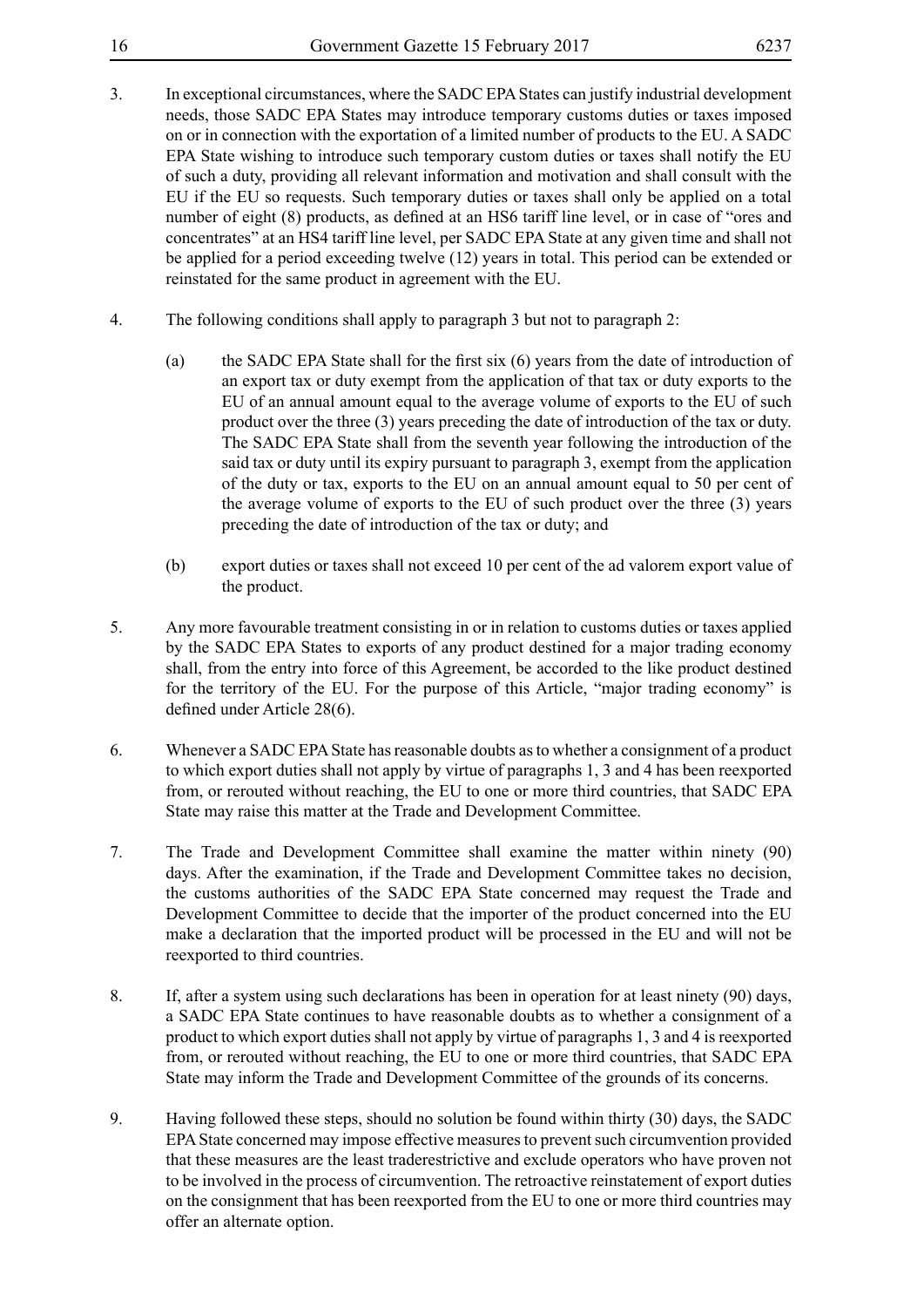10. The Parties agree to review the provisions of this Article in the Joint SADC EPA States – EU Council ("Joint Council") no later than three (3) years after the entry into force of this Agreement, taking fully into account their impact on development and diversification of the SADC EPA States' economies.

### ARTICLE 27

### Fees and charges

- 1. All fees and charges of whatever character, other than import and export duties and other than taxes within the scope of Article 40, imposed on or in connection with importation or exportation, shall not exceed the cost of services rendered and shall not represent an indirect protection to domestic products or a taxation of imports or exports for fiscal purposes.
- 2. Without prejudice to Article 30, no Party shall impose substantial penalties for minor breaches of customs regulations or procedural requirements. In particular, no penalty in respect of any omission or mistake in customs documentation which is easily rectifiable and obviously made without fraudulent intent or gross negligence shall be greater than necessary to serve merely as a warning.
- 3. The provisions of this Article shall extend to fees and charges, imposed by governmental authorities in connection with importation and exportation, including those relating to:
	- (a) consular transactions, such as consular invoices and certificates;
	- (b) quantitative restrictions;
	- (c) licensing;
	- (d) exchange control;
	- (e) statistical services;
	- (f) documents, documentation and certification;
	- (g) analysis and inspection; and
	- (h) quarantine, sanitation and fumigation.
- 4. Fees and charges shall not be imposed for consular services.

### ARTICLE 28

#### More favourable treatment resulting from free trade agreements

- 1. With respect to customs duties as defined in Articles 23(1) and 26(1) and fees and other charges as defined in Article 27, the EU shall extend to the SADC EPA States any more favourable treatment applicable as a result of the EU becoming party to a preferential trade agreement with third parties after the signature of this Agreement.
- 2. With respect to customs duties as defined in Articles 23(1) and 26(1) and fees and other charges as defined in Article 27, the SADC EPA States shall, upon request of the EU, extend to the EU any more favourable treatment applicable as a result of the SADC EPA States, individually or collectively as the case may be, becoming party to a preferential trade agreement with any major trading economy after the signature of this Agreement.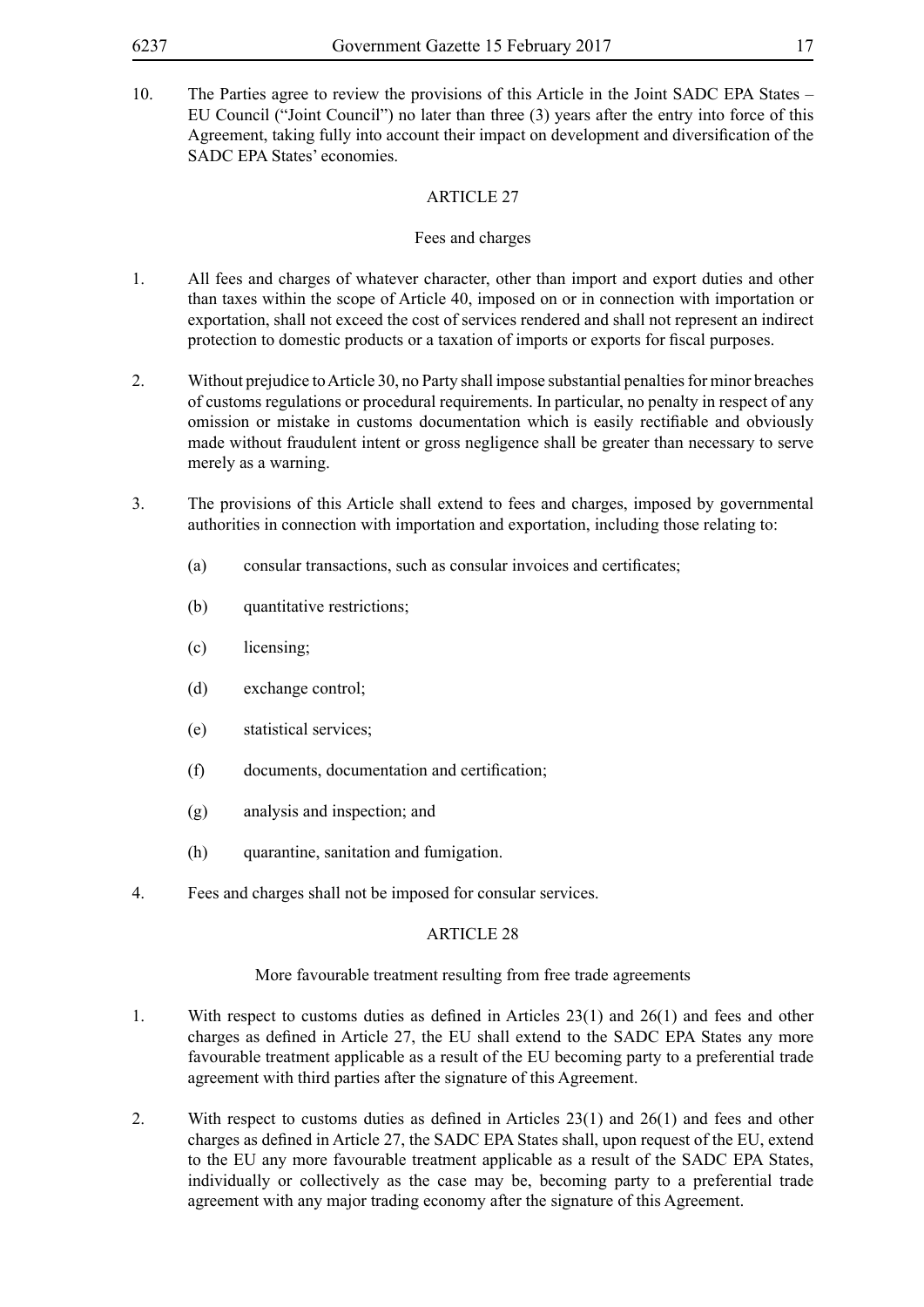| 18 | Government Gazette 15 February 2017 | 6237 |
|----|-------------------------------------|------|
|----|-------------------------------------|------|

- 3. By derogation from paragraph 2, the SADC EPA States shall not extend to the EU the treatment applicable as a result of the SADC EPA States, individually or collectively as the case may be, becoming party to a preferential trade agreement with countries of the African, Caribbean and Pacific group or other African countries or regions.
- 4. By derogation from paragraph 2, where a SADC EPA State demonstrates that as a result of a preferential trade agreement it has entered into with a major trading economy, it receives substantially more favourable treatment overall than that offered by the EU, the Parties shall consult and jointly decide how best to implement the provisions of paragraph 2.
- 5. The provisions of this Article shall not be construed so as to oblige the EU or any SADC EPA State to extend reciprocally any preferential treatment applicable as a result of the EU or any SADC EPA State being party to a preferential trade agreement with third parties on the date of signature of this Agreement.
- 6. For the purposes of this Article, "major trading economy" means any developed country, or any country accounting for a share of world merchandise exports above 1 per cent in the year before the entry into force of the agreement referred to in paragraph 2, or any group of countries acting individually, collectively or through an economic integration agreement accounting collectively for a share of world merchandise exports above 1,5 per cent in the year before the entry into force of the agreement referred to in paragraph 2.
- 7. By derogation from paragraph 1, where the EU becomes party to a preferential trade agreement with a third party after the signature of this Agreement and such a preferential trade agreement provides for more favourable treatment to the third party than that granted by the EU to South Africa pursuant to this Agreement, the EU and South Africa shall enter into consultations with a view to deciding whether and how to extend the more favourable treatment contained in the preferential trade agreement to South Africa. The Joint Council may adopt proposals to amend the provisions of this Agreement in accordance with Article 117.
- 8. By derogation from paragraph 2, where SACU or a SADC EPA LDC becomes party to a preferential trade agreement with a major trading economy and such a preferential trade agreement provides for more favourable treatment granted by SACU or the SADC EPA LDC concerned to the major trading economy than to the EU pursuant to this Agreement, SACU or the respective SADC EPA LDC and the EU shall enter into consultations with a view to deciding whether and how to extend the more favourable treatment contained in the preferential trade agreement to the EU. The Joint Council may adopt proposals to amend the provisions of this Agreement in accordance with Article 117.

#### Free circulation

- 1. Customs duties shall be levied only once for goods originating in the EU or in the SADC EPA States when imported into the territory of the EU or the SADC EPA States as the case may be.
- 2. Any duty paid upon importation in a SADC EPA State which is also a SACU Member State shall be refunded fully when the goods are reexported from the customs territory of that SADC EPA State of first importation to a SADC EPA State which is not also a SACU Member State. Such products shall then be subject to the duty in the country of consumption. Pending agreement by the SADC EPA States on the procedures for this paragraph, the operation of this paragraph shall be in accordance with applicable customs legislation and procedures.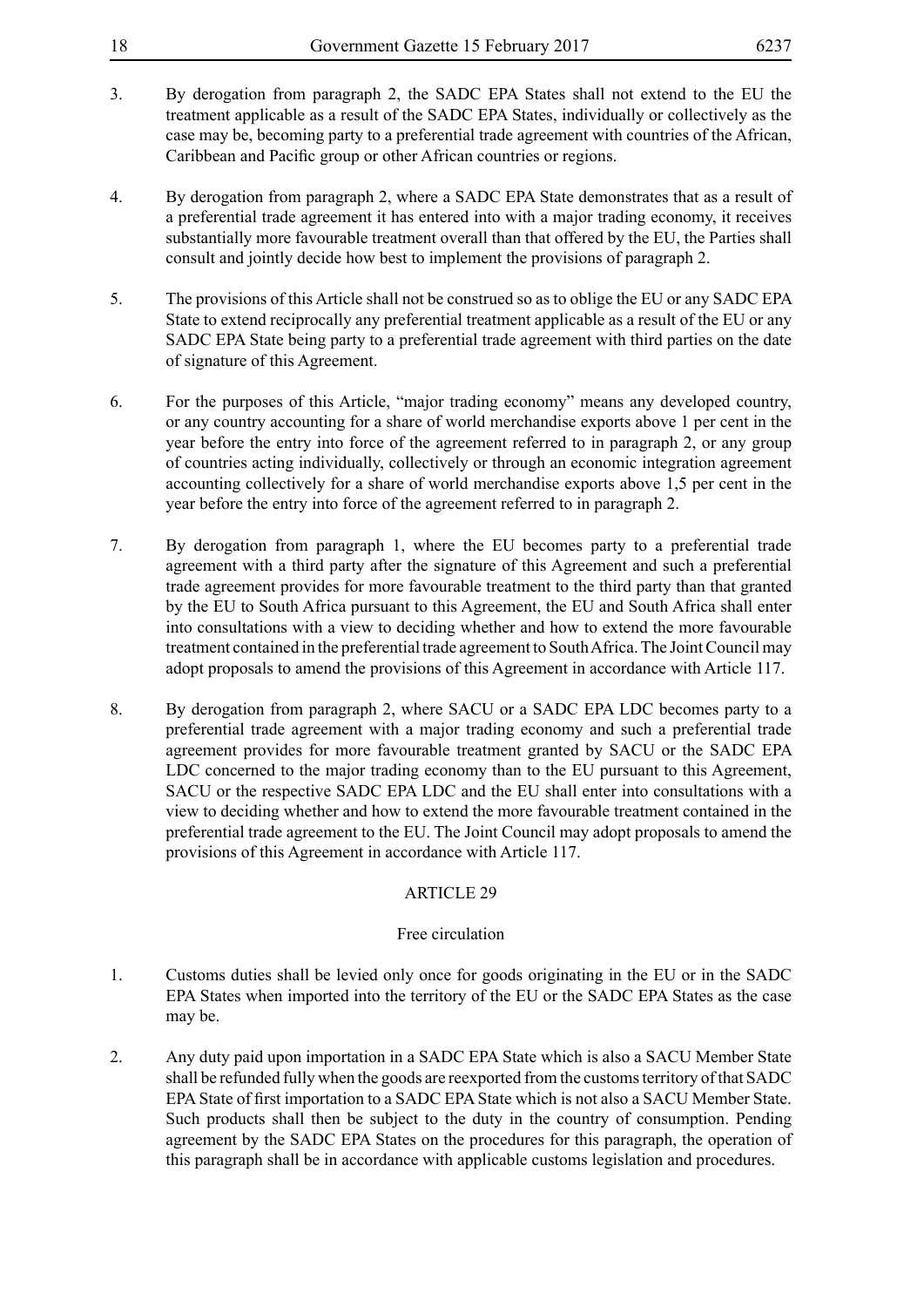3. The Parties agree to cooperate with a view to facilitating the circulation of goods and simplifying customs procedures, within the SADC EPA States, in particular as provided for in Article 13(2).

### ARTICLE 30

### Special provisions on administrative cooperation

- 1. The Parties agree that administrative cooperation is essential for the implementation and the control of the preferential treatment granted under this Chapter and underline their commitment to combat irregularities and fraud in customs and related matters.
- 2. The Parties also agree to cooperate in ensuring that the necessary institutional structures enable the responsible authorities to effectively respond to requests for assistance in a timely manner.
- 3. For the purpose of this Article, and without prejudice to Article 9 of Protocol 2, a failure to provide administrative cooperation shall mean, *inter alia*:
- (a) repeated failure to respect the obligations to verify the originating status of the product or products concerned as provided for in Article 38 of Protocol 1;
- (b) repeated refusal or undue delay in carrying out and/or communicating the results of subsequent verification of the proof of origin as provided for in Article 38 of Protocol 1;
- (c) repeated refusal or undue delay in obtaining authorisation to conduct administrative cooperation missions to verify the authenticity of documents or accuracy of information relevant to the granting of the preferential treatment in question as provided for in Article 7 of Protocol 2.
- 4. For the purpose of this Article, a finding of irregularities or fraud may be made, *inter alia*, where there is a rapid increase, without legitimate explanation, in imports of goods exceeding the usual level of production and export capacity of the other Party that is linked to objective information concerning irregularities or fraud.
- 5. Where a Party has made a finding, on the basis of objective information, of a failure to provide administrative cooperation and/or of irregularities or fraud, the Party concerned may, in exceptional circumstances, temporarily suspend the relevant preferential treatment of the product or the products concerned, and of the specific origin concerned in accordance with this Article.
- 6. For the purposes of this Article, exceptional circumstances mean those circumstances which have or might have a significant negative effect on a Party if a relevant preferential treatment of the product or the products concerned is to be continued.
- 7. The application of a temporary suspension pursuant to paragraph 5 shall be subject to the following conditions:
- (a) the Party which has made a finding, on the basis of objective information, of a failure to provide administrative cooperation and/or of irregularities or fraud shall without undue delay notify the Trade and Development Committee of its finding together with the objective information and enter into consultations within the Trade and Development Committee, on the basis of all relevant information and objective findings, including information related to capacity and/or structural constraints, with a view to reaching a solution acceptable to both Parties;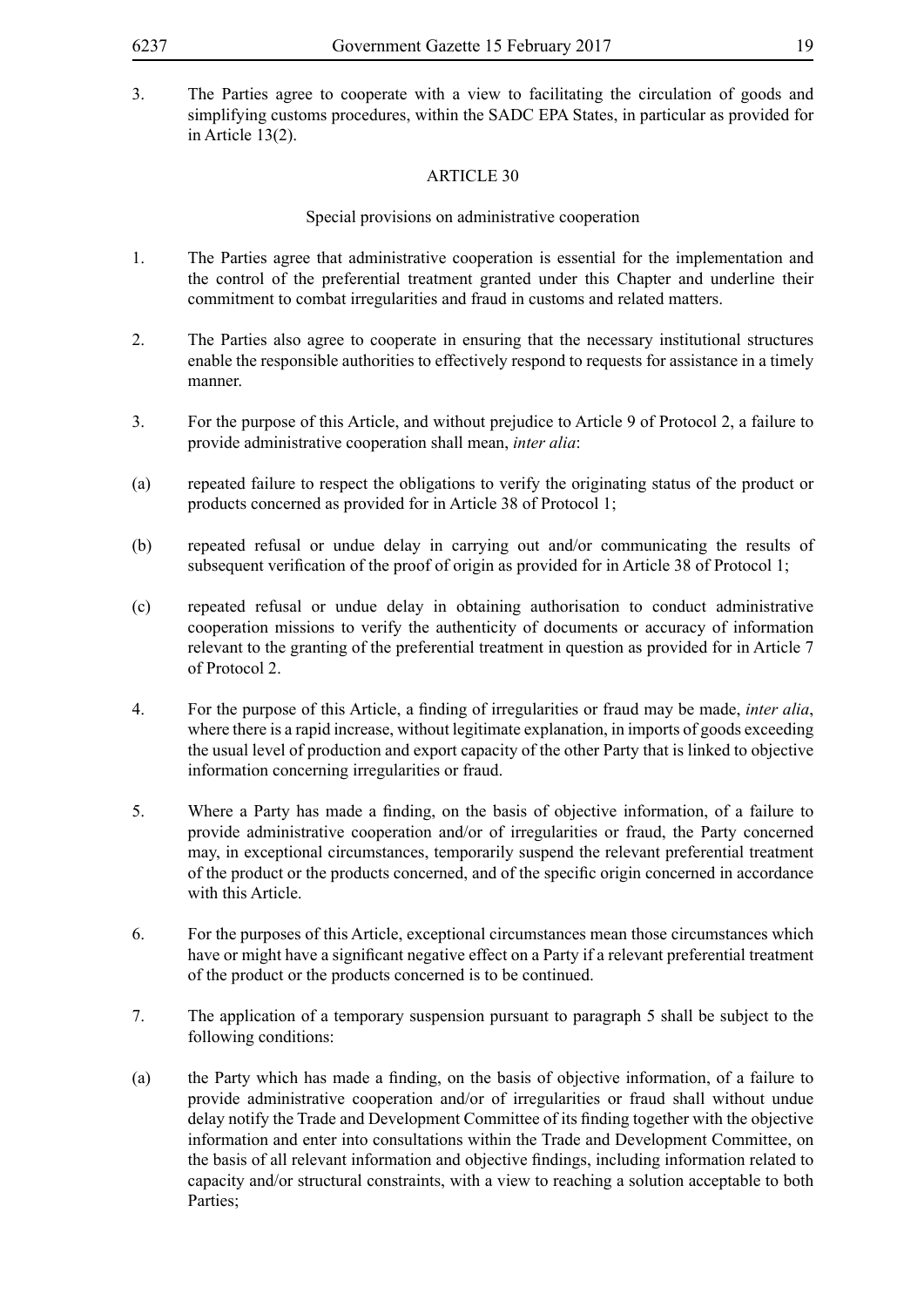- 20 Government Gazette 15 February 2017 6237 (b) where the Trade and Development Committee has examined the matter and has failed to agree on an acceptable solution within four (4) months from the receipt of the notification, the Party concerned may temporarily suspend the relevant preferential treatment of the product or products concerned, and of the specific origin concerned. A temporary suspension shall be notified to the Trade and Development Committee without undue delay. At the request of either Party, the period to agree on an acceptable solution may, where duly justified, be extended to five  $(5)$  months:
- (c) temporary suspensions under this Article shall be limited to those necessary to protect the financial interests of the Party concerned. They shall not exceed a period of six (6) months, which may be renewed after the Trade and Development Committee has had the opportunity to reexamine the matter. Temporary suspensions shall be notified immediately after their adoption to the Trade and Development Committee. They shall be subject to periodic consultations within the Trade and Development Committee in particular with a view to their termination as soon as the conditions for their application are no longer given.

#### Management of administrative errors

The Parties recognise each other's right to correct administrative errors during the implementation of this Agreement. Where errors are identified, either Party may request the Trade and Development Committee to examine the possibilities of adopting all appropriate measures with a view to resolving the situation.

#### CHAPTER II

#### TRADE DEFENCE INSTRUMENTS

#### ARTICLE 32

#### Antidumping and countervailing measures

The rights and obligations of either Party in respect of the application of anti-dumping or countervailing measures shall be governed by the relevant WTO Agreements. The provisions of this Article shall not be subject to the provisions of PART III.

#### ARTICLE 33

#### Multilateral safeguards

- 1. Subject to the provisions of this Article, nothing in this Agreement shall prevent a Party from adopting measures in accordance with Article XIX of the GATT 1994, the WTO Agreement on Safeguards, Article 5 of the WTO Agreement on Agriculture annexed to the Marrakesh Agreement Establishing the World Trade Organisation ("WTO Agreement") and any other relevant WTO Agreements.
- 2. Notwithstanding paragraph 1, the EU shall, in the light of the overall development objectives of this Agreement and the small size of the economies of the SADC EPA States, exclude imports from any SADC EPA State from any measures taken pursuant to Article XIX of the GATT 1994, the WTO Agreement on Safeguards and Article 5 of the WTO Agreement on Agriculture.
- 3. The provisions of paragraph 2 shall apply for a period of five (5) years, beginning from the date of entry into force of this Agreement. Not later than one hundred and twenty (120) days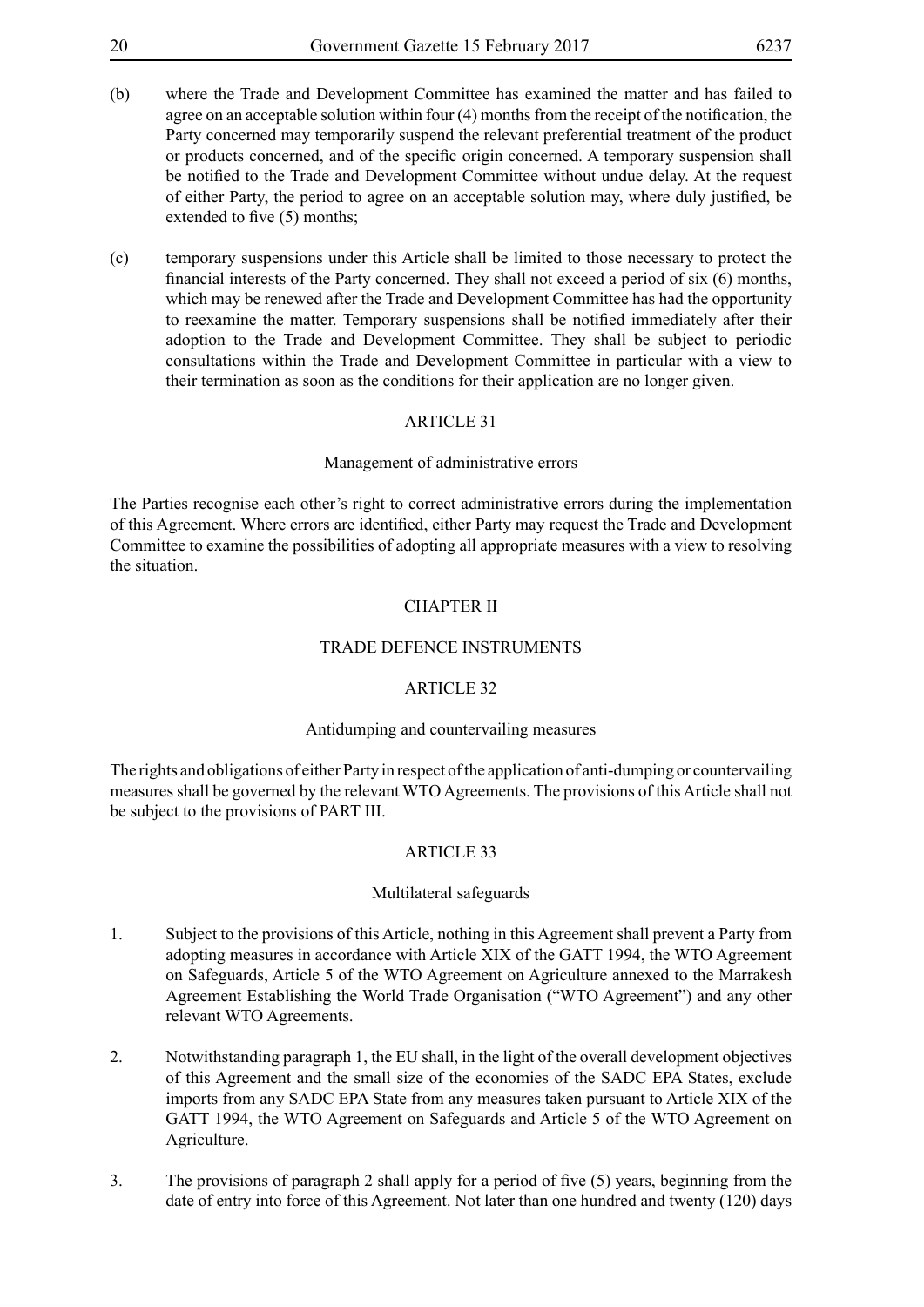before the end of this period, the Joint Council shall review the operation of paragraph 2 in the light of the development needs of the SADC EPA States, with a view to determining their possible extension for a further period.

4. The provisions of paragraph 1 shall not be subject to the provisions of Part III.

### ARTICLE 34

### General bilateral safeguards

- 1. Notwithstanding Article 33, after having examined alternative solutions, a Party or SACU, as the case may be, may apply safeguard measures of limited duration which derogate from the provisions of Articles 24 and 25, under the conditions and in accordance with the procedures laid down in this Article.
- 2. Safeguard measures referred to in paragraph 1 may be taken if, as a result of the obligations incurred by a Party under this Agreement, including tariff concessions, a product originating in one Party is being imported into the territory of the other Party or SACU, as the case may be, in such increased quantities and under such conditions as to cause or threaten to cause:
	- (a) serious injury to the domestic industry producing like or directly competitive products in the territory of the importing Party or SACU, as the case may be; or
	- (b) disturbances in a sector of the economy producing like or directly competitive products, particularly where these disturbances produce major social problems, or difficulties which could bring about serious deterioration in the economic situation of the importing Party or SACU, as the case may be; or
	- (c) disturbances in the markets of like or directly competitive agricultural products in the territory of the importing Party or SACU, as the case may be.

These safeguard measures shall not exceed what is necessary to remedy or prevent the serious injury or disturbances.

- 3. Safeguard measures referred to in this Article shall take the form of one or more of the following:
	- (a) suspension of the further reduction of the rate of import duty for the product concerned, as provided for under this Agreement; or
	- (b) increase in the customs duty on the product concerned up to a level which does not exceed the MFN applied rate at the time of taking the measure; or
	- (c) introduction of tariff quotas on the product concerned.
- 4. Without prejudice to paragraphs 1 to 3, where any product originating in any SADC EPA State is being imported in such increased quantities and under such conditions as to cause or threaten to cause one of the situations referred to in paragraphs  $2(a)$  to (c) to a like or directly competitive production sector of one or several of the EU's outermost regions, the EU may take surveillance or safeguard measures limited to the region or regions concerned in accordance with the procedures laid down in paragraphs 6 to 8.
- 5. Without prejudice to paragraphs 1 to 3, where any product originating in the EU is being imported in such increased quantities and under such conditions as to cause or threaten to cause one of the situations referred to in paragraph 2(a) to (c) to a SADC EPA State or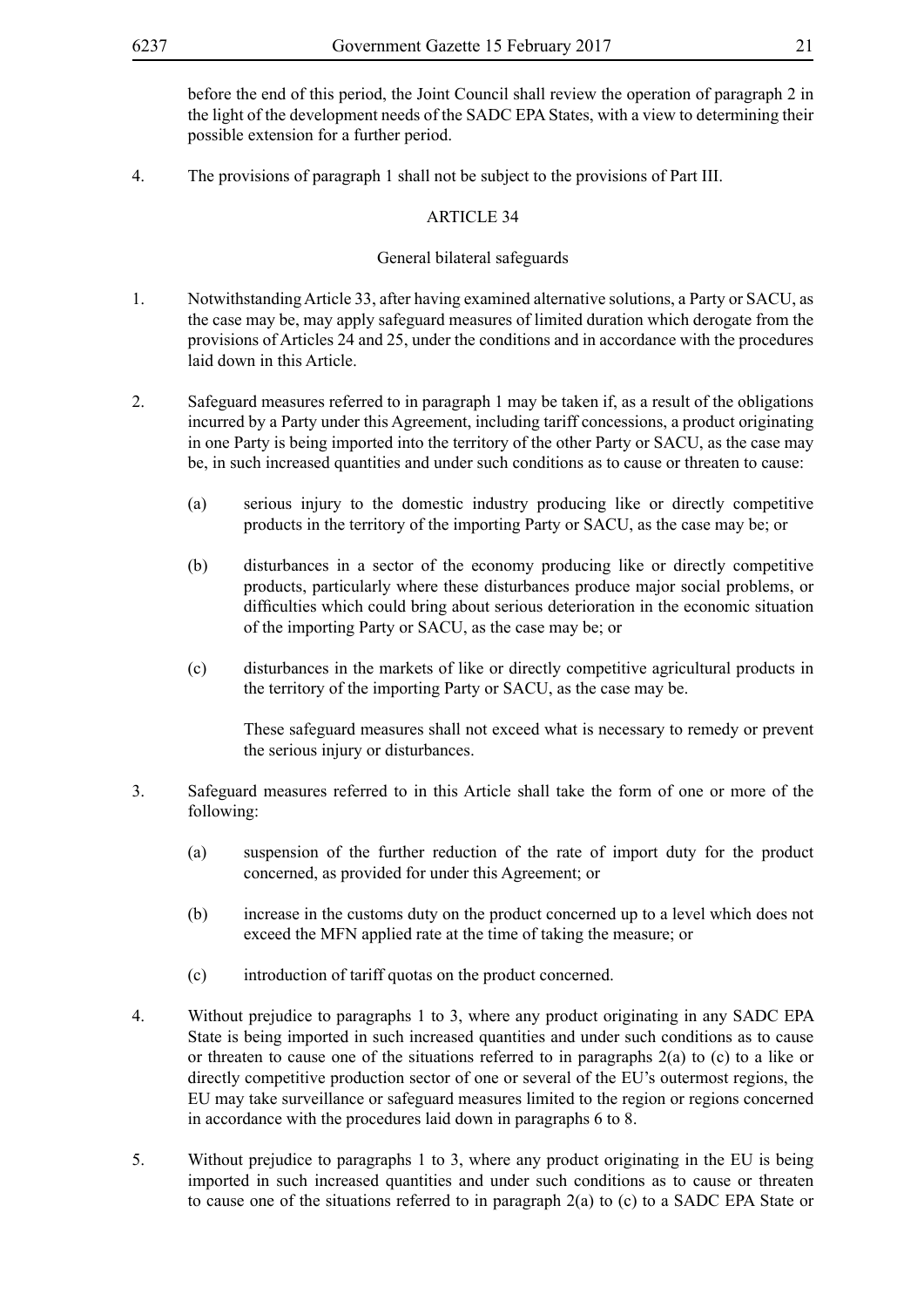SACU, as the case may be, the SADC EPA State concerned or SACU, as the case may be, may take surveillance or safeguard measures limited to its territory in accordance with the procedures laid down in paragraphs 6 to 8.

- 6. Safeguard measures referred to in this Article:
	- (a) shall only be maintained for such a time as may be necessary to prevent or remedy serious injury or disturbances as defined in paragraphs 2, 4 and 5;
	- (b) shall not be applied for a period exceeding two (2) years. Where the circumstances warranting imposition of safeguard measures continue to exist, such measures may be extended for a further period of no more than two (2) years. Where a SADC EPA State or SACU, as the case may be, apply a safeguard measure, or where the EU apply a measure limited to the territory of one or more of its outermost regions, they may however apply that measure for a period not exceeding four (4) years and, where the circumstances warranting imposition of safeguard measures continue to exist, extend it for a further period of four (4) years;
	- (c) that exceed one (1) year shall contain clear elements progressively leading to their elimination at the end of the set period, at the latest; and
	- (d) shall not be applied to the import of a product that has previously been subject to such a measure, within a period of at least one (1) year from the expiry of the measure.
- 7. For the implementation of paragraphs 1 to 6, the following provisions shall apply:
	- (a) where a Party or SACU, as the case may be, takes the view that one of the situations referred to in paragraphs 2(a) to (c), 4 and/or 5 exists, it shall immediately refer the matter to the Trade and Development Committee for examination;
	- (b) the Trade and Development Committee may make any recommendation needed to remedy the circumstances which have arisen. If no recommendation has been made by the Trade and Development Committee aimed at remedying the circumstances, or no other satisfactory solution has been reached within thirty (30) days of the matter being referred to the Trade and Development Committee, the importing party may adopt the appropriate measures to remedy the circumstances in accordance with this Article;
	- (c) before taking any measure provided for in this Article or, in the cases to which paragraph 8 applies, the Party or SACU, as the case may be, shall, as soon as possible, supply the Trade and Development Committee with all relevant information required for a thorough examination of the situation, with a view to seeking a solution acceptable to the parties concerned;
	- (d) in the selection of safeguard measures pursuant to this Article, priority must be given to those which least disturb the operation of this Agreement. If the MFN applied rate in effect the day immediately preceding the day of entry into force of this Agreement is lower than the MFN applied rate at the time of taking the measure, measures applied in accordance with the provisions of paragraph 3(b) may exceed the MFN rate in effect the day immediately preceding the day of entry into force of this Agreement. In such a case, the Party or SACU, as the case may be, shall supply, in accordance with the provisions of paragraph (c), the Trade and Development Committee with the relevant information indicating that an increase of the duty up to the level of MFN applied at the time of entry into force is not sufficient and that a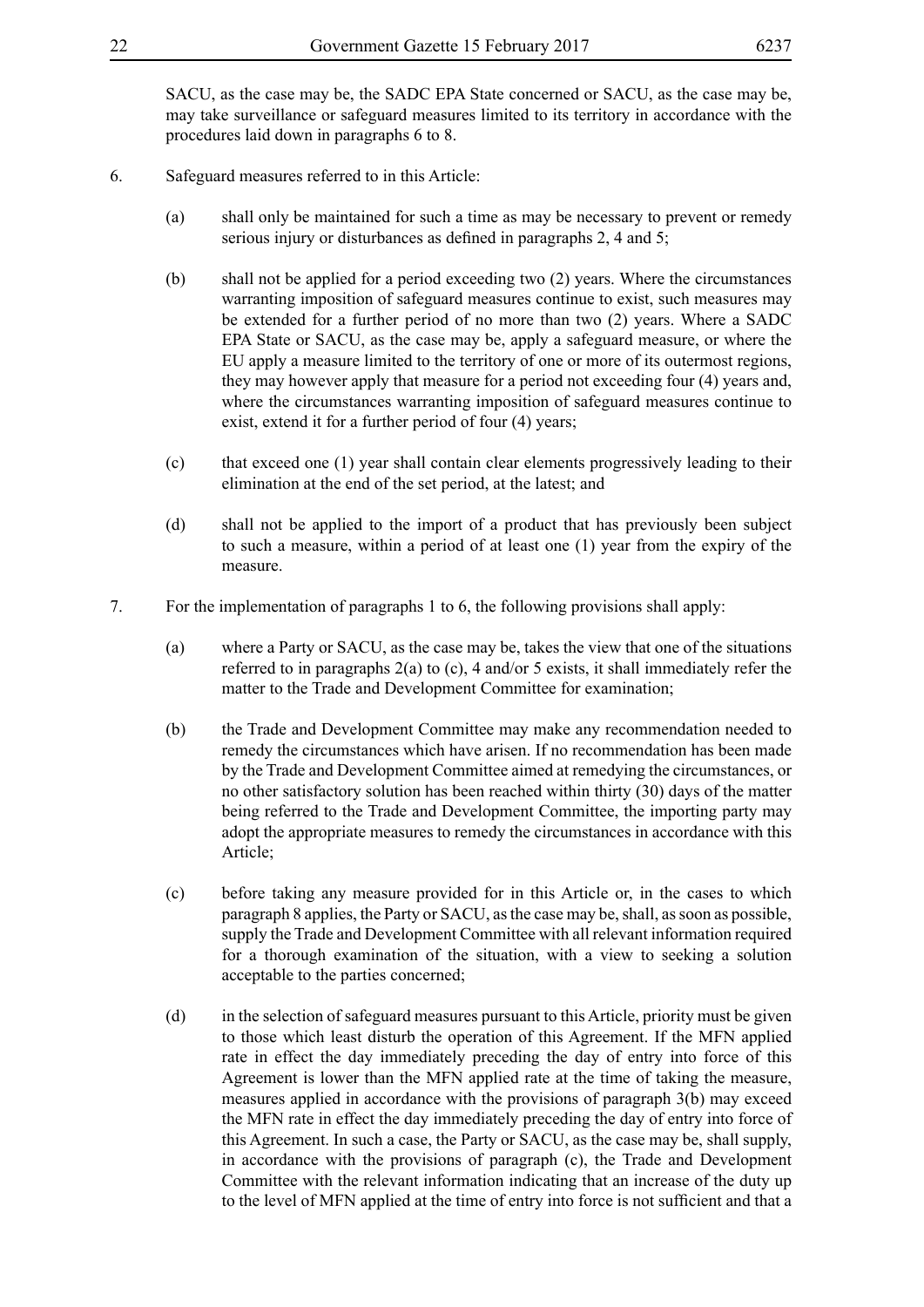measure exceeding this duty is necessary to remedy or prevent the serious injury or disturbances pursuant to paragraph 2;

- (e) any safeguard measure taken pursuant to this Article shall be notified immediately to the Trade and Development Committee and shall be the subject of periodic consultations within that body, particularly with a view to establishing a timetable for their abolition as soon as circumstances permit.
- 8. Where delay would cause damage which would be difficult to repair, the importing Party or SACU, as the case may be, may take the measures provided for in paragraphs 3, 4, and/or 5 on a provisional basis without complying with the requirements of paragraph 7.
	- (a) Such action may be taken for a maximum period of one hundred and eighty (180) days where measures are taken by the EU and two hundred (200) days where measures are taken by a SADC EPA State or SACU, as the case may be, or where measures taken by the EU are limited to the territory of one or more of its outermost region(s).
	- (b) The duration of any such provisional measure shall be counted as a part of the initial period and any extension referred to in paragraph 6.
	- (c) In taking such provisional measures, the interest of all parties involved shall be taken into account.
	- (d) The importing Party or SACU, as the case may be, shall inform the other Party concerned and it shall immediately refer the matter to the Trade and Development Committee for examination.
- 9. If the importing Party or SACU, as the case may be, subjects imports of a product to an administrative procedure having as its purpose the rapid provision of information on the trend of trade flows liable to give rise to the problems referred to in this Article, it shall inform the Trade and Development Committee without delay.
- 10. Safeguard measures adopted under the provisions of this Article shall not be subject to WTO Dispute Settlement provisions.

### ARTICLE 35

#### Agricultural safeguards

- 1. Notwithstanding Article 34, a safeguard measure in the form of an import duty may be applied if, during any given twelvemonth period, the volume of imports into SACU of an agricultural product listed in Annex IV originating in the EU exceeds the reference quantity for the product therein indicated.
- 2. A duty which shall not exceed 25 per cent of the current WTO bound tariff or 25 percentage points, whichever is higher, may be imposed to the agricultural products referred to in paragraph 1. Such duty shall not exceed the prevailing MFN applied rate.
- 3. Safeguard measures referred to in this Article shall be maintained for the remainder of the calendar year or five (5) months, whichever is the longer.
- 4. Safeguard measures referred to in this Article shall not be maintained or applied with respect to the same good at the same time as: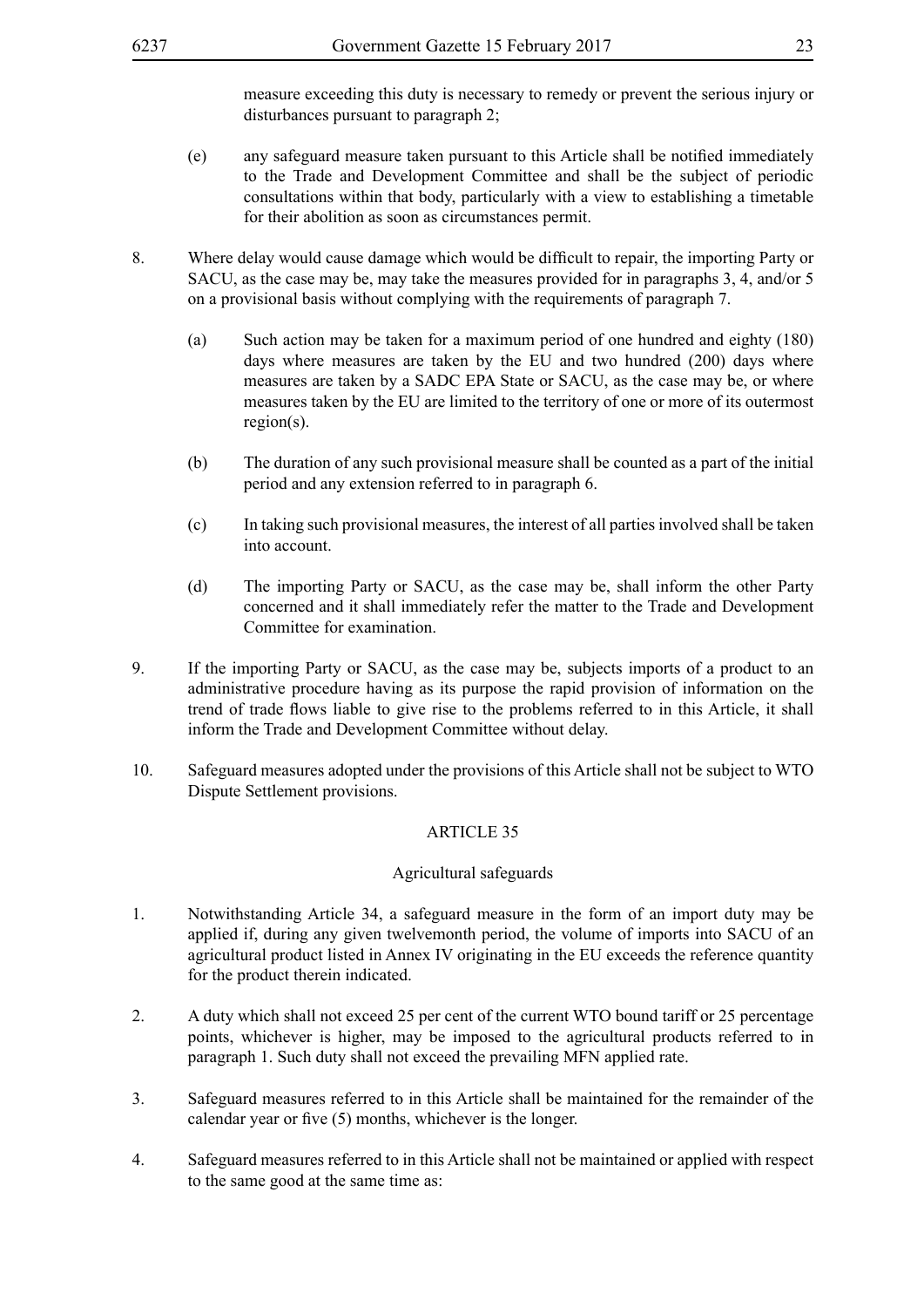- (a) a general bilateral safeguard measure in accordance with Article 34;
- (b) a measure under Article XIX of the GATT 1994 and the WTO Agreement on Safeguards; or
- (c) a special safeguard measure under Article 5 of the WTO Agreement on Agriculture.
- 5. Safeguard measures referred to in this Article shall be implemented in a transparent manner. Within ten (10) days after applying such a measure, SACU shall notify the EU in writing and shall provide relevant data concerning the measure. On request, SACU shall consult the EU regarding the application of the measure. SACU shall also notify the Trade and Development Committee within thirty (30) days after such imposition.
- 6. The implementation and operation of this Article may be the subject of discussion and review in the Trade and Development Committee. On request of either Party, the Trade and Development Committee may review the reference quantities and agricultural products as provided for in this Article.
- 7. The provisions of this Article may only be applied during the period of twelve (12) years from the date of entry into force of this Agreement.

#### Food security safeguards

- 1. The Parties acknowledge that the removal of barriers to trade between them, as envisaged in this Agreement, may pose significant challenges to the SADC EPA States' producers in the agricultural and food sectors and agree to consult with each other on these issues.
- 2. Notwithstanding Article 34, where essential for the prevention or relief of critical general or local shortages of foodstuffs or other products in order to ensure food security of a SADC EPA State and where this situation gives rise or is likely to give rise to major difficulties for such a SADC EPA State, that SADC EPA State may adopt safeguard measures in accordance with the procedure set out in paragraph 7(b) to (d), 8 and 9 of Article 34. The measure will be reviewed at least annually and shall be removed as soon as the circumstances leading to its adoption cease to exist.

### ARTICLE 37

#### BLNS transitional safeguards

- 1. The Parties acknowledge the sensitivity of the liberalised products listed in Annex V for the BLNS States.
- 2. Notwithstanding Article 34, in the event that one of the products listed in Annex V and originating in the EU being imported into the territory of a BLNS State in such increased quantities as to cause or threaten to cause serious injury in any BLNS State, that BLNS State may apply a transitional safeguard measure.
- 3. Safeguard measures referred to in paragraph 2 shall take the form of a duty on the product concerned listed in Annex V up to a level which does not exceed the MFN applied rate at the time of taking the measure or introduce a zero duty tariff rate quota (TRQ), provided that the level of the duty outside the quota does not exceed the MFN applied rate at the time of taking the measure.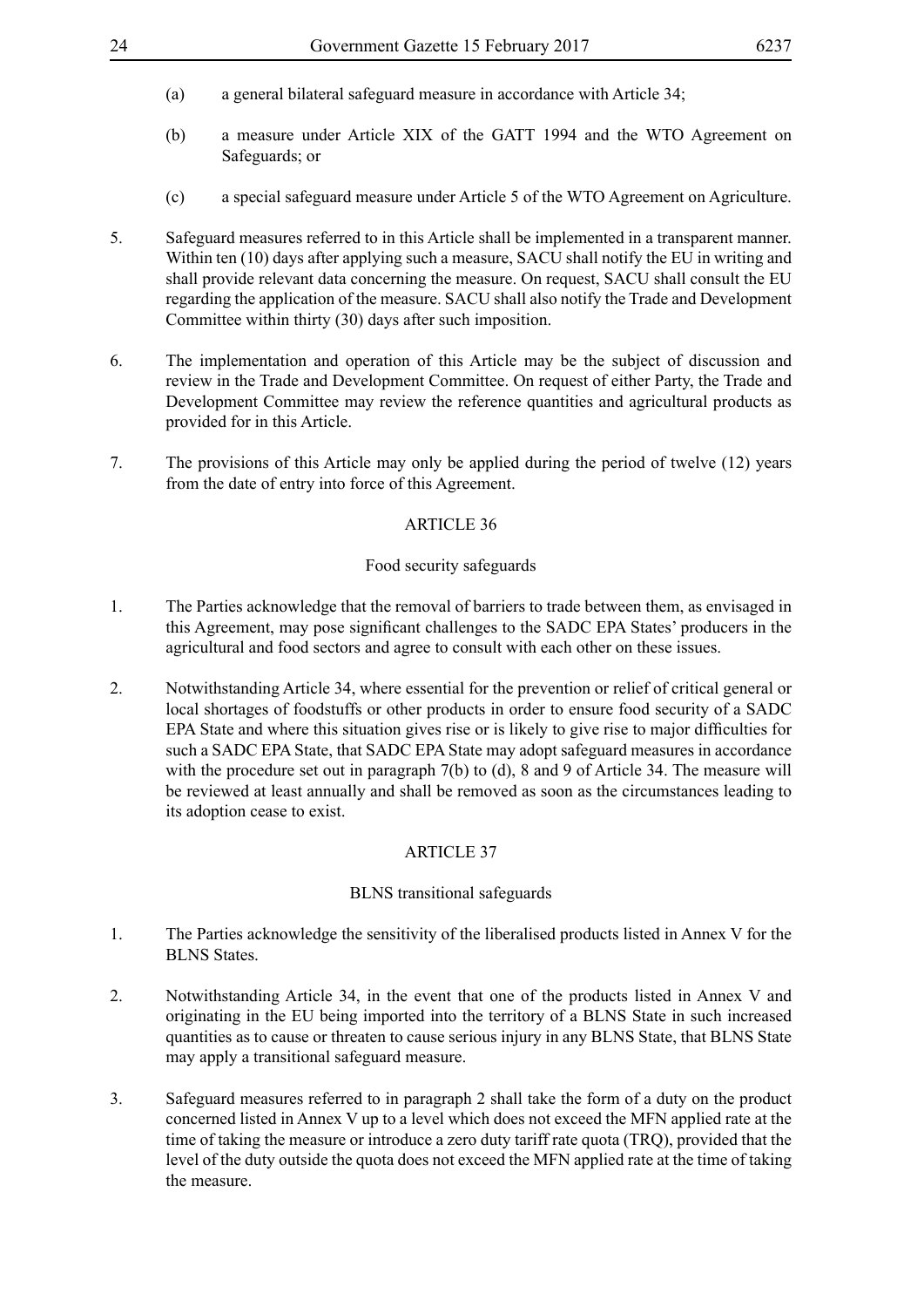- 4. Thirty (30) days in advance of applying the safeguard measure, the BLNS State concerned shall notify the measure to the EU in writing. After notification, the BLNS State concerned shall have sixty (60) days to provide all relevant information concerning the measure.
- 5. Without prejudice to paragraph 2, the BLNS State concerned and the EU shall, upon request of either Party, enter into consultations on the safeguard measure.
- 6. Safeguard measures referred to in this Article shall be applied for a period not exceeding four (4) years. Where the circumstances warranting imposition of the measure continue to exist, such a measure may be extended for a further period of no more than four (4) years.
- 7. No safeguard measure referred to in this Article may be adopted after twelve (12) years from the entry into force of this Agreement.

#### Infant industry protection safeguards

- 1. Notwithstanding Article 34, Botswana, Lesotho, Namibia, Mozambique and Swaziland may temporarily suspend further reductions of the rate of customs duty or increase the rate of customs duty up to a level which does not exceed the applied MFN duty, where a product originating in the EU, as a result of the reduction of duties, is being imported into its territory in such increased quantities and under such conditions as to threaten the establishment of an infant industry, or cause or threaten to cause disturbances to an infant industry producing like or directly competitive products.
- 2. Safeguard measures adopted in accordance with the conditions of paragraph 1 by a SADC EPA State which is also a SACU Member State shall take the form of the levying of additional duties exclusively by the SADC EPA State invoking this provision.
- 3. Safeguard measures referred to in paragraph 1 may be applied for a period of up to eight (8) years and may be further extended by a decision of the Joint Council
- 4. With regard to the implementation of paragraphs 1 and 2, the following provisions shall apply:
	- (a) where a SADC EPA State takes the view that the circumstances set out in paragraph 1 exist, it shall immediately refer the matter to the Trade and Development Committee for examination. The SADC EPA State concerned shall supply the Trade and Development Committee with all relevant information required for a thorough examination of the situation;
	- (b) the Trade and Development Committee may make any recommendation with a view to seeking an acceptable solution needed to remedy the circumstances which have arisen. If no recommendation has been made by the Trade and Development Committee, or no other satisfactory solution has been reached within thirty (30) days of the matter being referred to the Trade and Development Committee, the SADC EPA State concerned may adopt measures in accordance with this Article;
	- (c) in the application of measures pursuant to paragraph 1, priority must be given to those which least disturb the operation of this Agreement; and
	- (d) any measure taken pursuant to this Article shall be notified immediately to the Trade and Development Committee and shall be the subject of periodic consultations within that body.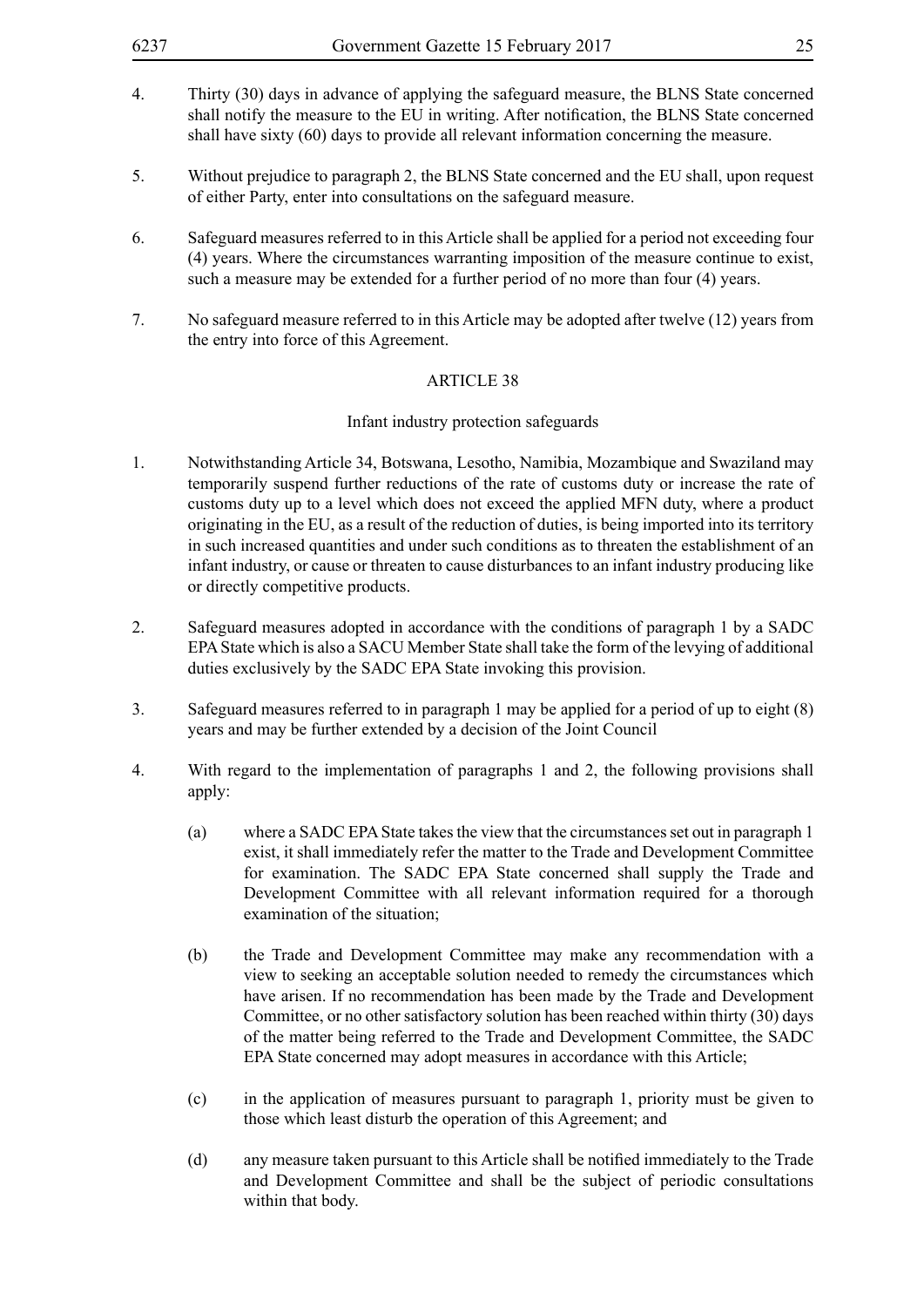- 5. In critical circumstances where delay would cause damage which would be difficult to repair, the SADC EPA State concerned may take measures provided for in paragraph 1 on a provisional basis without complying with the requirements of paragraph 4. Such measure may be taken for a maximum period of two hundred (200) days. The duration of any such provisional measure shall be counted as part of the period referred to in paragraph 3. In taking such provisional measures, the interest of all parties involved shall be taken into account. The importing SADC EPA State concerned shall inform the EU, and it shall immediately refer the matter to the Trade and Development Committee for examination of such provisional measure.
- 6. SACU Member States shall have the right to have recourse to Article 26 of the SACU Agreement.

### CHAPTER III

### NONTARIFF MEASURES

### ARTICLE 39

### Prohibition of quantitative restrictions

The Parties may apply quantitative restrictions provided such restrictions are applied in conformity with the WTO Agreement.

### ARTICLE 40

### National treatment on internal taxation and regulation

- 1. The Parties recognise that internal taxes and other internal charges, and laws, regulations and requirements affecting the internal sale, offering for sale, purchase, transportation, distribution or use of products, and internal quantitative regulations requiring the mixture, processing or use of products in specified amounts or proportions, should not be applied to imported or domestic products so as to afford protection to domestic production.
- 2. Imported products originating in the other Party shall not be subject, directly or indirectly, to internal taxes or other internal charges of any kind in excess of those applied, directly or indirectly, to like domestic products. Moreover, the Parties shall not otherwise apply internal taxes or other internal charges to imported or domestic products in a manner contrary to the principles set forth in paragraph 1.**<sup>4</sup>**
- 3. Imported products originating in the other Party shall be accorded treatment no less favourable than that accorded to like domestic products of national origin in respect of all laws, regulations and requirements affecting their internal sale, offering for sale, purchase, transportation, distribution or use. The provisions of this paragraph shall not prevent the application of differential internal transportation charges which are based exclusively on the economic operation of the means of transport and not on the nationality of the product.
- 4. The Parties shall not establish or maintain any internal quantitative regulation relating to the mixture, processing or use of products in specified amounts or proportions which requires, directly or indirectly, that any specified amount or proportion of any product which is the subject of the regulation must be supplied from domestic sources. Moreover, Parties shall not otherwise apply internal quantitative regulations in a manner contrary to the principles set forth in paragraph 1.

<sup>4</sup> A tax conforming to the requirements of the first sentence of this paragraph would be considered to be inconsistent with the provisions of its second sentence only in cases where competition was involved between, on the one hand, the taxed product and, on the other hand, a directly competitive or substitutable product which was not similarly taxed.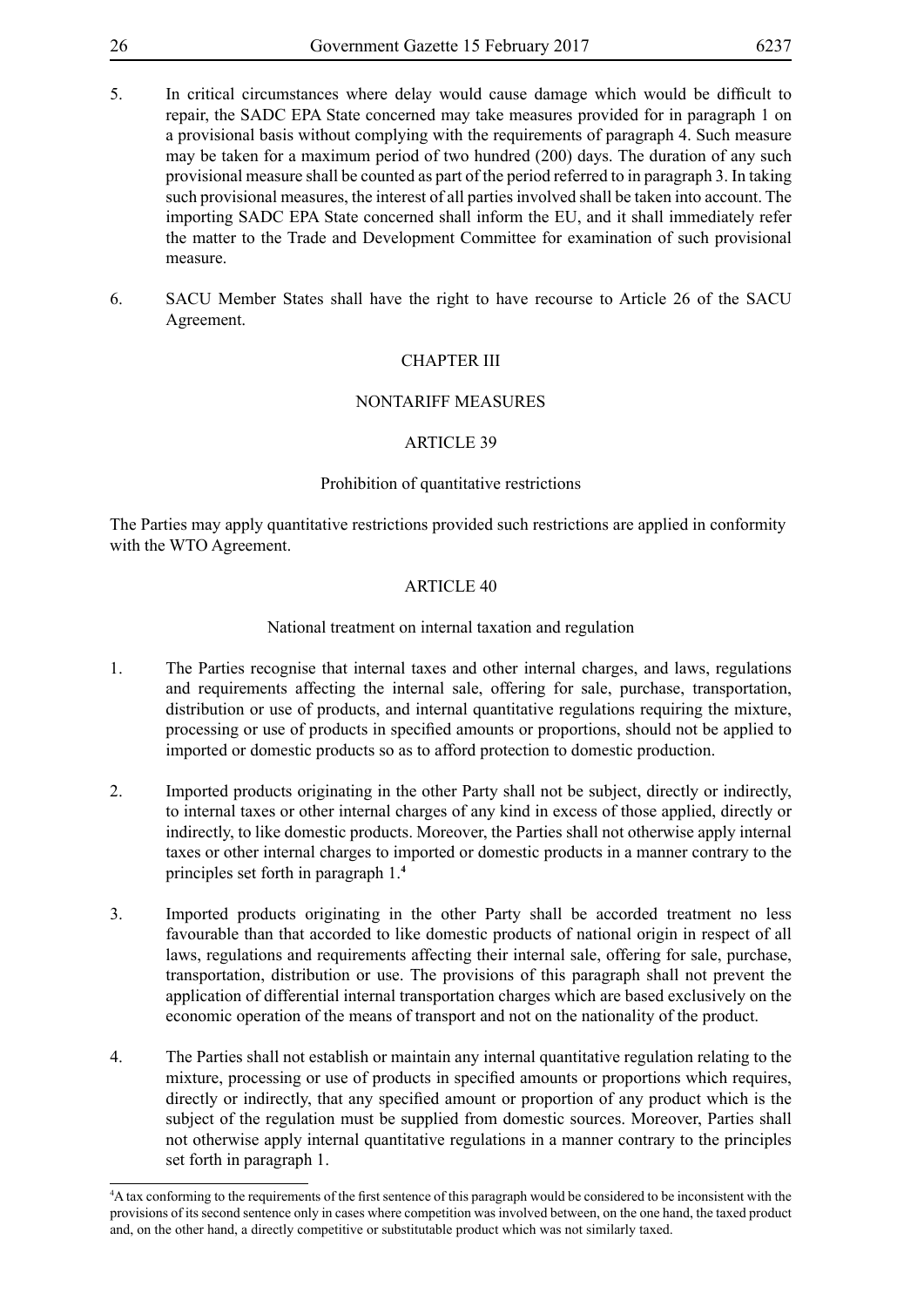| 6237 | Government Gazette 15 February 2017 |  |
|------|-------------------------------------|--|
|      |                                     |  |

- 5. No internal quantitative regulation relating to the mixture, processing or use of products in specified amounts or proportions shall be applied in such a manner as to allocate any such amount or proportion among external sources of supply.
- 6. The provisions of this Article shall not apply to laws, regulations or requirements governing the procurement by governmental agencies of products purchased for governmental purposes and not with a view to commercial resale or with a view to use in the production of goods for commercial sale.
- 7. The provisions of this Article shall not prevent the payment of subsidies exclusively to domestic producers, including payments derived from the proceeds of internal taxes or charges applied consistently with the provisions of this Article and subsidies effected through governmental purchases of domestic products.
- 8. The Parties recognise that internal maximum price control measures, even though conforming to the other provisions of this Article, can have effects prejudicial to the interests of Parties supplying imported products. Accordingly, Parties applying such measures shall take account of the interests of exporting Parties with a view to avoiding to the fullest practicable extent such prejudicial effects.
- 9. The provisions of this Article shall not prevent any Party from establishing or maintaining internal quantitative regulations relating to exposed cinematograph films and meeting the requirements of Article IV of the GATT 1947.

### CHAPTER IV

### CUSTOMS AND TRADE FACILITATION

### ARTICLE 41

### **Objectives**

The objectives of this Chapter are to:

- (a) reinforce cooperation in the area of customs and trade facilitation with a view to ensuring that the relevant legislation and procedures, as well as the administrative capacity of the customs authorities, fulfil the objectives of effective control and the promotion of trade facilitation;
- (b) promote harmonisation of customs legislation and procedures;
- (c) ensure that legitimate public policy objectives, including those related to security and the prevention of fraud in the area of customs and trade facilitation, shall not be compromised in any way; and
- (d) provide the necessary support for the SADC EPA States' customs administrations to effectively implement this Agreement.

### ARTICLE 42

### Customs and administrative cooperation

- 1. In order to ensure compliance with the provisions of this Chapter and effectively respond to the objectives laid down in Article 41, the Parties shall:
	- (a) exchange information on customs legislation and procedures;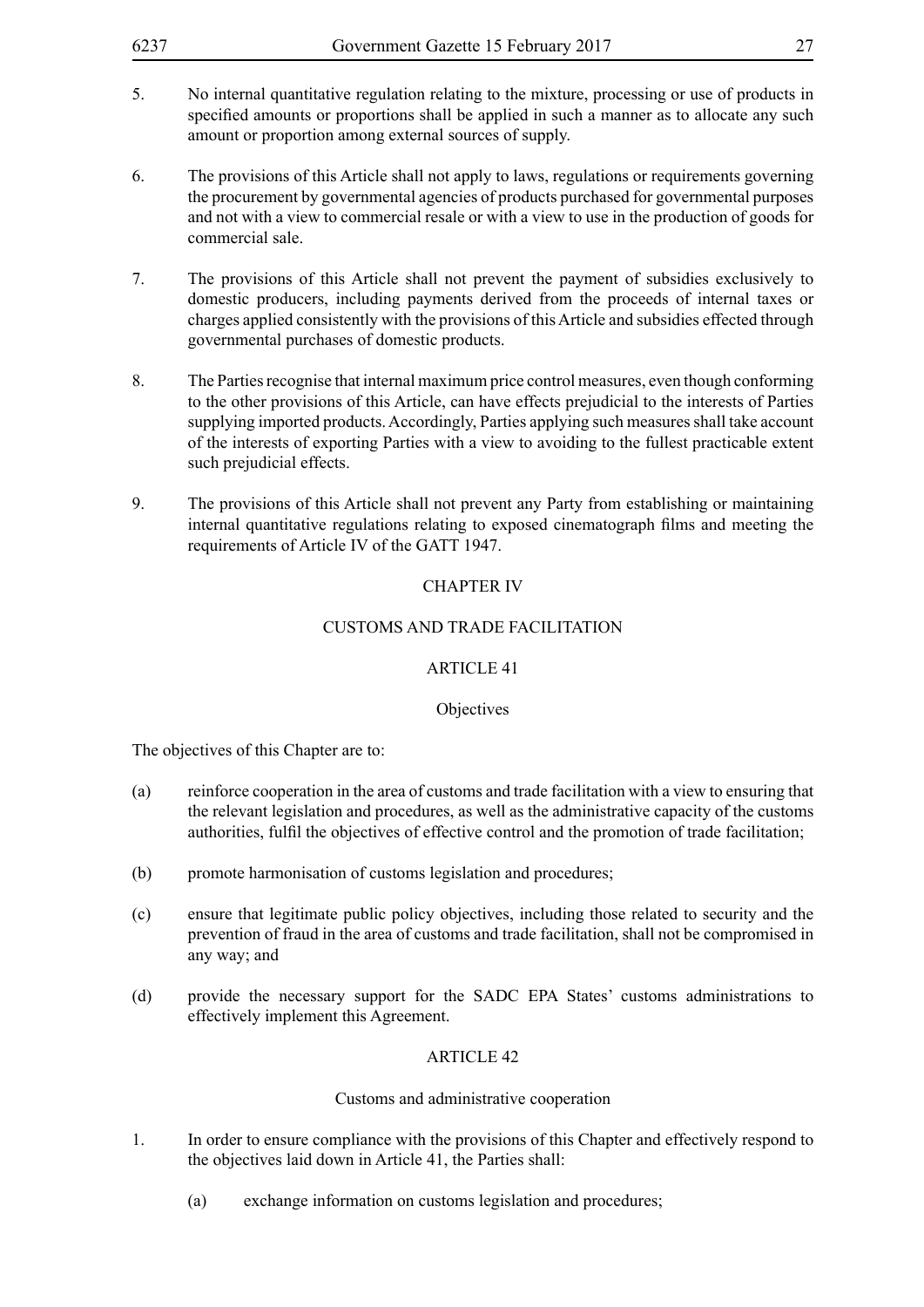- (b) develop joint initiatives relating to customs and trade facilitation and the strengthening of administrative capacity;
- (c) exchange experience and best practices on combating corruption and fraud in matters relating to this Chapter;
- (d) exchange experience and best practices on issues relating to import, export and transit procedures and to improving the service to the business community;
- (e) exchange experience and best practices on facilitating transit;
- (f) facilitate the exchange of experts between customs administrations; and
- (g) promote coordination between all related agencies, both internally and across **borders**
- 2. The Parties shall prepare and develop an enhanced cooperation on the implementation of the World Customs Organisation ("WCO") Framework of Standards to Secure and Facilitate Global Trade of 2005. This cooperation shall include initiatives in view of working towards the mutual recognition of the Authorised Economic Operator status and the exchange of advance information to allow an effective risk assessment and management for security purposes.
- 3. The Parties shall provide mutual administrative assistance in customs matters in accordance with the provisions of Protocol 2.

#### Customs legislation and procedures

- 1. The Parties agree that their respective trade and customs legislation and procedures shall to the extent possible be based on:
	- (a) the Revised Kyoto Convention on the Simplification and Harmonization of Customs Procedures of 1999, the substantive elements of the WCO Framework of Standards to Secure and Facilitate Global Trade, the International Convention on the Harmonised System and other international instruments and standards applicable in the field of customs and trade;
	- (b) the need to protect and facilitate legitimate trade;
	- (c) the need to avoid unnecessary and discriminatory burdens on economic operators, the need to safeguard against fraud and corruption and the need to provide further facilitation for operators that meet high level of compliance;
	- (d) the need for each Party to apply a single administrative document or electronic equivalent;
	- (e) the application of modern customs techniques, including risk assessment, simplified procedures for entry and release of goods, post release controls, and company audits;
	- (f) transparency, efficiency and proportionality, in order to reduce costs and increase predictability for economic operators;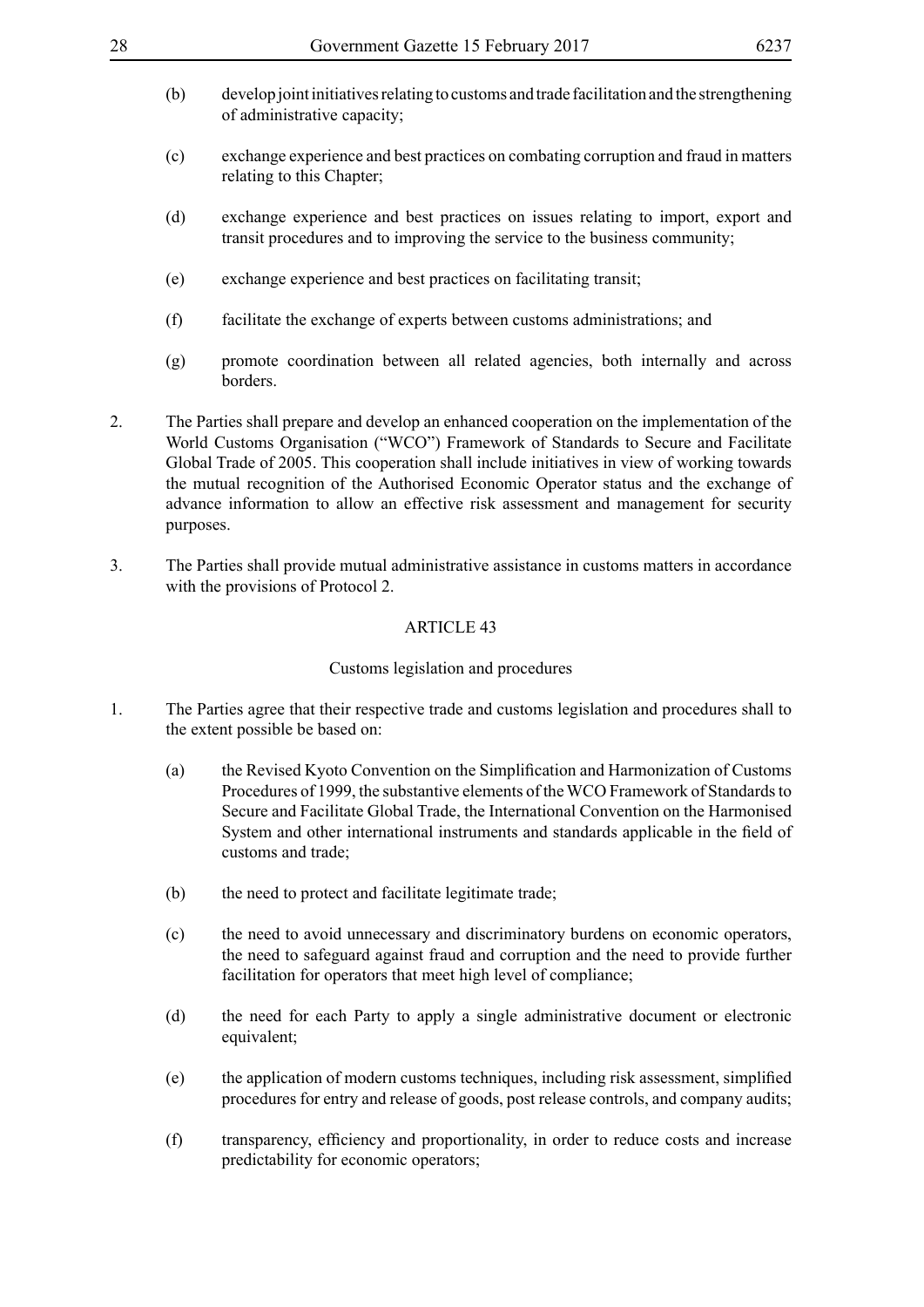- (g) the need for nondiscrimination in terms of requirements and procedures applicable to import, export and goods in transit, though it is accepted that consignments might be treated differently according to objective risk assessment criteria;
- (h) the progressive development of systems, including those based upon information technology, for both export and import operations, to facilitate the exchange of information between economic operators, customs administrations and other agencies;
- (i) the adoption of systems that facilitate the importation of goods through the use of simplified customs procedures and processes, including prearrival clearance;
- (j) the elimination of any requirements for the mandatory use of preshipment inspections as defined by the WTO Agreement on Preshipment Inspection, or their equivalent;
- (k) the application of rules that ensure that any penalties imposed for minor breaches of customs regulations or procedural requirements are proportionate and, in their application, do not give rise to undue delays in customs clearance;
- (l) a system of binding rulings on customs matters, in particular on tariff classification and rules of origin, in accordance with rules laid down in their respective legislation;
- (m) the facilitation of transit movements;
- (n) the elimination of all requirements for the mandatory use of customs brokers; and
- (o) transparent, nondiscriminatory and proportionate rules in respect of the licensing of customs brokers.
- 2. In order to improve working methods and to ensure transparency and efficiency of customs operations, the Parties shall:
	- (a) ensure that the highest standards of integrity be maintained, through the application of anticorruption measures in this field;
	- (b) take further steps towards the reduction, simplification and standardization of data in the documentation required by customs and other related agencies;
	- (c) simplify requirements and formalities wherever possible, in respect of the rapid release and clearance of goods;
	- (d) provide effective, prompt and nondiscriminatory procedures enabling the right of appeal, against customs and other agency administrative actions, rulings and decisions affecting imports, exports or goods in transit. Procedures for appeal shall be easily accessible, including to small or medium enterprises; and
	- (e) create an environment for the effective enforcement of legislative requirements.

### Facilitation of transit movements

1. The Parties shall ensure freedom of transit through their territory via the route most convenient for transit. Any controls or requirements must be nondiscriminatory, proportionate and applied uniformly.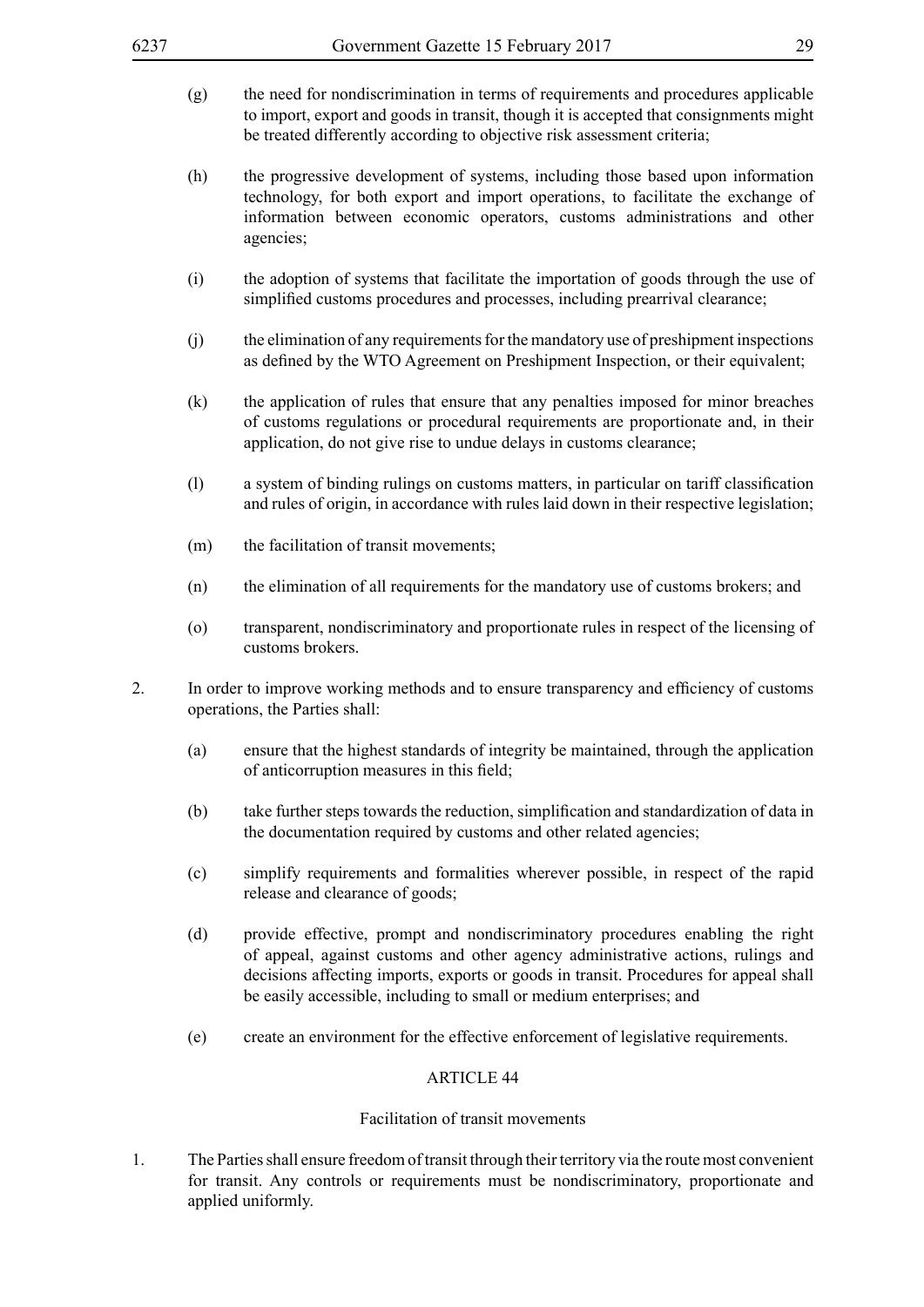- 2. Without prejudice to legitimate customs control, the Parties shall accord to traffic in transit treatment no less favourable than that accorded to domestic goods, exports and imports, and their movement.
- 3. The Parties shall:
	- (a) operate bonded transport regimes that allow the transit of goods without payment of duties or other charges, subject to the provision of an appropriate guarantee;
	- (b) promote and implement regional transit arrangements;
	- (c) use international standards and instruments relevant to transit; and
	- (d) promote coordination between all concerned agencies, both internally and across borders.

### Relations with the business community

### The Parties agree to:

- (a) ensure that all customs legislation, procedures and fees and charges are made publicly available, as well as whenever possible the necessary explanations, and as far as possible through electronic means;
- (b) consult, as far as possible, timely and regularly with trade representatives on legislative proposals and procedures related to customs and customs related trade issues;
- (c) introduce, where appropriate, new or amended legislation and procedures and their entry into force in a way to allow traders to become well prepared for complying with them. The Parties shall make publicly available relevant notices of an administrative nature, including agency requirements and entry procedures, hours of operation and operating procedures for customs offices at ports and border crossing points, and points of contact for information enquiries; and
- (d) to foster cooperation between operators and relevant administrations through the use of instruments such as memoranda of understanding.

#### ARTICLE 46

#### Customs valuation

- 1. The Agreement on Implementation of Article VII of the GATT 1994 ("WTO Agreement on Customs Valuation") shall govern customs valuation rules applied to trade covered by this Agreement.
- 2. The Parties shall cooperate with a view to reaching a common approach to issues relating to customs valuation.

### ARTICLE 47

#### Harmonisation of customs standards at regional level

1. The Parties shall promote harmonisation of customs legislation, procedures, standards and requirements.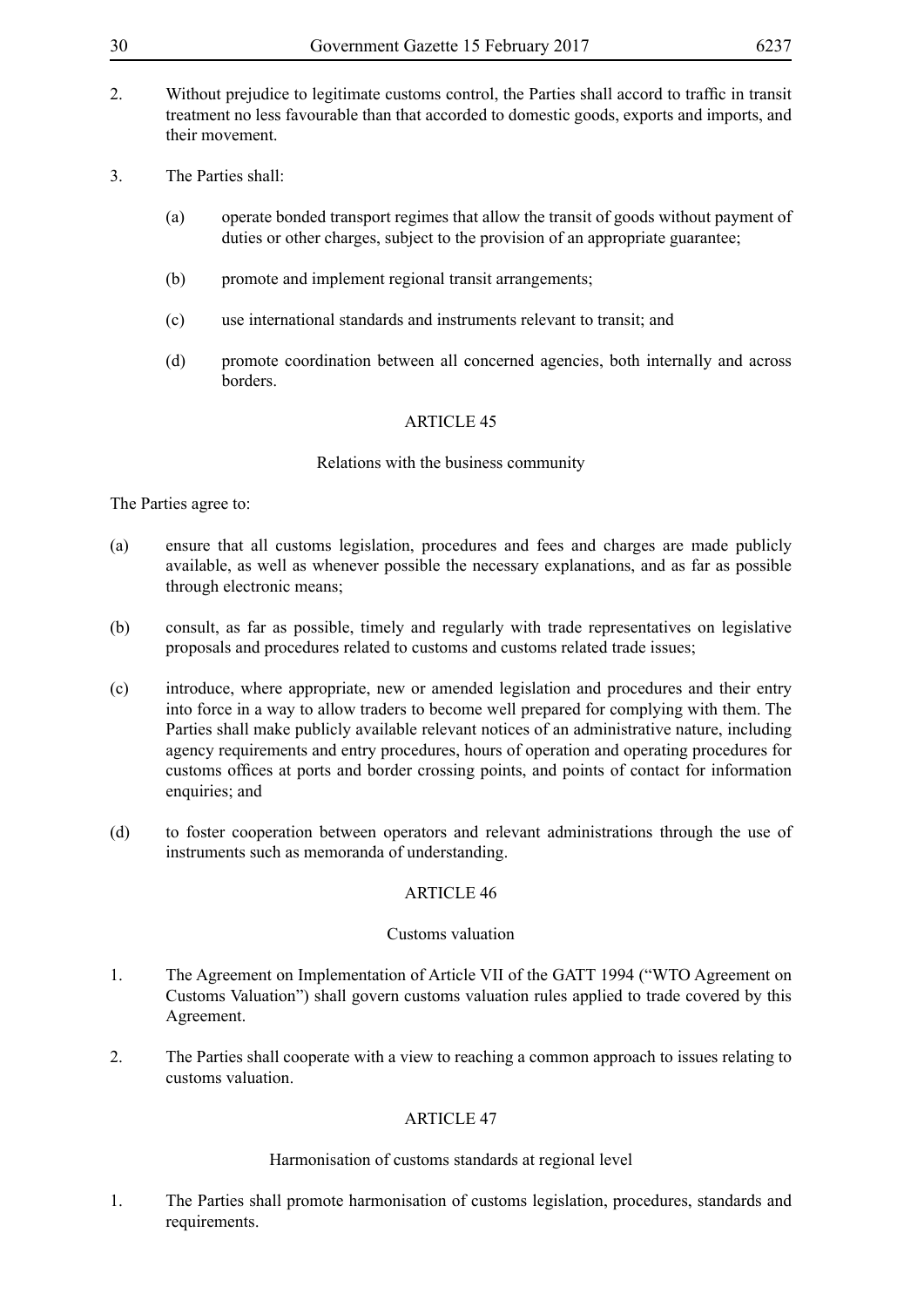2. Each Party shall determine the content and pace of this process.

### ARTICLE 48

### Support to the SADC EPA States' customs administrations

- 1. The Parties recognise the importance of supporting the SADC EPA States' customs administrations for the implementation of this Chapter, in line with the provisions of Chapter III of Part I.
- 2. The priority areas for such support are:
	- (a) the application of modern customs techniques, including:
	- (i) risk management;
	- (ii) post release controls; and
	- (iii) automation of customs procedures;
	- (b) control of customs valuation, classification and rules of origin, including in view of meeting the requirement of Article  $43(1)(i)$ ;
	- (c) the facilitation of transit and the enhancement of the efficiency of regional transit arrangements;
	- (d) transparency issues relating to the publication and administration of all trade regulations, as well as relevant fees and formalities;
	- (e) the introduction and implementation of procedures and practices which reflect international instruments and standards applicable in the field of customs and trade, *inter alia* the revised Kyoto Convention on the Simplification and Harmonisation of Customs Procedures and the WCO Framework of Standards to Secure and Facilitate Global Trade.
- 3. The Parties recognise the need for specific needs assessment studies taking into account the situation in each country, using WTO and WCO needs assessment instruments or any other mutually agreed instrument.

### ARTICLE 49

### Transitional arrangements

- 1. The Parties recognise the need for transitional arrangements to ensure the smooth implementation of the provisions of this Chapter.
- 2. In view of the need to enhance their capacity in the area of customs and trade facilitation and without prejudice to their WTO rights and obligations, the SADC EPA States shall benefit from a transitional period of eight (8) years to meet those requirements referred to in Articles 27, 43, 44, and 45 where the need for capacity building exists at the time of entry into force of this Agreement.
- 3. The Joint Council may decide to extend this transitional period by two (2) years in case the necessary capacity has not yet been attained.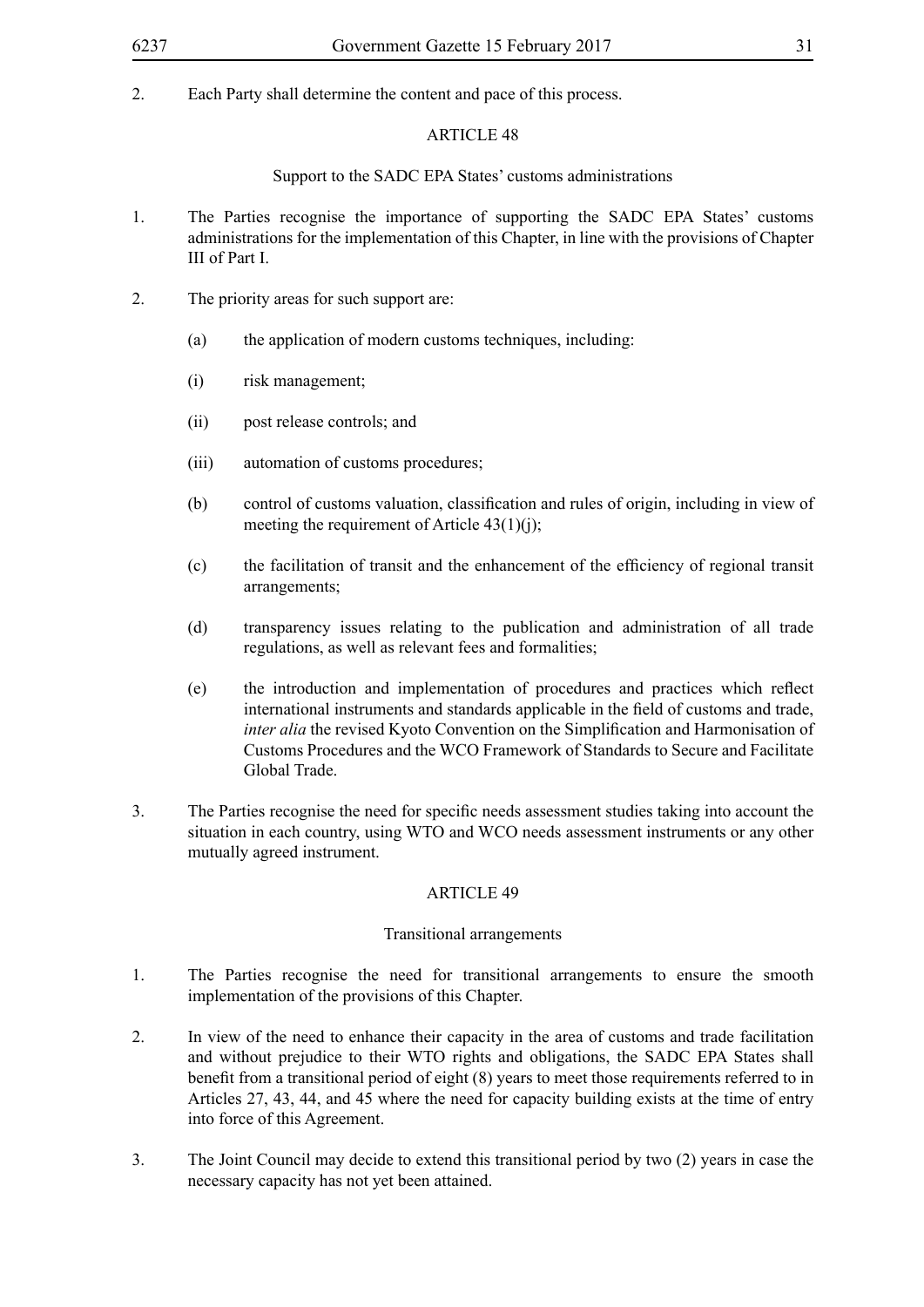Special Committee on Customs and Trade Facilitation

- 1. The Parties hereby establish a Special Committee on Customs and Trade Facilitation, composed of representatives of the Parties.
- 2. The functions of the Special Committee on Customs and Trade Facilitation shall include:
	- (a) monitoring the implementation and administration of this Chapter and of Protocol I;
	- (b) providing a forum to consult and discuss all issues concerning customs, including rules of origin, general customs procedures, customs valuation, tariff classification, transit and mutual administrative assistance in customs matters;
	- (c) enhancing cooperation on the development, application and enforcement of rules of origin and related customs procedures, general customs procedures and mutual administrative assistance in customs matters;
	- (d) enhancing cooperation on capacity building and technical assistance;
	- (e) following up on the implementation of Article 47;
	- (f) determining its own rules of procedure; and
	- (g) addressing any other issues agreed by the Parties in respect of this Chapter.
- 3. The Special Committee on Customs and Trade Facilitation shall meet on a date and with an agenda agreed in advance by the Parties.
- 4. The Special Committee on Customs and Trade Facilitation shall be chaired alternatively by either Party.
- 5. The Special Committee on Customs and Trade Facilitation shall report to the Trade and Development Committee.

### CHAPTER V

### TECHNICAL BARRIERS TO TRADE

### ARTICLE 51

#### Multilateral obligations

- 1. The Parties affirm their commitment to the rights and obligations provided for in the Agreement on Technical Barriers to Trade ("WTO TBT Agreement").
- 2. Those rights and obligations shall underlie the activities of the Parties under this Chapter.

### ARTICLE 52

#### **Objectives**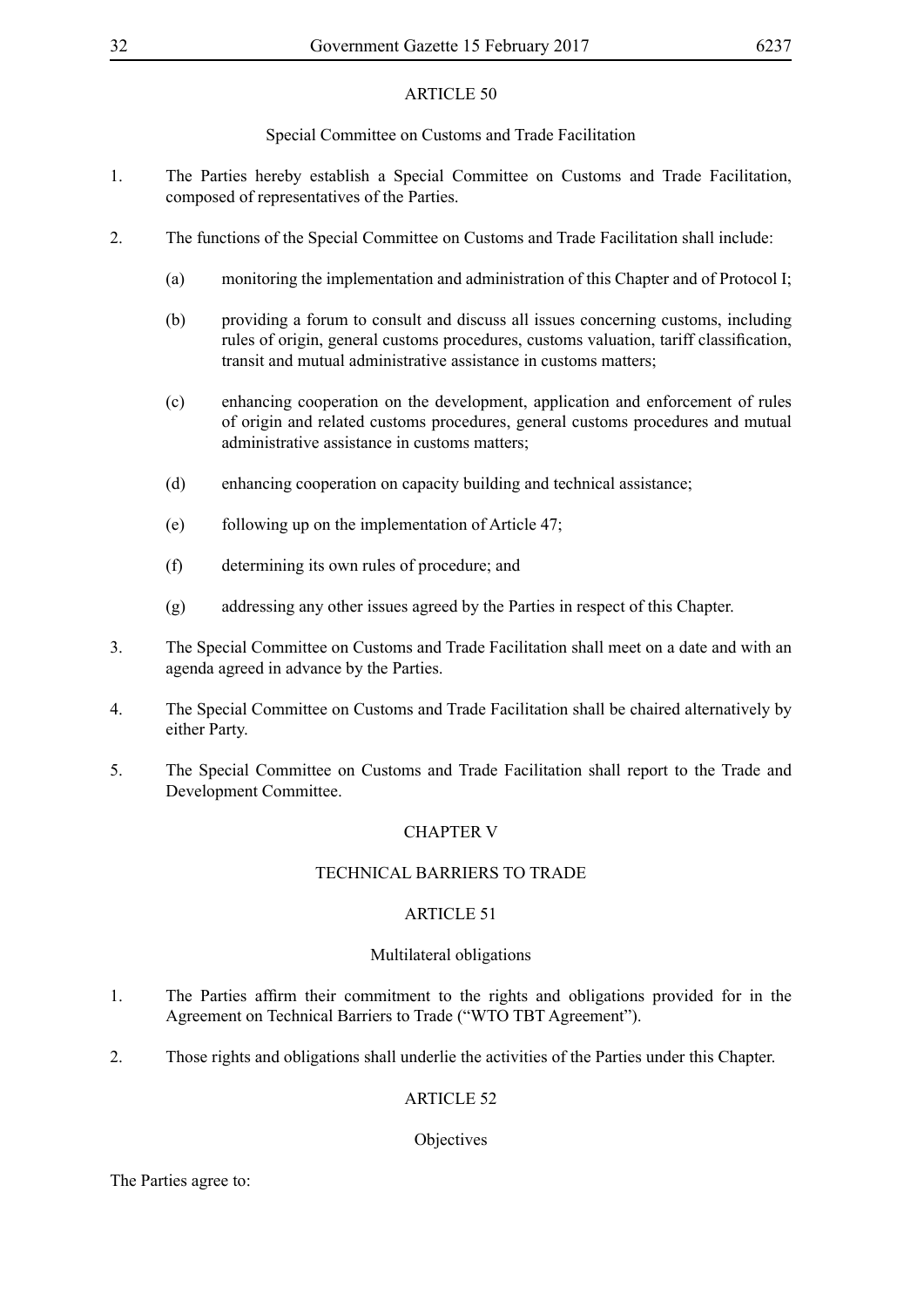- (a) cooperate in order to facilitate and increase trade in goods between them, by identifying, preventing and eliminating unnecessary barriers to trade within the terms of the WTO TBT Agreement;
- (b) cooperate in strengthening regional, and specifically the SADC EPA States' integration and cooperation on matters concerning TBT; and
- (c) establish and enhance the SADC EPA States' technical capacity on matters concerning TBT.

#### Scope and definitions

- 1. The provisions of this Chapter shall apply to standards, technical regulations, and conformity assessment procedures as defined in the WTO TBT Agreement in so far as they affect trade covered by this Agreement.
- 2. For the purposes of this Chapter, the definitions used by the WTO TBT Agreement shall apply.

### ARTICLE 54

#### Collaboration and regional integration

The Parties agree that collaboration between national and regional authorities dealing with matters concerning TBT, in both the public and private sector, is important to facilitate trade in the region and between the Parties, as well as for the overall process of regional integration and undertake to cooperate to this end.

#### ARTICLE 55

#### Transparency

- 1. The Parties reaffirm the principle of transparency in the application of technical regulations and standards in accordance with the WTO TBT Agreement.
- 2. The Parties recognise the importance of effective mechanisms for consultation, notification and exchange of information with respect to technical regulations and standards in accordance with the WTO TBT Agreement.
- 3. The Parties agree to establish an early warning mechanism to ensure that the SADCEPA States are informed in advance of new measures of the EU that may affect SADC EPA exports to the EU. The Parties shall make optimal use of existing mechanisms and avoid unnecessary duplications to multilateral or unilateral mechanisms.

### ARTICLE 56

#### Measures related to technical barriers to trade

The Parties agree to identify and implement mechanisms among those supported by the WTO TBT Agreement that are the most appropriate for particular priority issues or sectors. Such mechanisms may include:

(a) intensifying their collaboration to facilitate access to their respective markets, by increasing the mutual knowledge and understanding of their respective systems in the field of technical regulations, standards, metrology, accreditation and conformity assessment;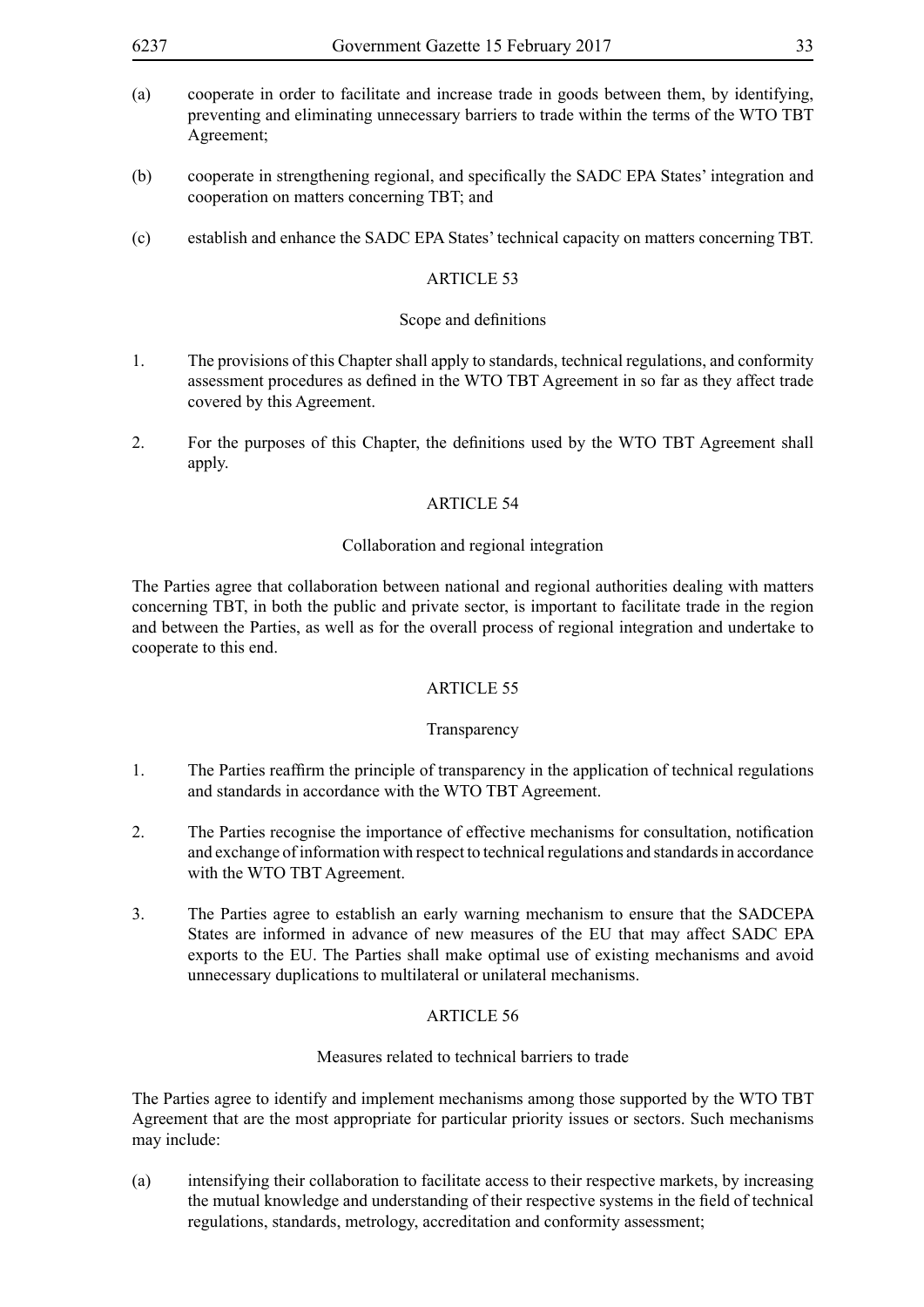| (b)                 | exchanging information, identifying and implementing appropriate mechanisms for particular<br>issues or sectors, i.e. alignment with international standards, reliance on the supplier's<br>declaration of conformity, the use of internationally recognised accreditation to qualify<br>conformity assessment bodies and the use of international product testing and certification<br>schemes; |
|---------------------|--------------------------------------------------------------------------------------------------------------------------------------------------------------------------------------------------------------------------------------------------------------------------------------------------------------------------------------------------------------------------------------------------|
| (c)                 | identifying and organising sectorspecific interventions on standards, technical regulations<br>and conformity assessment procedures to facilitate understanding of and access to their<br>respective markets. These sectors will be chosen taking into account key areas of trade,<br>including priority products;                                                                               |
| (d)                 | developing cooperation activities and measures with a view to supporting the implementation<br>of the rights and obligations under the WTO TBT Agreement;                                                                                                                                                                                                                                        |
| (e)                 | developing common views and approaches on technical regulatory practices, including<br>transparency, consultation, necessity and proportionality, the use of international standards,<br>conformity assessment requirements, the use of impact and risk assessment, enforcement<br>and market surveillance, where appropriate;                                                                   |
| (f)                 | promoting harmonisation, whenever possible and in areas of mutual interest, towards<br>international standards, and the use of such standards in the development of technical<br>regulations and conformity assessment procedures;                                                                                                                                                               |
| (g)                 | undertaking to consider, in due course, negotiating mutual recognition agreements in sectors<br>of mutual economic interest;                                                                                                                                                                                                                                                                     |
| (h)                 | promoting collaboration between the Parties' organisations responsible for technical<br>regulations, metrology, standardisation, testing, certification, inspection and accreditation;<br>and                                                                                                                                                                                                    |
| (i)                 | promoting the participation by the SADC EPA States in international standardssetting bodies.                                                                                                                                                                                                                                                                                                     |
|                     | <b>ARTICLE 57</b>                                                                                                                                                                                                                                                                                                                                                                                |
|                     | Role of the Trade and Development Committee on TBT matters                                                                                                                                                                                                                                                                                                                                       |
|                     | The Parties agree that the Trade and Development Committee shall be competent to:                                                                                                                                                                                                                                                                                                                |
| (a)                 | monitor and review the implementation of this Chapter;                                                                                                                                                                                                                                                                                                                                           |
| (b)                 | provide coordination and consultation on TBT matters;                                                                                                                                                                                                                                                                                                                                            |
| (c)<br>cooperation; | identify and review priority sectors and products and the resulting priority areas for                                                                                                                                                                                                                                                                                                           |
| (d)                 | make recommendations for modifications of this Chapter if necessary and appropriate; and                                                                                                                                                                                                                                                                                                         |
| (e)                 | address any other issues agreed by the Parties in respect of this Chapter.                                                                                                                                                                                                                                                                                                                       |
|                     | <b>ARTICLE 58</b>                                                                                                                                                                                                                                                                                                                                                                                |
|                     | Capacity building and technical assistance                                                                                                                                                                                                                                                                                                                                                       |

34 Government Gazette 15 February 2017 6237

1. The Parties recognise the importance of cooperating in the areas of technical regulations, standards, metrology, accreditation and conformity assessment in order to achieve the objectives of this Chapter.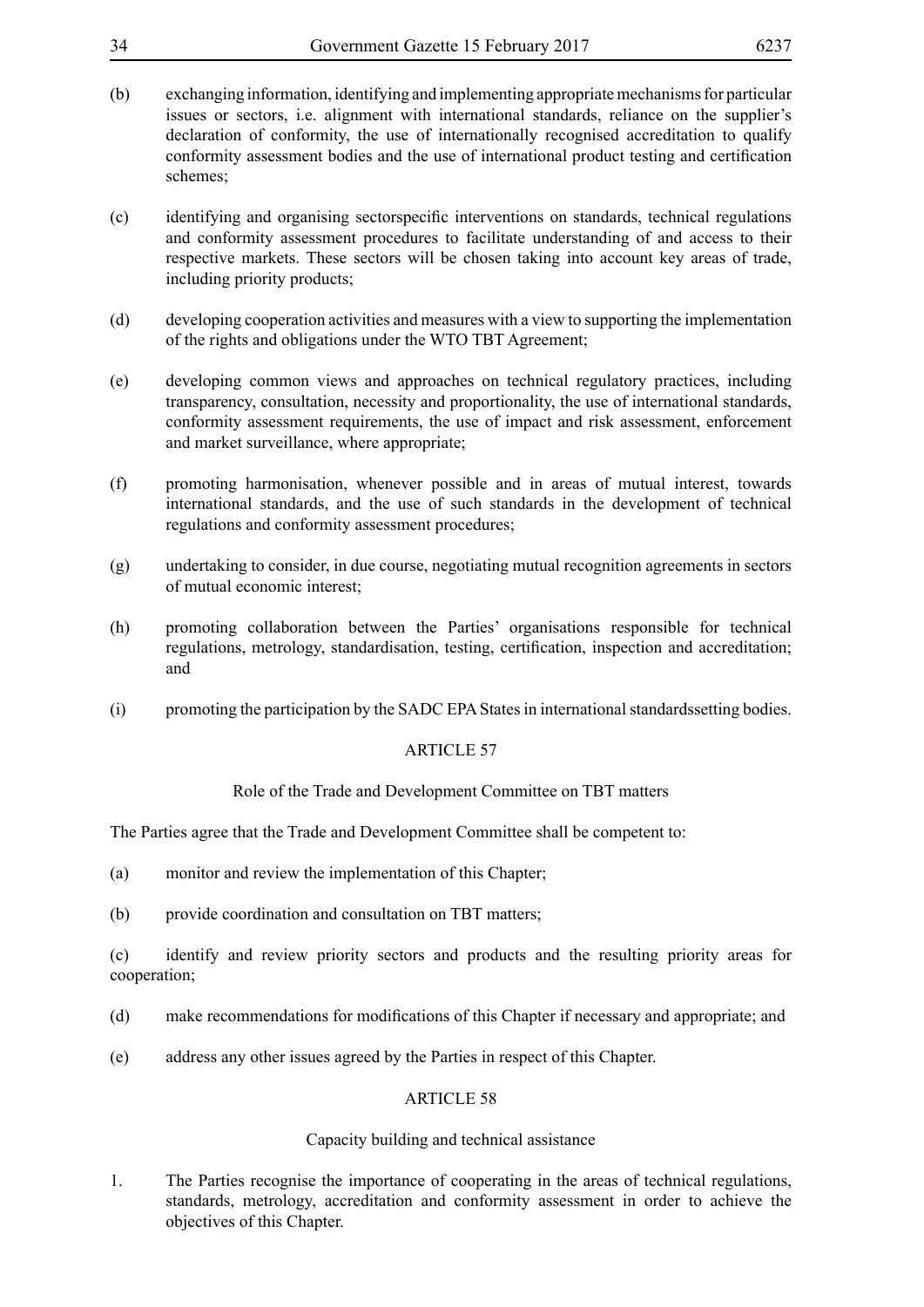### 2. The Parties agree that the following are priority areas for cooperation:

- (a) the establishment of appropriate arrangements for the sharing of expertise, including appropriate training to ensure adequate and enduring technical competence of the relevant standardisation and conformity assessment bodies of the SADC EPA States and mutual understanding between such bodies in the territories of the Parties;
- (b) the development of capacities of the SADC EPA States in the fields of technical regulations, metrology, standards, accreditation and conformity assessment including through the upgrading or setting up of laboratories and other equipment. In this regard, the Parties acknowledge the importance of strengthening regional cooperation and the need to take into account priority products and sectors;
- (c) the development and adoption, within the SADC EPA States, of harmonised technical regulations, standards, metrology, accreditation and conformity assessment procedures based on relevant international standards;
- (d) the support for the participation of the SADC EPA States in international standardisation, accreditation and metrology activities; and
- (e) the development of TBT enquiry and notification points within the SADC EPA States.

#### CHAPTER VI

### SANITARY AND PHYTOSANITARY MEASURES

#### ARTICLE 59

#### Multilateral obligations

- 1. The Parties affirm their commitment to the rights and obligations provided for in the Agreement on the Application of Sanitary and Phytosanitary Measures ("WTO SPS Agreement"), the International Plant Protection Convention ("IPPC"), the Codex Alimentarius Commission and the World Organisation for Animal Health ("OIE").
- 2. Those rights and obligations shall underlie the activities of the Parties under this Chapter.

### ARTICLE 60

#### **Objectives**

The Parties agree to:

- (a) facilitate trade and investment within the SADC EPA States and between the Parties while ensuring that measures adopted shall apply only to the extent necessary to protect human, animal or plant life or health in accordance with the provisions of the WTO SPS Agreement;
- (b) cooperate in strengthening regional integration and specifically SADC EPA States' cooperation on matters concerning sanitary and phytosanitary measures ("SPS measures") and to address problems arising from SPS measures on agreed priority products and sectors as listed in Annex VI, whilst giving due consideration to regional integration;
- (c) promote collaboration aiming at recognition of appropriate levels of protection in SPS measures; and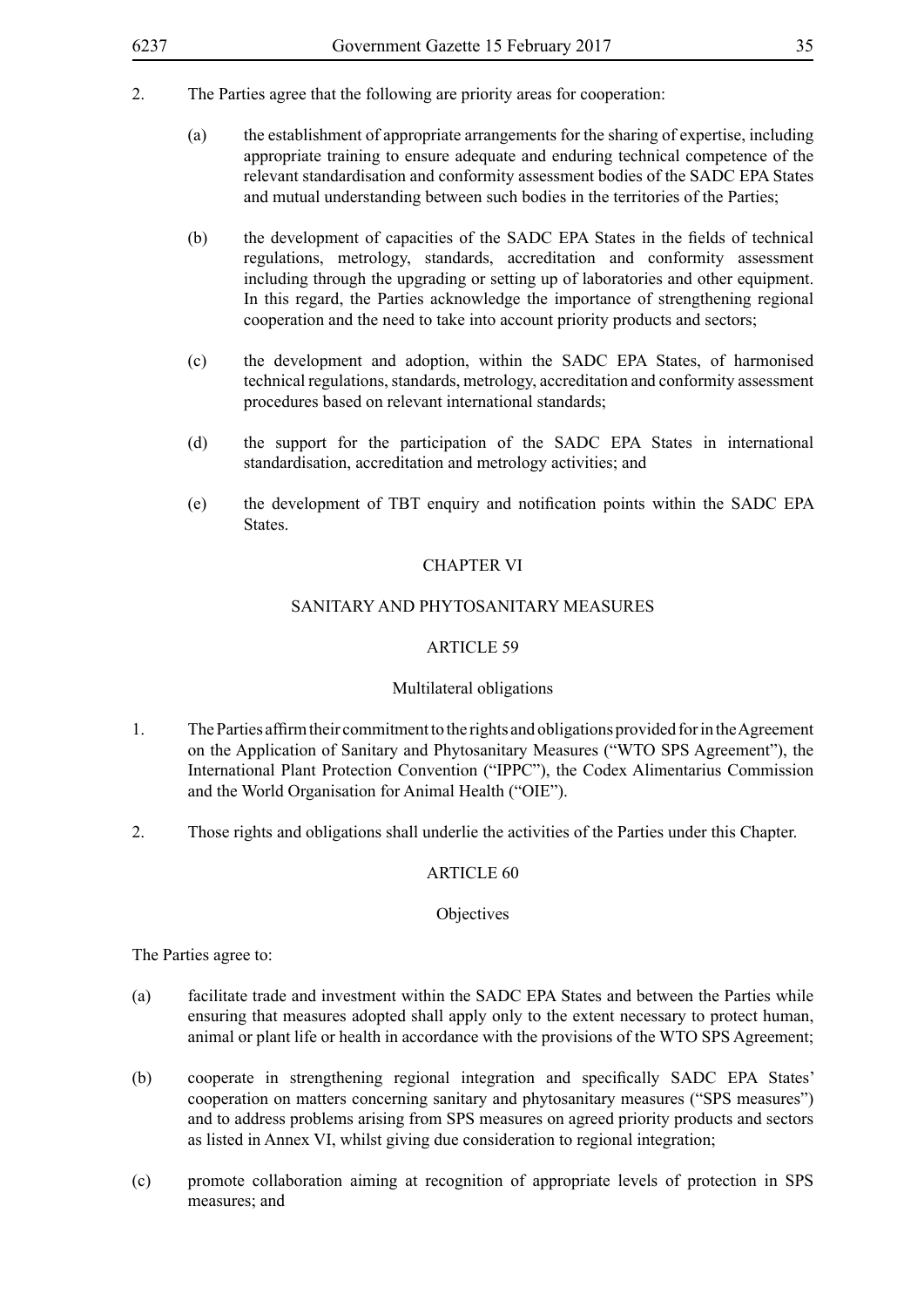(d) establish and enhance SADC EPA States' technical capacity to implement and monitor SPS measures, including promoting greater use of international standards and other matters concerning SPS.

### ARTICLE 61

### Scope and definitions

- 1. The provisions of this Chapter shall apply to SPS measures as defined in the WTO SPS Agreement.
- 2. For the purposes of this Chapter, definitions used in the WTO SPS Agreement and international standardsetting bodies, namely the Codex Alimentarius Commission, the IPPC and the OIE shall apply.

### ARTICLE 62

### Competent authorities

- 1. The respective SPS authorities shall be the competent authorities in the Parties for the implementation of the measures referred to in this Chapter.
- 2. The Parties shall, in accordance with this Agreement, inform each other of their respective competent SPS authorities and any changes thereto.

### ARTICLE 63

### Transparency

- 1. The Parties reaffirm the principle of transparency in the application of SPS measures, in accordance with the WTO SPS Agreement.
- 2. The Parties recognise the importance of effective mechanisms for consultation, notification and exchange of information with respect to SPS measures in accordance with the WTO SPS Agreement.
- 3. The importing Party shall inform the exporting Party of any changes in its sanitary and phytosanitary import requirements that may affect trade falling under the scope of this Chapter. The Parties undertake to establish mechanisms for the exchange of such information where appropriate.
- 4. The Parties will apply the principle of zoning or compartmentalisation when defining import conditions, taking into account international standards. Zones or compartments of defined sanitary or phytosanitary status may also be identified and proposed jointly by the Parties, on a case by case basis, wherever possible, in order to avoid disruption to trade.

### ARTICLE 64

### Exchange of information

1. The Parties agree to establish an earlywarning system to ensure that the SADC EPA States are informed in advance of new SPS measures of the EU that may affect SADC EPA exports to the EU. This system shall be based on existing mechanisms where appropriate.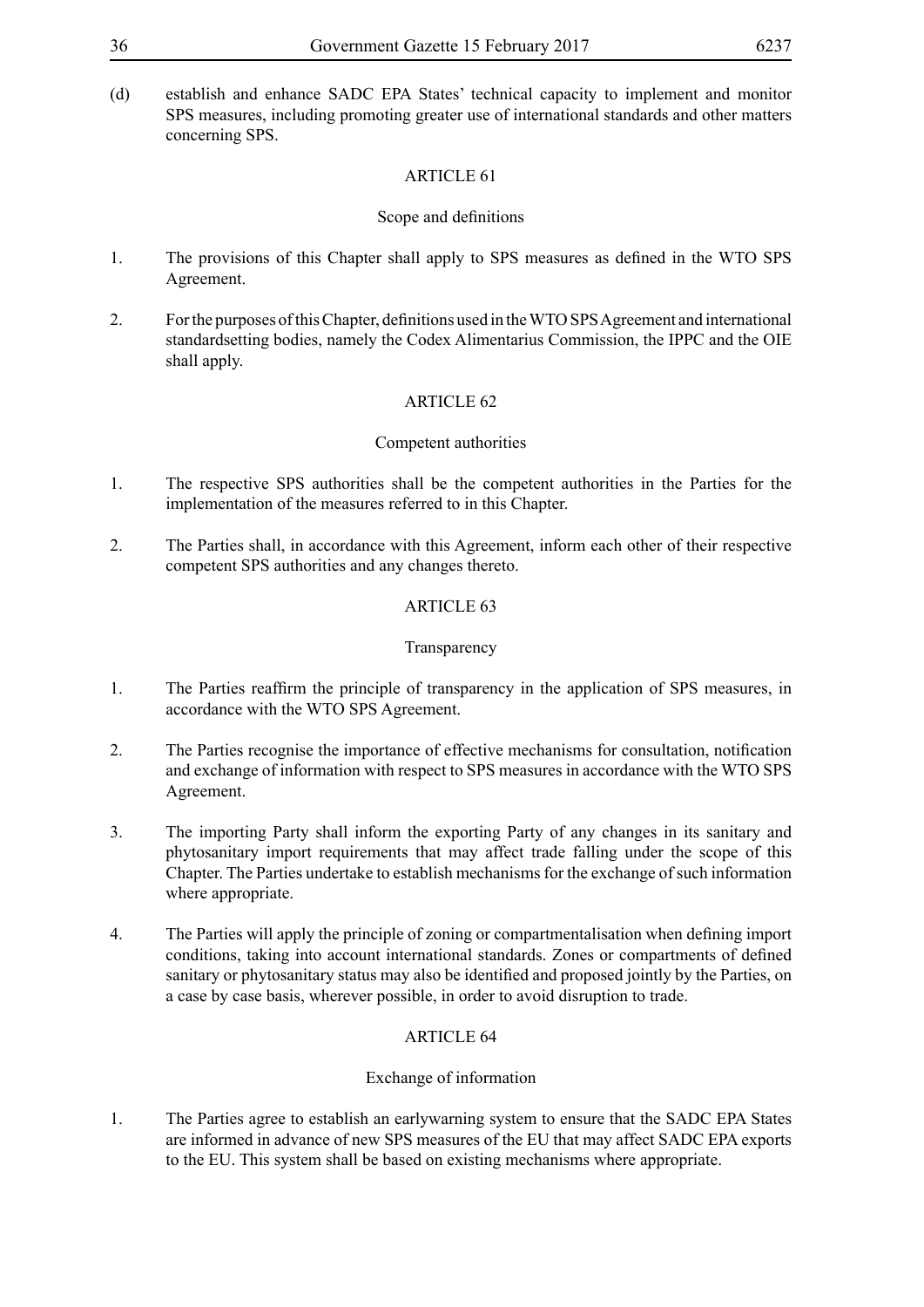2. The Parties, agree to collaborate in the further development of the epidemiological surveillance network on animal diseases and in the domain of plant health. The Parties will exchange information on the occurrence of pests and diseases of known and immediate danger to the other Party.

### ARTICLE 65

### Role of the Trade and Development Committee on SPS matters

The Trade and Development Committee shall be competent to:

- (a) monitor and review the implementation of this Chapter;
- (b) advise and make recommendations in order to achieve the objectives of this Chapter through its implementation;
- (c) provide a forum for discussion and exchange of information and issues of cooperation;
- (d) make recommendations for modifications to this Chapter if necessary and appropriate;
- (e) review the list of priority products and sectors included in ANNEX VI as well as the resulting priority areas for cooperation;
- (f) enhance cooperation on the development, application and enforcement of SPS measures; and
- (g) discuss any other relevant matters relating thereto.

#### ARTICLE 66

#### Consultations

If either Party considers that the other Party has taken measures which may affect or have affected access to its market, appropriate consultations shall be held to avoid undue delays and to find an appropriate solution in conformity with the WTO SPS Agreement. In this regard, the Parties shall exchange names and addresses of contact points with sanitary and phytosanitary expertise in order to facilitate communication and the exchange of information.

#### ARTICLE 67

#### Cooperation, capacity building and technical assistance

The Parties agree to:

- (a) promote cooperation between the equivalent institutions of the Parties;
- (b) cooperate in facilitating regional harmonisation of measures and the development of appropriate regulatory frameworks and policies within and between the SADC EPA States, thereby enhancing intraregional trade and investment; and
- (c) cooperate in the following priority areas:
- (i) building of technical capacity in the public and private sectors of the SADC EPA States to enable sanitary and phytosanitary control, including training and information events for inspection, certification, supervision and control;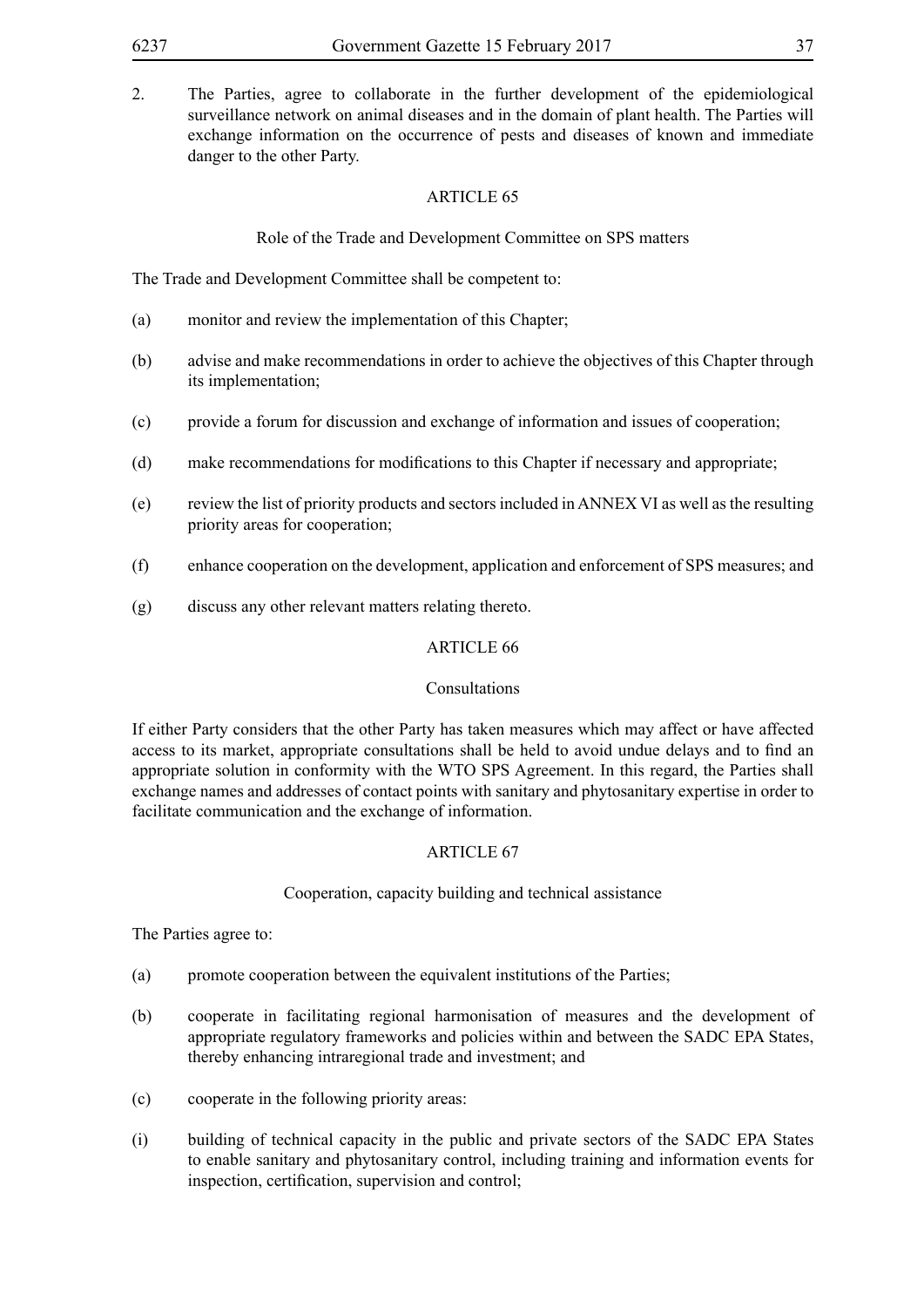- (ii) building of capacity in the SADC EPA States to maintain and expand their market access opportunities;
- (iii) building of capacity to ensure that measures adopted do not become unnecessary barriers to trade, while recognising the Parties' rights to set their own appropriate levels of protection;
- (iv) enhancement of technical capacity for the implementation and monitoring of SPS measures, including promoting greater use of international standards;
- (v) promotion of cooperation on the implementation of the WTO SPS Agreement, particularly strengthening SADC EPA States' notification procedures and enquiry points as well as other matters concerning relevant international standards setting bodies;
- (vi) development of capacities for risk analysis, harmonisation, compliance, testing, certification, residue monitoring, traceability and accreditation including through the upgrading or setting up of laboratories and other equipment to help the SADC EPA States comply with international standards. In this regard, the Parties acknowledge the importance of strengthening regional cooperation and the need to take into account the priority products and sectors identified in accordance with this Chapter; and
- (vii) support for the participation of the SADC EPA States in relevant international standards setting bodies.

#### CHAPTER VII

### **AGRICULTURE**

#### ARTICLE 68

#### Cooperation on agriculture

- 1. The Parties underline the importance of the agricultural sector to the SADC EPA States for food security, generating rural employment, increasing incomes of farm households, creating an inclusive rural economy, and as a basis for wider industrialisation and sustainable development, as well as to contribute to the objectives of this Agreement.
- 2. The use of export subsidies on agricultural goods in the trade between the Parties shall not be allowed from the date of entry into force of this Agreement.
- 3. An agricultural partnership is established between the EU and the SADC EPA States to facilitate an exchange of views between the Parties on agriculture, *inter alia*, food security, development, regional value chains and integration. The coverage of issues and operational rules for the agricultural partnership shall be established by common agreement of the Parties acting within the Committee referred to in Article 103.

#### CHAPTER VIII

### CURRENT PAYMENTS AND CAPITAL MOVEMENTS

#### ARTICLE 69

#### Current payments

1 Subject to the provisions of Articles 70 and 71, the Parties undertake to impose no restrictions on and to allow all payments for current transactions between their residents to be made in freely convertible currency.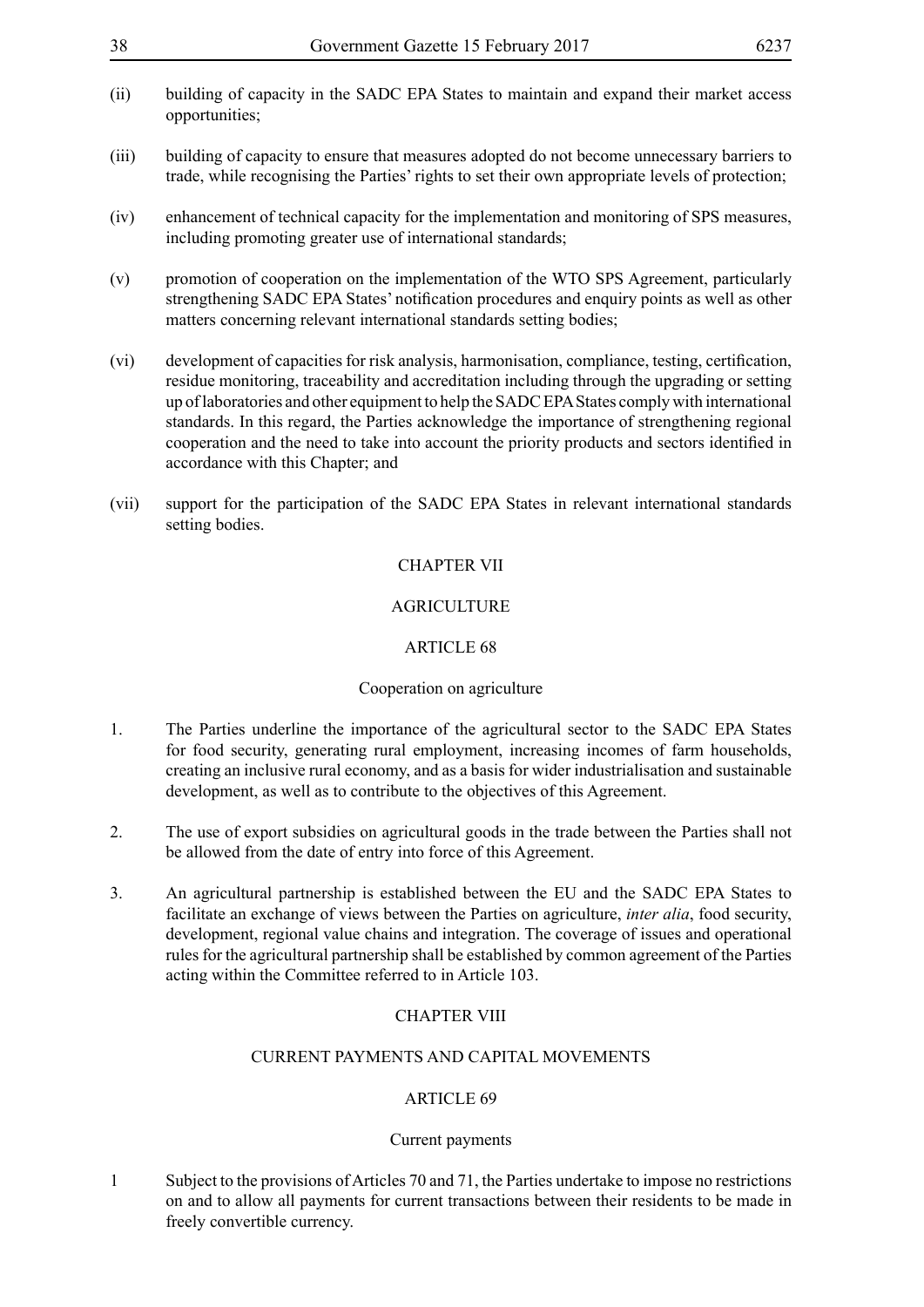2. The Parties may take the necessary measures to ensure that the provisions of paragraph 1 are not used to make transfers that are not compliant with a Party's laws and regulations.

### ARTICLE 70

### Safeguard measures

- 1. Where, in exceptional circumstances, payments and capital movements between the Parties cause or threaten to cause serious difficulties for the operation of monetary policy or exchange rate policy in one or more SADC EPA States or one or more Member States of the European Union, safeguard measures with regard to payments and capital movements that are strictly necessary may be taken by the EU or the SADC EPA State concerned for a period not exceeding six (6) months.
- 2. The Joint Council shall be informed forthwith of the adoption of any safeguard measure and, as soon as possible, of a time schedule for its removal.

### ARTICLE 71

### Balance of payment difficulties

Where one or more Member States of the European Union or a SADC EPA State is in serious balance of payments difficulties or external financial difficulties, or under threat thereof, it may adopt restrictive measures in accordance with the conditions established under the WTO Agreement and the Articles of Agreement of the International Monetary Fund, which shall be of limited duration and may not go beyond what is necessary to remedy the balance of payments situation. The Party having adopted or maintained such measures shall inform the other Party forthwith and shall submit to it as soon as possible a timetable for the elimination of the measures concerned.

### CHAPTER IX

#### TRADE IN SERVICES AND INVESTMENT

### ARTICLE 72

#### **Objectives**

The Parties recognise the growing importance of trade in services and investment for the development of their economies and reaffirm their commitment regarding services in Articles 41 to 43 of the Cotonou Agreement and their respective rights and obligations under the General Agreement on Trade in Services ("GATS").

#### ARTICLE 73

#### Trade in services

- 1. The Parties may negotiate trade in services to extend the scope of this Agreement. In this regard, Botswana, Lesotho, Mozambique and Swaziland ("Participating SADC EPA States") on the one hand, and the EU on the other hand, have started and will continue to negotiate trade in services.
- 2. The negotiations between the EU and the Participating SADC EPA States shall be guided by the following principles:
	- (a) negotiations shall cover definitions and principles for the liberalisation of trade in services;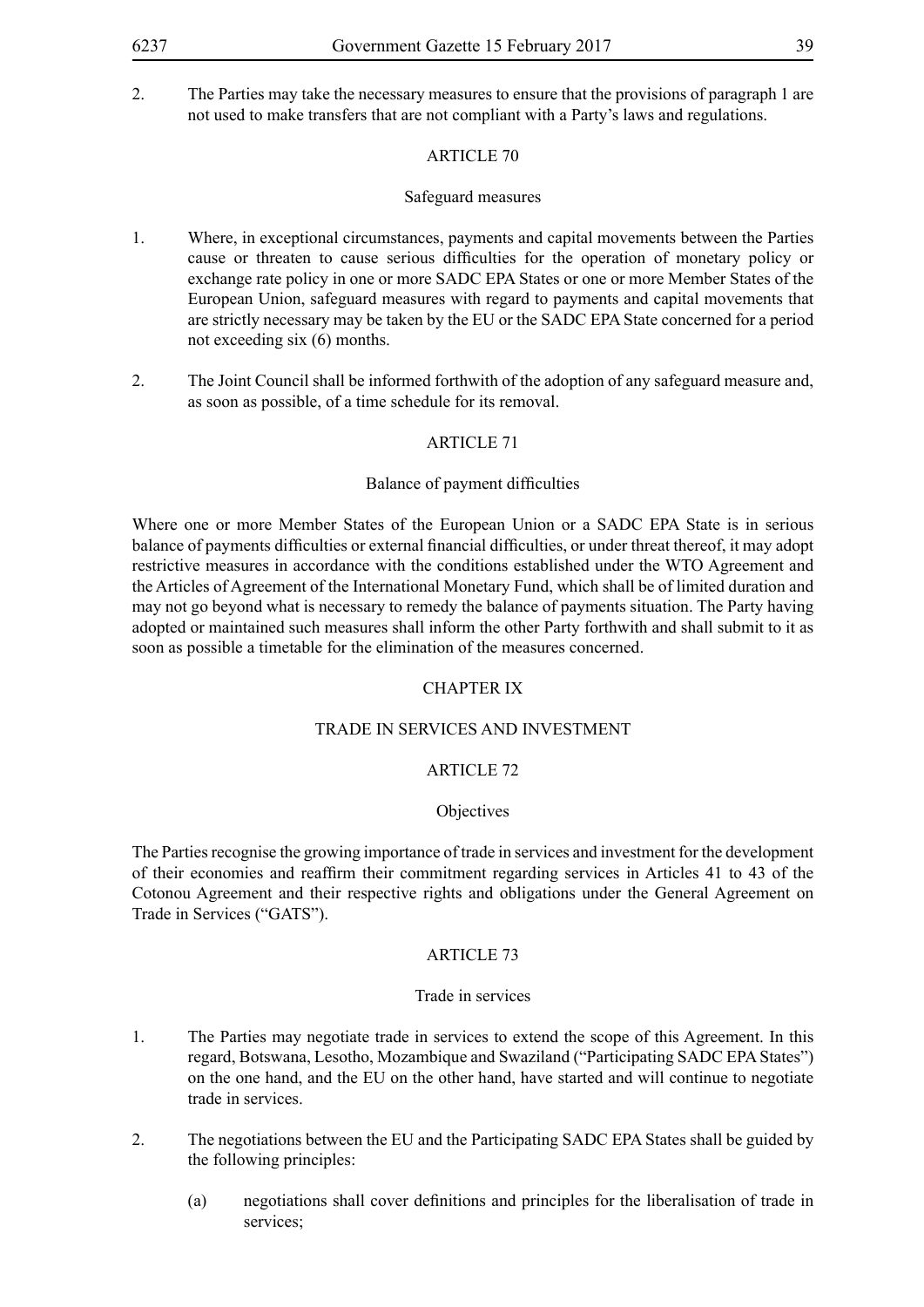- (b) negotiations shall cover lists of commitments, setting out the conditions applicable to the liberalisation of trade in services. Such conditions shall be listed per sector liberalised and include, where necessary, limitations on market access and national treatment as well as transition periods for liberalisation;
- (c) negotiations shall also address regulatory provisions supporting the liberalisation of trade in services;
- (d) liberalisation of trade in services shall meet the requirements of Article V of the GATS;
- (e) liberalisation of trade in services shall be reciprocal and asymmetric, taking into account the development needs of the Participating SADC EPA States. This may also result in the inclusion of provisions on cooperation and on special and differential treatment;
- (f) negotiations shall build on the relevant provisions in existing applicable legal frameworks.
- 3. The EU and the Participating SADC EPA States agree to cooperate on strengthening the regulatory frameworks of the Participating SADC EPA States as well as to support the implementation of the commitments resulting from the negotiations in accordance with Article 13(5). The Parties recognise that in accordance with Article 13(8) trade capacity building can support the development of economic activities.
- 4. If a Party that is not party to an agreement on trade in services negotiated in accordance with paragraphs 1 and 2 wishes to join, it may negotiate the terms of its entry to that agreement.
- 5. If any agreement emanating from negotiations envisaged in paragraphs 1 and 4 were to result in outcomes that prove to be incompatible with the future development of a SADC regional services framework, the Parties shall negotiate to bring this Agreement in line with such regional framework while ensuring a balance of benefits.

#### Trade and investment

- 1. The EU and the Participating SADC EPA States agree to cooperate on investment in accordance with Article 13(6) and may in future consider negotiating an agreement on investment in economic sectors other than services.
- 2. If a Party that is not party to an agreement on investment negotiated in accordance with paragraph 1 wishes to join, it may negotiate the terms of its entry to that agreement.
- 3. If any agreement emanating from negotiations envisaged in paragraphs 1 and 2 were to result in outcomes that prove to be incompatible with the future development of a SADC regional investment framework, the Parties shall jointly endeavour to bring this Agreement in line with such regional framework while ensuring a balance of benefits.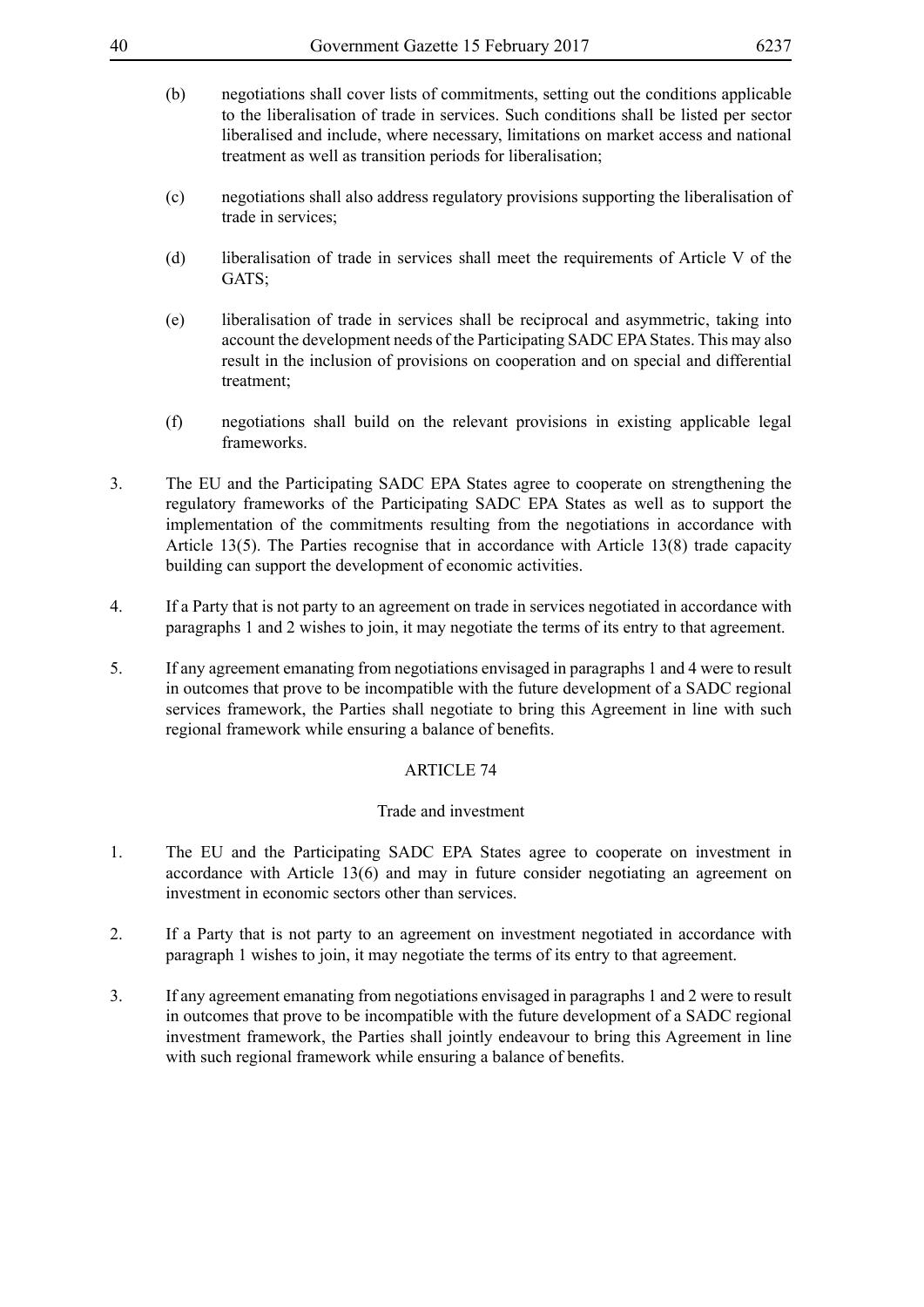### PART III

### DISPUTE AVOIDANCE AND SETTLEMENT

### CHAPTER I

### OBJECTIVE AND SCOPE

### ARTICLE 75

### Objective

- 1. The objective of Part III is to avoid or settle any dispute between the Parties concerning the interpretation and application of this Agreement with a view to arrive at, where possible, a mutually agreed solution.
- 2. For disputes that relate to the collective action of SACU, SACU will act as a collective for the purposes of this Part, and the EU shall act against SACU as such.
- 3. For disputes that relate to an individual action of a SADC EPA State, the SADC EPA State concerned shall act individually for the purposes of this Part, and the EU shall act only against the specific State that it considers has infringed a provision of this Agreement.

### ARTICLE 76

#### Scope

- 1. Part III shall apply to any dispute concerning the interpretation and application of this Agreement, except as otherwise expressly provided.
- 2. Notwithstanding paragraph 1, the procedure set out in Article 98 of the Cotonou Agreement shall be applicable in the event of a dispute concerning the financing pertaining to development cooperation between the Parties.

### CHAPTER II

### CONSULTATIONS AND MEDIATION

### ARTICLE 77

#### Consultations

- 1. The Parties shall endeavour to resolve any dispute referred to in Article 76 by entering into consultations in good faith with the aim of reaching an amicable solution.
- 2. A Party shall seek consultations by means of a written request to the other Party, copied to the Trade and Development Committee, identifying the measure at issue and the provisions of this Agreement with which it considers the measure not to be in conformity.
- 3. Consultations shall be held within forty (40) days of the date of the receipt of the request. The consultations shall be deemed concluded within sixty (60) days of the date of the receipt of the request, unless both Parties agree to continue consultations. All information disclosed during the consultations shall remain confidential.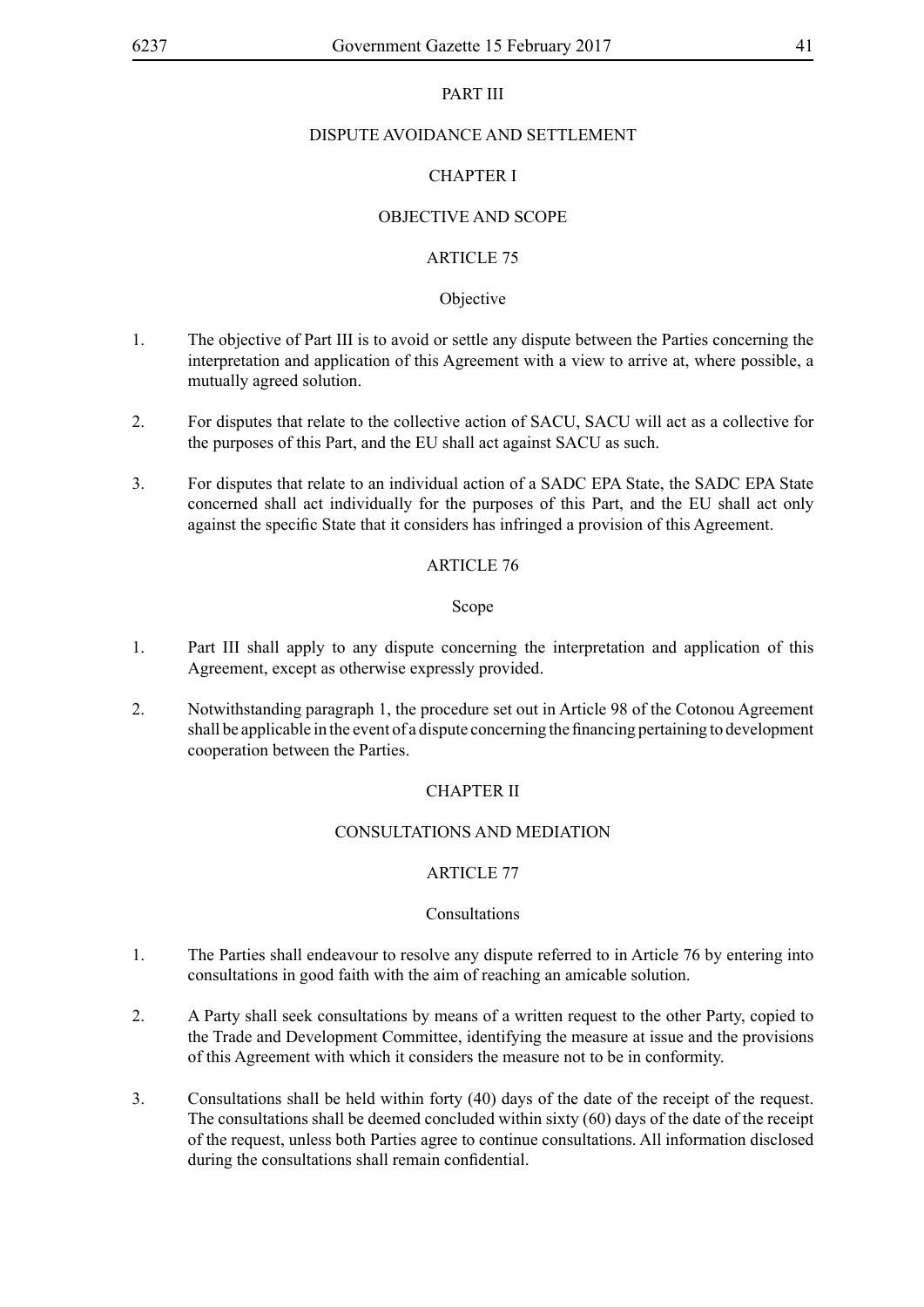- 4. Consultations on matters of urgency, including those regarding perishable or seasonal goods, shall be held within fifteen (15) days of the date of the receipt of the request, and shall be deemed concluded within thirty (30) days of the date of the receipt of the request.
- 5. If consultations are not held within the timeframes laid down in paragraph 3 or 4 respectively, or if consultations have been concluded and no mutually agreed solution has been reached, the complaining Party may request the establishment of an arbitration panel in accordance with Article 79.

### Mediation

- 1. If consultations fail to produce a mutually agreed solution, the Parties may, by agreement, seek recourse to a mediator. Unless the Parties agree otherwise, the terms of reference for the mediation shall be the matter referred to in the request for consultations.
- 2. Unless the Parties agree on a mediator within fifteen (15) days of the date of the agreement to request mediation, the Chairperson of the Trade and Development Committee, or his or her delegate, shall select by lot a mediator from the pool of individuals who are on the list referred to in Article 94 and are not nationals of either Party. The selection shall be made within twenty-five (25) days of the date of the submission of agreement to request mediation and in the presence of a representative of each Party. The mediator will convene a meeting with the Parties no later than thirty (30) days after being selected. The mediator shall receive the submissions of each Party no later than fifteen (15) days before the meeting and notify an opinion no later than forty-five (45) days after having been selected.
- 3. The mediator's opinion may include a recommendation on how to resolve the dispute consistent with the provisions of this Agreement. The mediator's opinion is nonbinding.
- 4. The Parties may agree to amend the time limits referred to in paragraph 2. The mediator may also decide to amend these time limits upon request of any of the Parties or on his own initiative, given the particular difficulties experienced by the Party concerned or the complexities of the case.
- 5. The proceedings involving mediation, in particular all information disclosed and positions taken by the Parties during these proceedings, shall remain confidential.

### CHAPTER III

### DISPUTE SETTLEMENT PROCEDURES

### ARTICLE 79

### Initiation of the arbitration procedure

- 1. Where the Parties have failed to resolve the dispute by recourse to consultations as provided for in Article 77, or by recourse to mediation as provided for in Article 78, the complaining Party may request the establishment of an arbitration panel.
- 2. The request for the establishment of an arbitration panel shall be made in writing to the Party complained against and the Trade and Development Committee. The complaining Party shall identify in its request the specific measures at issue, and it shall explain how such measures constitute a breach of the provisions of this Agreement.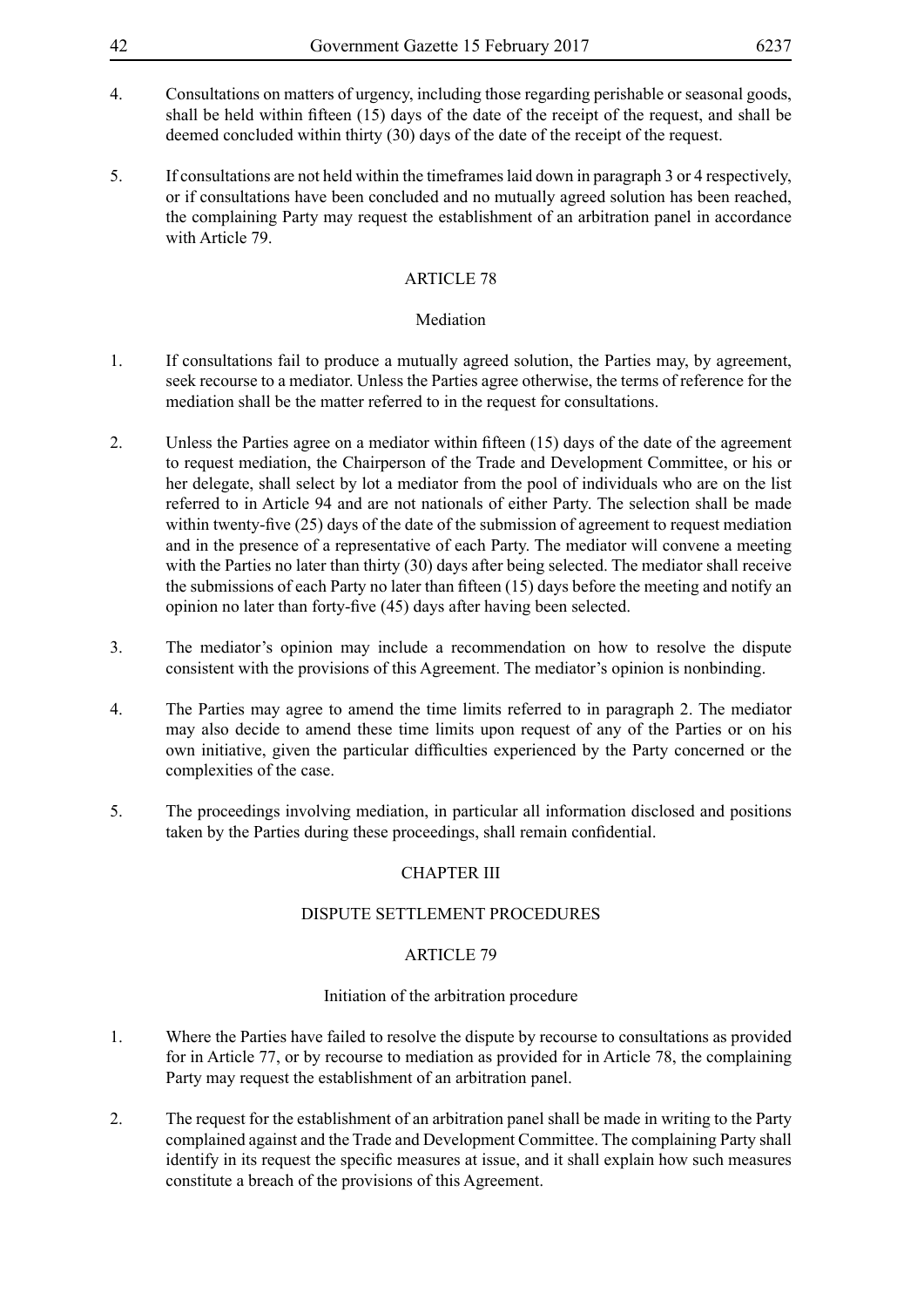### Establishment of the arbitration panel

- 1. An arbitration panel shall be composed of three (3) arbitrators.
- 2. Each Party shall appoint one arbitrator within ten (10) days of the date of the receipt of the request for the establishment of an arbitration panel. The two (2) arbitrators shall appoint a third arbitrator, who shall be the chairperson of the arbitration panel, within twenty (20) days of the receipt of the request for the establishment of a panel. The chairperson of the arbitration panel shall not be a national of the Parties nor permanently reside in the territory of the Parties.
- 3. If all three (3) arbitrators are not appointed within twenty (20) days, or if, within ten (10) days of the appointment of the third arbitrator, either Party submits a reasoned written objection to the appointed arbitrators to the Trade and Development Committee, either Party may request the Chairperson of the Trade and Development Committee, or her or his delegate, to select all three (3) members by lot from the list established under Article 94, one among the individuals proposed by the complaining Party, one among the individuals proposed by the Party complained against, and one among the individuals selected by the Parties to act as chairperson. Where the Parties agree on one or more of the members of the arbitration panel, any remaining members shall be selected by the procedure laid down in this paragraph.
- 4. The Chairperson of the Trade and Development Committee, or her or his delegate, shall select the arbitrators within five (5) days of receipt of the request made by either Party referred to in paragraph 3 and in the presence of a representative of each Party.
- 5. The date of establishment of the arbitration panel shall be the date on which the three (3) arbitrators are finally selected.

### ARTICLE 81

### Interim panel report

The arbitration panel shall notify to the Parties an interim report containing both the descriptive section and its findings and conclusions, as a general rule not later than one hundred and twenty (120) days from the date of establishment of the arbitration panel. In cases of urgency, the time limit shall be reduced to sixty (60) days. Any Party may submit written comments to the arbitration panel on precise aspects of its interim report within fifteen (15) days of the notification of the report.

### ARTICLE 82

### Arbitral ruling

- 1. The arbitration panel shall notify its ruling to the Parties and to the Trade and Development Committee within one hundred and fifty (150) days from the date of the establishment of the arbitration panel. Where it considers that this deadline cannot be met, the chairperson of the arbitration panel must notify the Parties and the Trade and Development Committee in writing, stating the reasons for the delay and the date on which the panel plans to conclude its work. Under no circumstances should the ruling be notified later than one hundred and eighty (180) days from the date of the establishment of the arbitration panel.
- 2. In cases of urgency, including those involving perishable and seasonal goods, the arbitration panel shall make every effort to notify its ruling within ninety (90) days from the date of its establishment. The arbitration panel may give a preliminary ruling within ten (10) days of its establishment on whether it deems the case to be urgent.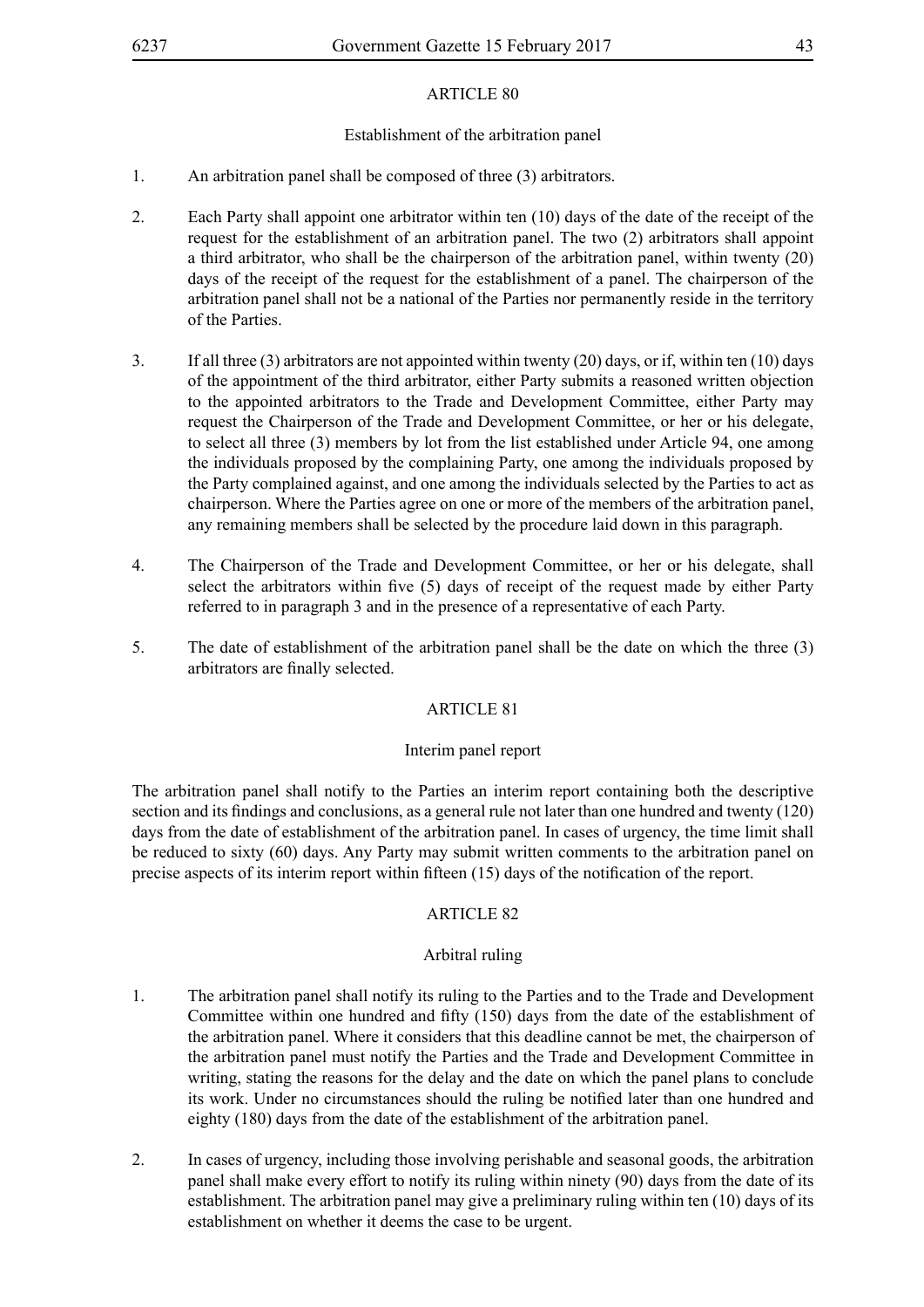3. Either Party may request the arbitration panel to provide a recommendation as to how the Party complained against could bring itself into compliance.

### ARTICLE 83

### Compliance with the arbitral ruling

The Party complained against shall take any steps necessary to comply with the arbitral ruling and the Parties shall seek to agree on the period of time to comply with that ruling.

### ARTICLE 84

### The reasonable period of time for compliance

- 1. No later than thirty (30) days after the receipt of notification of the arbitral ruling to the Parties, the Party complained against shall notify the complaining Party and the Trade and Development Committee of the reasonable period of time it will require to bring itself into compliance with the arbitral ruling.
- 2. Upon notification by the Party complained against, the Parties shall seek to agree on such a reasonable period of time. If there is disagreement between the Parties on the reasonable period of time to comply with the arbitral ruling, the complaining Party shall, within thirty (30) days of the notification made under paragraph 1, request in writing the original arbitration panel to determine the length of the reasonable period of time. Such request shall be notified simultaneously to the Party complained against and to the Trade and Development Committee. The arbitration panel shall notify its ruling to the Parties and to the Trade and Development Committee within thirty (30) days from the date of the receipt of the request.
- 3. The arbitration panel shall, in determining the length of the reasonable period of time, take into consideration the length of time that it will normally take the Party complained against to adopt comparable legislative or administrative measures to those identified by such Party as being necessary to ensure compliance. The arbitration panel shall also take into consideration capacity constraints and the different level of development which may affect the adoption of the necessary measures by the Party complained against.
- 4. In the event of the original arbitration panel, or some of its members, being unable to reconvene, the procedures set out in Article 80 shall apply. The time limit for notifying the ruling shall be fortyfive (45) days from the date of the receipt of the request referred to in paragraph 2.
- 5. The reasonable period of time may be extended by agreement of the Parties.

#### ARTICLE 85

### Review of any measure taken to comply with the arbitral ruling

- 1. The Party complained against shall notify the complaining Party and the Trade and Development Committee, before the end of the reasonable period of time, of any measure that it has taken to comply with the arbitral ruling.
- 2. In the event of a disagreement between the Parties concerning the compatibility of any measure notified under paragraph 1 with the provisions of this Agreement, the complaining Party may request in writing the original arbitration panel to rule on the matter. Such request shall identify the specific measure at issue and it shall explain how such measure is incompatible with the provisions of this Agreement. The arbitration panel shall notify its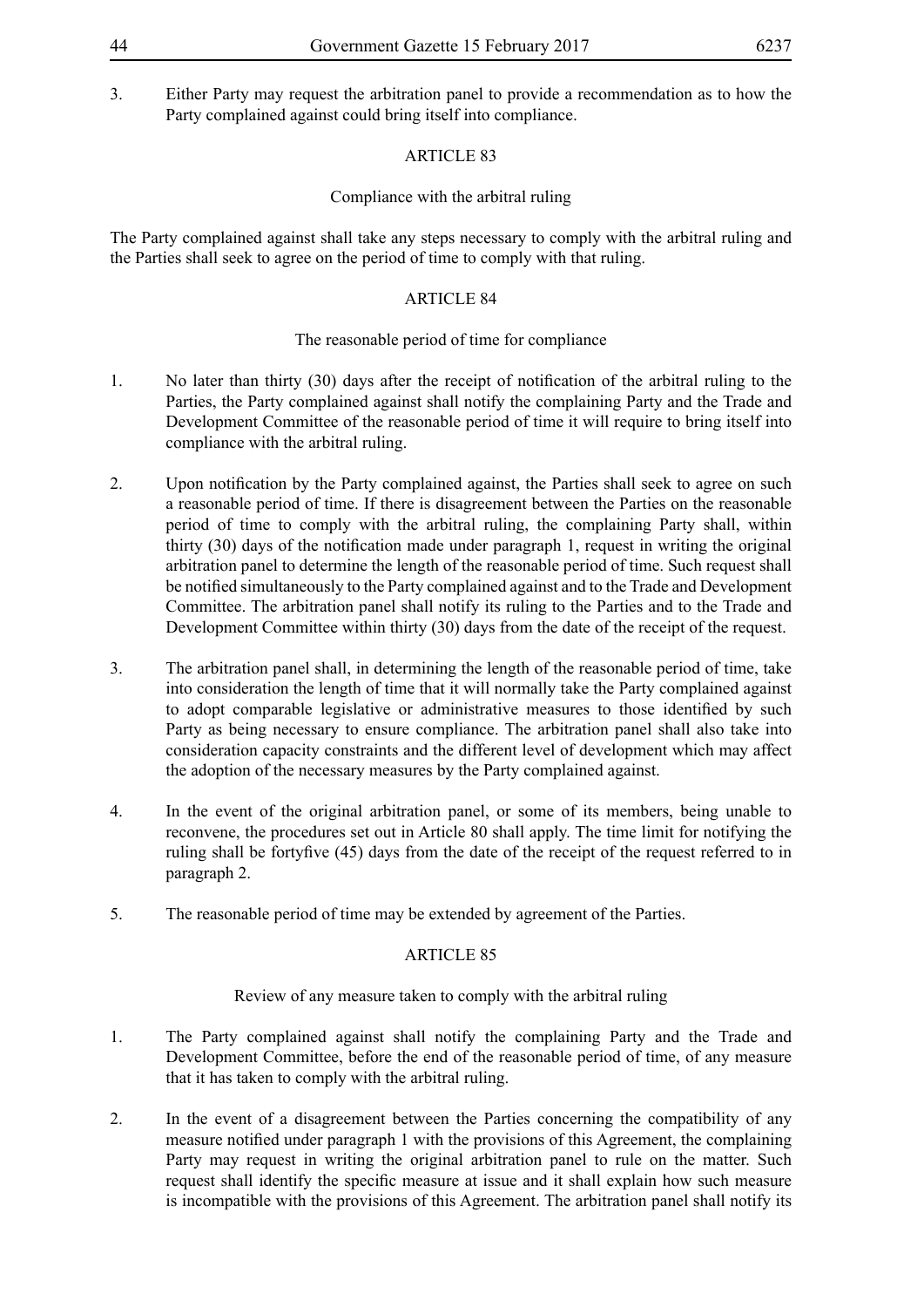ruling within ninety (90) days of the date of the receipt of the request. In cases of urgency, including those involving perishable and seasonal goods, the arbitration panel shall notify its ruling within fortyfive (45) days of the date of the receipt of the request.

3. In the event of the original arbitration panel, or some of its members, being unable to reconvene, the procedures set out in Article 80 shall apply. The time limit for notifying the ruling shall be one hundred and five (105) days from the date of the receipt of the request referred to in paragraph 2.

#### ARTICLE 86

### Temporary remedies in case of noncompliance

- 1. If the Party complained against fails to notify any measure taken to comply with the arbitral ruling before the expiry of the reasonable period of time, or if the arbitration panel rules that the measure notified under Article  $85(1)$  is not compatible with the provisions of this Agreement, the Party complained against shall, if so requested by the complaining Party, present an offer for compensation. Such compensation may include or consist of financial compensation, although nothing in this Agreement shall oblige the Party complained against to offer such financial compensation.
- 2. If no agreement on compensation is reached within thirty (30) days of the end of the reasonable period of time or of the arbitral ruling under Article 85 that a measure taken to comply is not compatible with this Agreement, the complaining Party shall be entitled, upon notification to the Party complained against, to adopt appropriate measures.
- 3. In adopting such measures the complaining Party shall seek to select measures proportionate to the violation which least affect the attainment of the objectives of this Agreement and shall take into consideration their impact on the economy of the Party complained against and on the individual SADC EPA States.
- 4. If the EU fails to notify any measure taken to comply with the arbitral ruling by the expiry of the reasonable period of time at the latest, or if the arbitration panel rules that the measure notified under Article 85(1) is not compatible with that Party's obligations under this Agreement, and the complaining Party asserts that the adoption of appropriate measures would result in significant damage to its economy, the EU shall consider providing financial compensation.
- 5. The EU shall exercise due restraint in asking for compensation or adopting appropriate measures pursuant to paragraphs 1 or 2.
- 6. Compensation or appropriate measures shall be temporary and shall be applied only until any measure found to violate the provisions of this Agreement has been withdrawn or amended so as to bring it into conformity with those provisions or until the Parties have agreed to settle the dispute.
- 7. For the purposes of Articles 86 and 87, appropriate measures refer to measures similar to those available under Understanding on Rules and Procedures Governing the Settlement of Disputes contained in Annex 2 of the WTO Agreement ("DSU").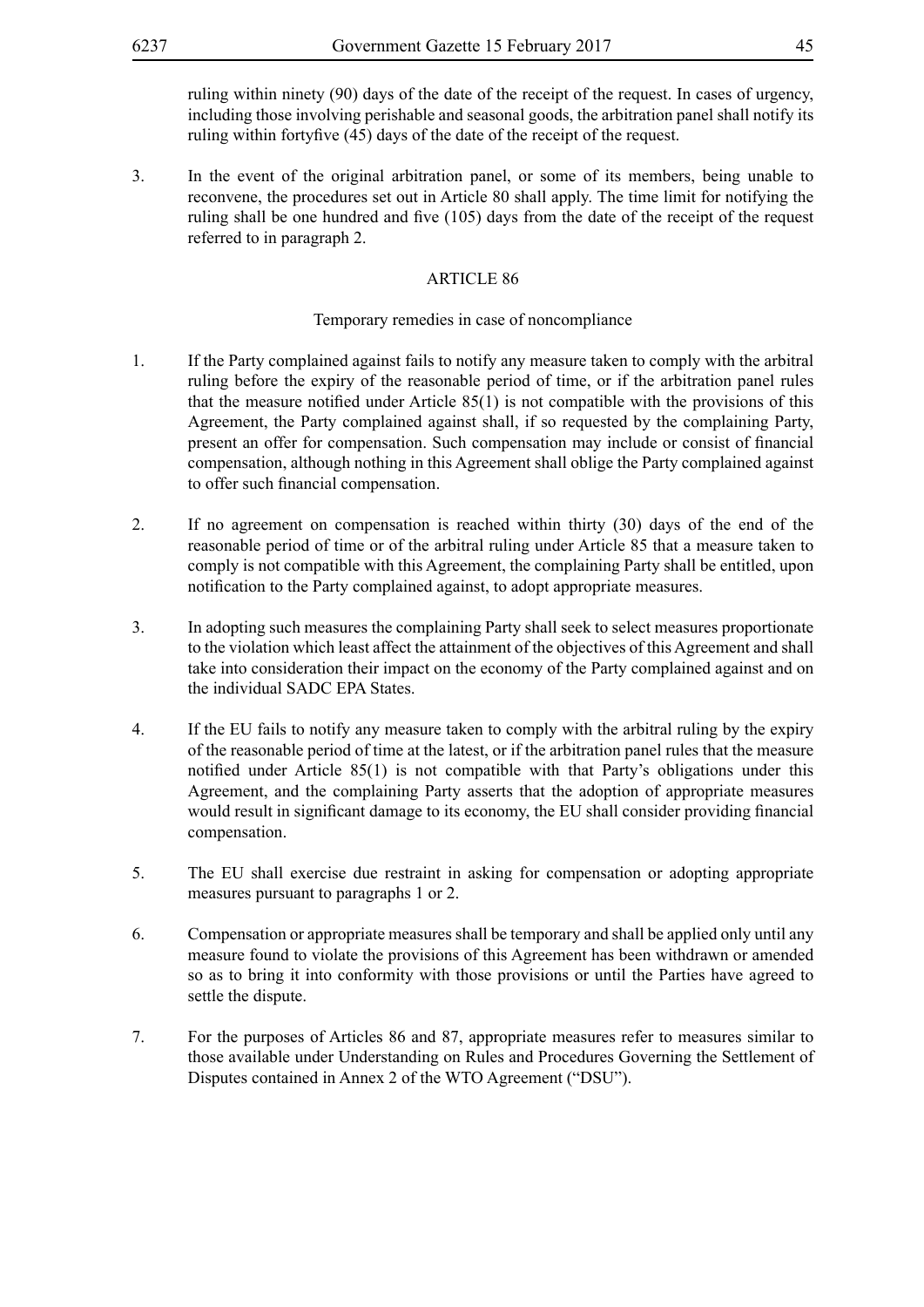### Review of any measure taken to comply after the adoption of appropriate measures

- 1. The Party complained against shall notify the complaining Party and the Trade and Development Committee of any measure it has taken to comply with the arbitral ruling and of its request to end the application of appropriate measures by the complaining Party.
- 2. If the Parties do not reach an agreement on the compatibility of the notified measure with the provisions of this Agreement within thirty (30) days of the date of notification, the complaining Party shall request in writing the original arbitration panel to rule on the matter. Such request shall be notified to the Party complained against and to the Trade and Development Committee. The arbitral ruling shall be notified to the Parties and to the Trade and Development Committee within fortyfive (45) days of the date of the receipt of the request. If the arbitration panel rules that any measure taken to comply is not in conformity with the provisions of this Agreement, the arbitration panel shall determine whether the complaining Party may continue to apply appropriate measures. If the arbitration panel rules that any measure taken to comply is in conformity with the provisions of this Agreement, the appropriate measures shall be terminated.
- 3. In the event of the original arbitration panel, or some of its members, being unable to reconvene, the procedures laid down in Article 80 shall apply. The period for notifying the ruling shall be sixty (60) days from the date of the receipt of the request referred to in paragraph 2.

### CHAPTER IV

### COMMON PROVISIONS

### ARTICLE 88

#### Mutually agreed solution

The Parties may reach a mutually agreed solution to a dispute under this Chapter at any time. They shall notify the Trade and Development Committee and the arbitration panel, if any, of such a solution. Upon adoption of the mutually agreed solution, the dispute settlement procedure shall be terminated.

#### ARTICLE 89

#### Rules of Procedure and Code of Conduct

- 1. The Parties shall agree on Rules of Procedure and a Code of Conduct within twelve (12) months of the entry into force of this Agreement which shall be adopted by the Joint Council.
- 2. Any meeting of the arbitration panel shall be open to the public in accordance with the Rules of Procedure, unless the arbitration panel decides otherwise on its own motion or at the request of the Parties. The arbitration panel shall meet in closed session when the submissions or arguments of a Party contain confidential information.

### ARTICLE 90

#### Information and technical advice

At the request of a Party, or upon its own initiative, the arbitration panel may obtain information from any source, including the Parties involved in the dispute, it deems appropriate for the arbitration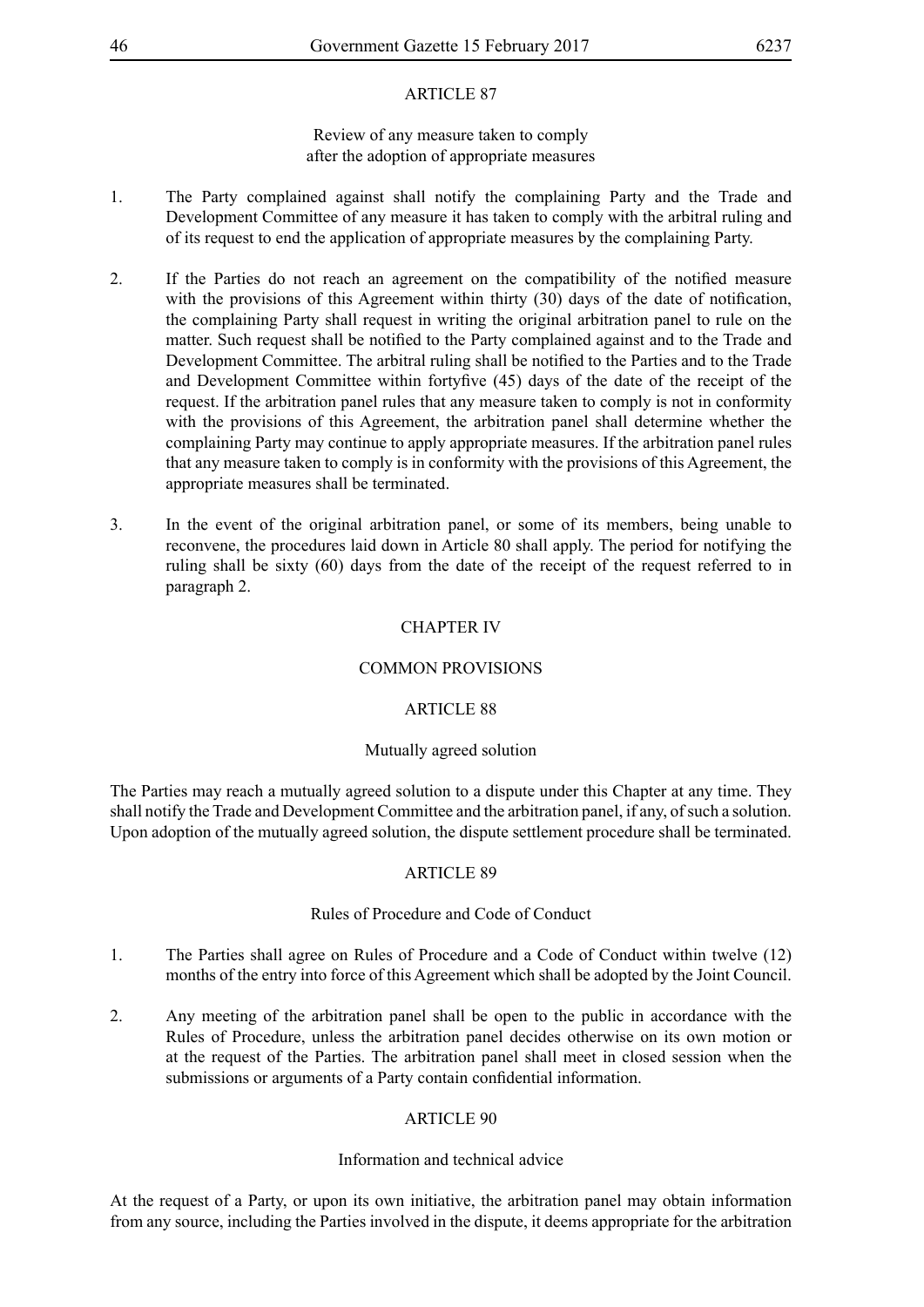proceeding. The arbitration panel shall also have the right to seek the opinion of relevant experts as it deems appropriate. Interested entities are authorised to submit *amicus curiae* briefs to the arbitration panel in accordance with the Rules of Procedure. Any information obtained in this manner must be disclosed to the Parties and submitted for their comments.

### ARTICLE 91

### Languages of the submissions

- 1. The written and oral submissions of the Parties shall be made in any official language of the Parties.
- 2. The Parties shall endeavour to agree on a common working language for any specific proceedings under this Part. If the Parties are unable to agree on a common working language, each Party shall arrange for and bear the costs of the translation of its written submissions and interpretation at the hearings into the language chosen by the Party complained against, unless such language is an official language of that Party. The EU shall, when seeking to agree on a common working language, take into account the potential impact of such costs on the SADC EPA States.

### ARTICLE 92

#### Rules of interpretation

The arbitration panel shall interpret the provisions of this Agreement in accordance with the customary rules of interpretation of public international law, including those codified in the Vienna Convention on the Law of Treaties. The rulings of the arbitration panel cannot add to or diminish the rights and obligations provided for in this Agreement.

### ARTICLE 93

#### Arbitral rulings

- 1. The arbitration panel shall make every effort to take any decision by consensus. Where, nevertheless, a decision cannot be arrived at by consensus, the matter at issue shall be decided by majority vote.
- 2. The ruling shall set out the findings of fact, the applicability of the relevant provisions of this Agreement and the reasoning behind any findings and conclusions that it makes. The Trade and Development Committee shall make the arbitral ruling publicly available unless it decides not to do so.

#### ARTICLE 94

#### List of arbitrators

- 1. The Trade and Development Committee shall, no later than three (3) months after the entry into force of this Agreement, establish a list of twentyone (21) individuals who are willing and able to serve as arbitrators. Each of the Parties shall select eight (8) individuals to serve as arbitrators. The Parties shall also agree on five (5) individuals who are not nationals of either Party and who shall act as chairperson of the arbitration panel. The Trade and Development Committee will ensure that the list is always maintained in accordance with this Article.
- 2. Arbitrators shall have specialised knowledge on matters covered by this Agreement or experience in law and international trade. They shall be independent, serve in their individual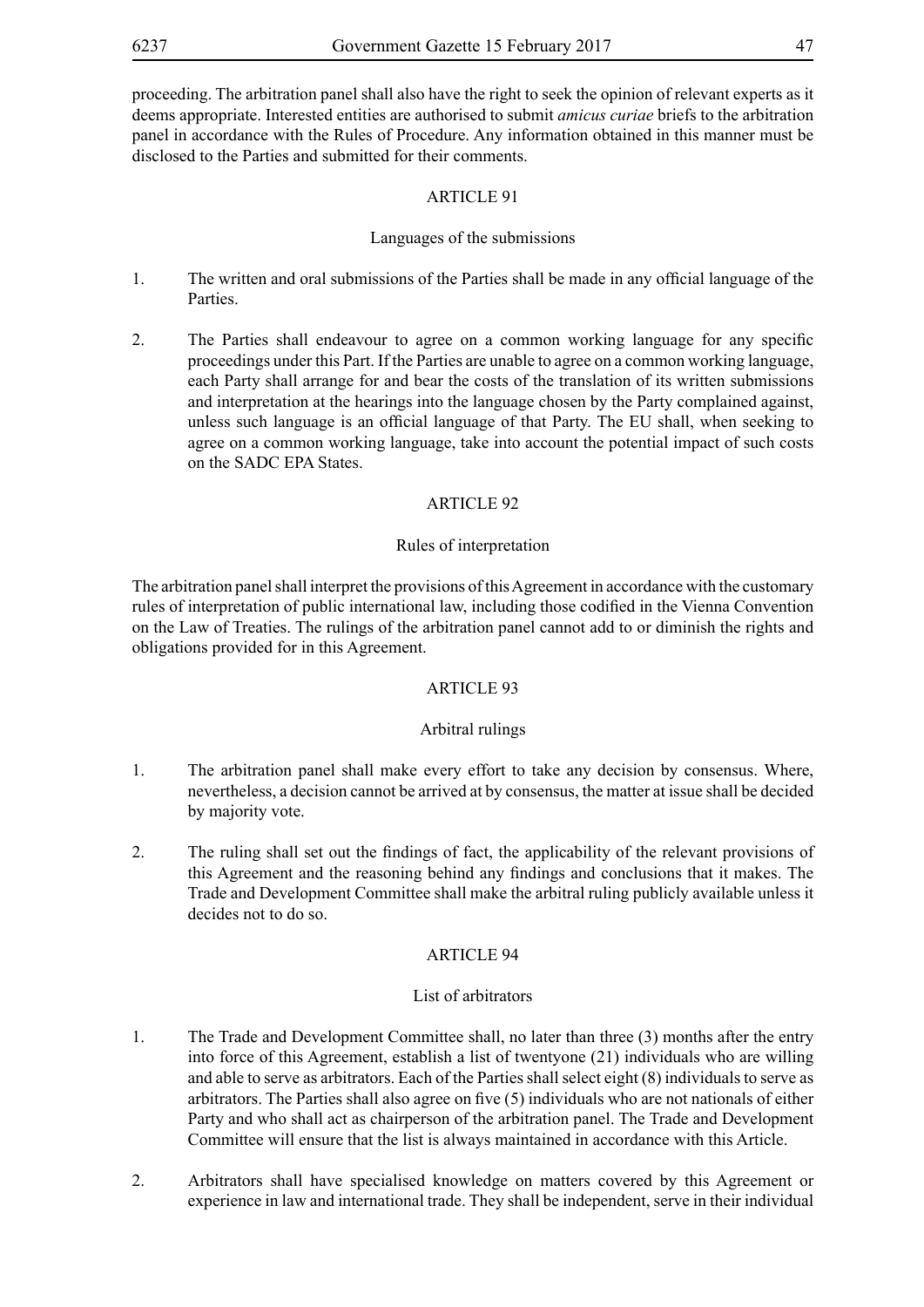capacities and not take instructions from any organisation or government, or be affiliated with the governments of any of the Parties, and shall comply with the Code of Conduct annexed to the Rules of Procedures.

3. The Trade and Development Committee may establish an additional list of fifteen (15) individuals having a sectoral expertise in specific matters covered by this Agreement. When recourse is made to the selection procedure of Article 80, the Chairperson of the Trade and Development Committee may use such a sectoral list upon agreement of both Parties.

### ARTICLE 95

### Relation with WTO obligations

- 1. Arbitration bodies set up under this Agreement shall not arbitrate disputes on a Party's rights and obligations under the WTO Agreement.
- 2. Recourse to the dispute settlement provisions of this Agreement shall be without prejudice to any action in the WTO framework, including dispute settlement action. However, where a Party has, with regard to a particular measure, initiated a dispute settlement proceeding under this Agreement or under the WTO Agreement, it may not initiate a dispute settlement proceeding regarding the same measure in the other forum until the first proceeding has ended. For the purposes of this paragraph, dispute settlement proceedings under the WTO Agreement are deemed to be initiated by a Party's request for the establishment of a panel under Article 6 of the DSU.
- 3. Nothing in this Agreement shall preclude a Party from implementing the suspension of obligations authorised by the Dispute Settlement Body of the WTO.

### ARTICLE 96

### Time limits

- 1. Any time limits referred to in this Part, including the limits for the arbitration panels to notify their rulings, shall be counted in calendar days from the day following the act or fact to which they refer.
- 2. Any time limits referred to in this Part may be extended by mutual agreement of the Parties.

## PART IV

### GENERAL EXCEPTIONS

### ARTICLE 97

### General exception clause

Subject to the requirement that such measures are not applied in a manner which would constitute a means of arbitrary or unjustifiable discrimination between the Parties where like conditions prevail, or a disguised restriction on international trade, nothing in this Agreement shall be construed to prevent the adoption or enforcement by either Party of measures:

- (a) necessary to protect public morals;
- (b) necessary to protect human, animal or plant life or health;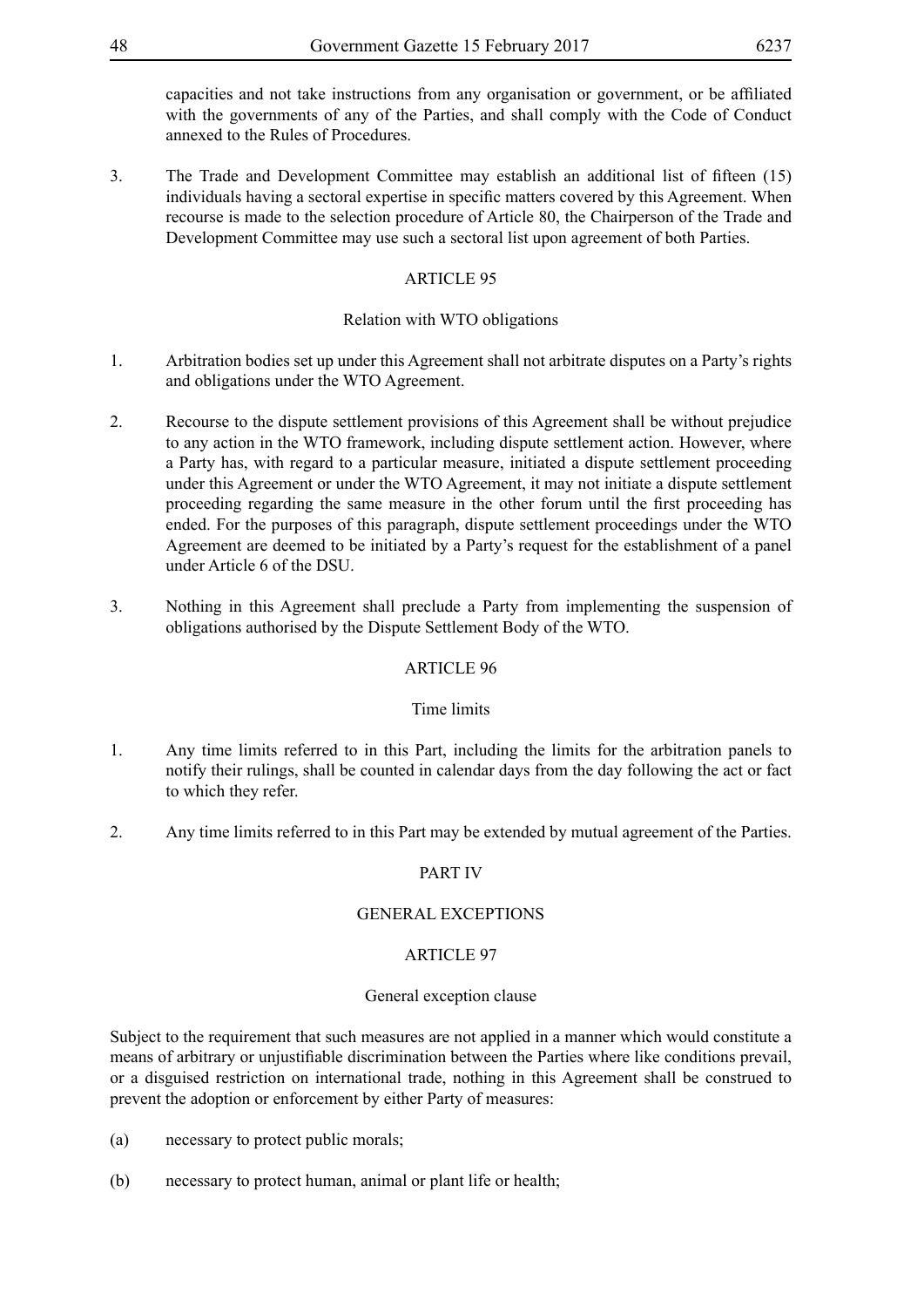- (c) relating to the importation or exportation of gold or silver;
- (d) necessary to secure compliance with laws or regulations which are not inconsistent with the provisions of this Agreement, including those relating to customs enforcement, the enforcement of monopolies operated under paragraph 4 of Article II and Article XVII of the GATT, the protection of patents, trade marks and copyrights, and the prevention of deceptive practices;
- (e) relating to the products of prison labour;
- (f) imposed for the protection of national treasures of artistic, historic or archaeological value;
- (g) relating to the conservation of exhaustible natural resources if such measures are made effective in conjunction with restrictions on domestic production or consumption;
- (h) undertaken in pursuance of obligations under any intergovernmental commodity agreement which conforms to criteria submitted to the GATT Contracting Parties and not disapproved by them or which is itself so submitted and not so disapproved;**<sup>5</sup>**
- (i) involving restrictions on exports of domestic materials necessary to ensure essential quantities of such materials to a domestic processing industry during periods when the domestic price of such materials is held below the world price as part of a governmental stabilisation plan; Provided that such restrictions shall not operate to increase the exports of or the protection afforded to such domestic industry, and shall not depart from the provisions of this Agreement relating to nondiscrimination; or
- (j) essential to the acquisition or distribution of products in general or local short supply; Provided that any such measures shall be consistent with the principle that the Parties and the SADC EPA States are entitled to an equitable share of the international supply of such products, and that any such measures, which are inconsistent with the other provisions of this Agreement shall be discontinued as soon as the conditions giving rise to them have ceased to exist.

#### Security exceptions

- 1. Nothing in this Agreement shall be construed to:
	- (a) require either Party to furnish any information the disclosure of which it considers contrary to its essential security interests; or
	- (b) prevent either Party from taking any action which it considers necessary for the protection of its essential security interests:
		- (i) relating to fissionable materials or the materials from which they are derived; or
		- (ii) relating to the traffic in arms, ammunition and implements of war and to such traffic in other goods and materials as is carried on directly or indirectly for the purpose of supplying a military establishment; or
		- (iii) taken in time of war or other emergency in international relations; or

<sup>5</sup> The exception provided for in this sub-paragraph extends to any commodity agreement which conforms to the principles approved by the Economic and Social Council in its resolution 30 (IV) of 28 March l947.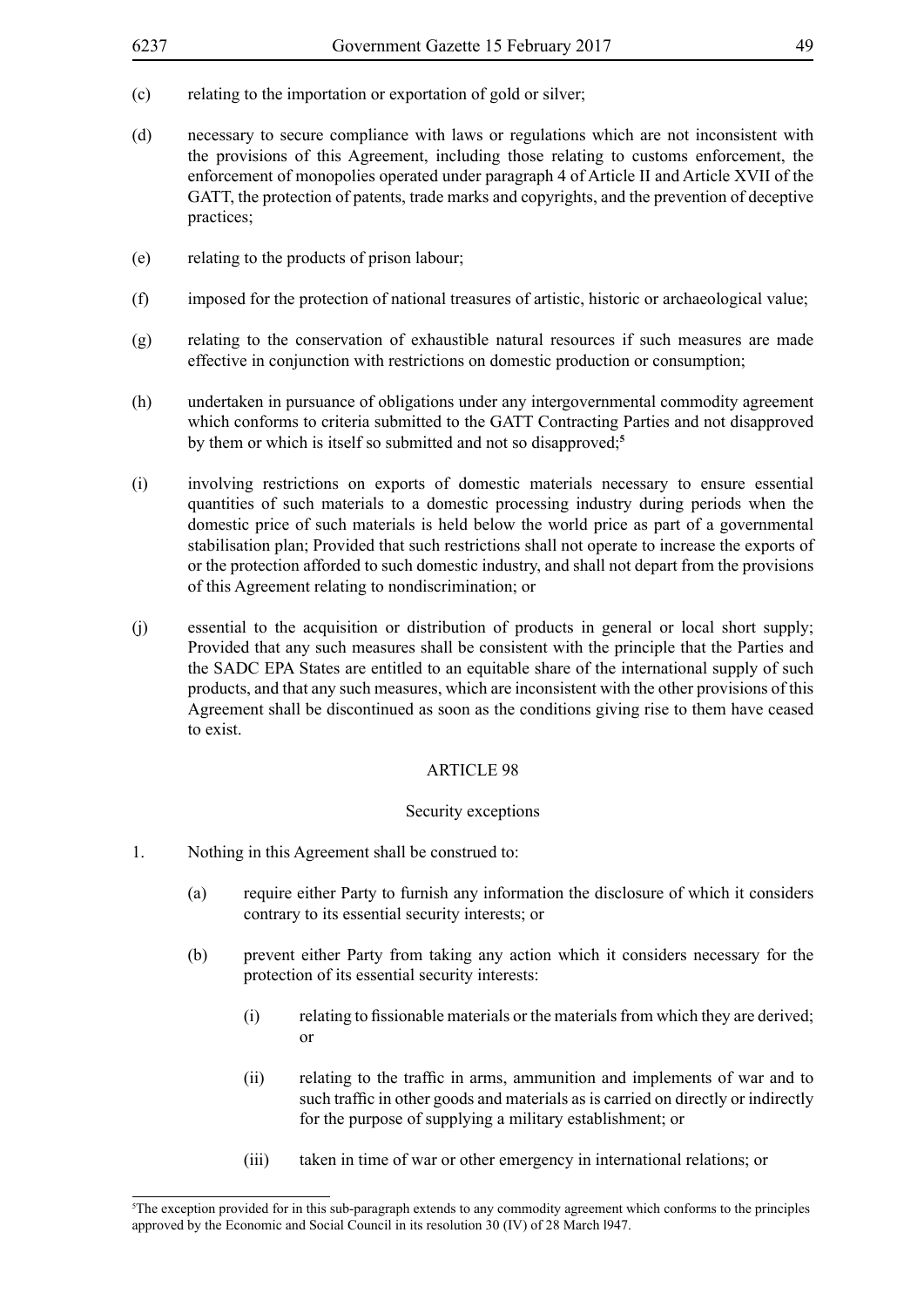- (c) prevent either Party from taking any action in pursuance of its obligations under the United Nations Charter for the maintenance of international peace and security.
- 2. The Trade and Development Committee shall be informed of measures taken under paragraph 1(b) and (c) and of their termination.

### Taxation

- 1. Nothing in this Agreement, or in any arrangement adopted under this Agreement, shall be construed to prevent either Party from distinguishing, in the application of the relevant provisions of their fiscal legislation, between taxpayers who are not in the same situation, in particular with regard to their place of residence or with regard to the place where their capital is invested.
- 2. Nothing in this Agreement, or in any arrangement adopted under this Agreement, shall be construed to prevent the adoption or enforcement of any measure aimed at preventing the avoidance or evasion of taxes pursuant to the tax provisions of agreements to avoid double taxation or other tax arrangements or domestic fiscal legislation.
- 3. Nothing in this Agreement shall affect the rights and obligations of either Party under any tax convention. In the event of any inconsistency between this Agreement and any such convention, that convention shall prevail to the extent of the inconsistency.

### PART V

### INSTITUTIONAL PROVISIONS

### ARTICLE 100

### The Joint Council

A Joint SADC EPA States – EU Council ("Joint Council") is hereby established, which shall oversee and administer the implementation of this Agreement.

## ARTICLE 101

### Composition and functions

- 1. The Joint Council shall be composed, on the one hand, of the relevant members of the Council of the EU and relevant members of the European Commission or their representatives, and, on the other hand, of the relevant Ministers of the SADC EPA States or their representatives. The first meeting of the Joint Council shall be cochaired by the Parties.
- 2. In relation to matters where SACU acts collectively for purposes of this Agreement, SACU shall act collectively in such matters under this provision and the EU shall treat SACU as such. In relation to matters where Member States of SACU act individually in such matters under this provision, the specific SACU Member State shall act in that capacity and the EU shall treat that Member State as such.
- 3. Without prejudice to the functions of the Council of Ministers as defined in Article 15 of the Cotonou Agreement, the functions of the Joint Council shall be to:
	- (a) be responsible for the operation and implementation of this Agreement and monitor the fulfilment of its objectives;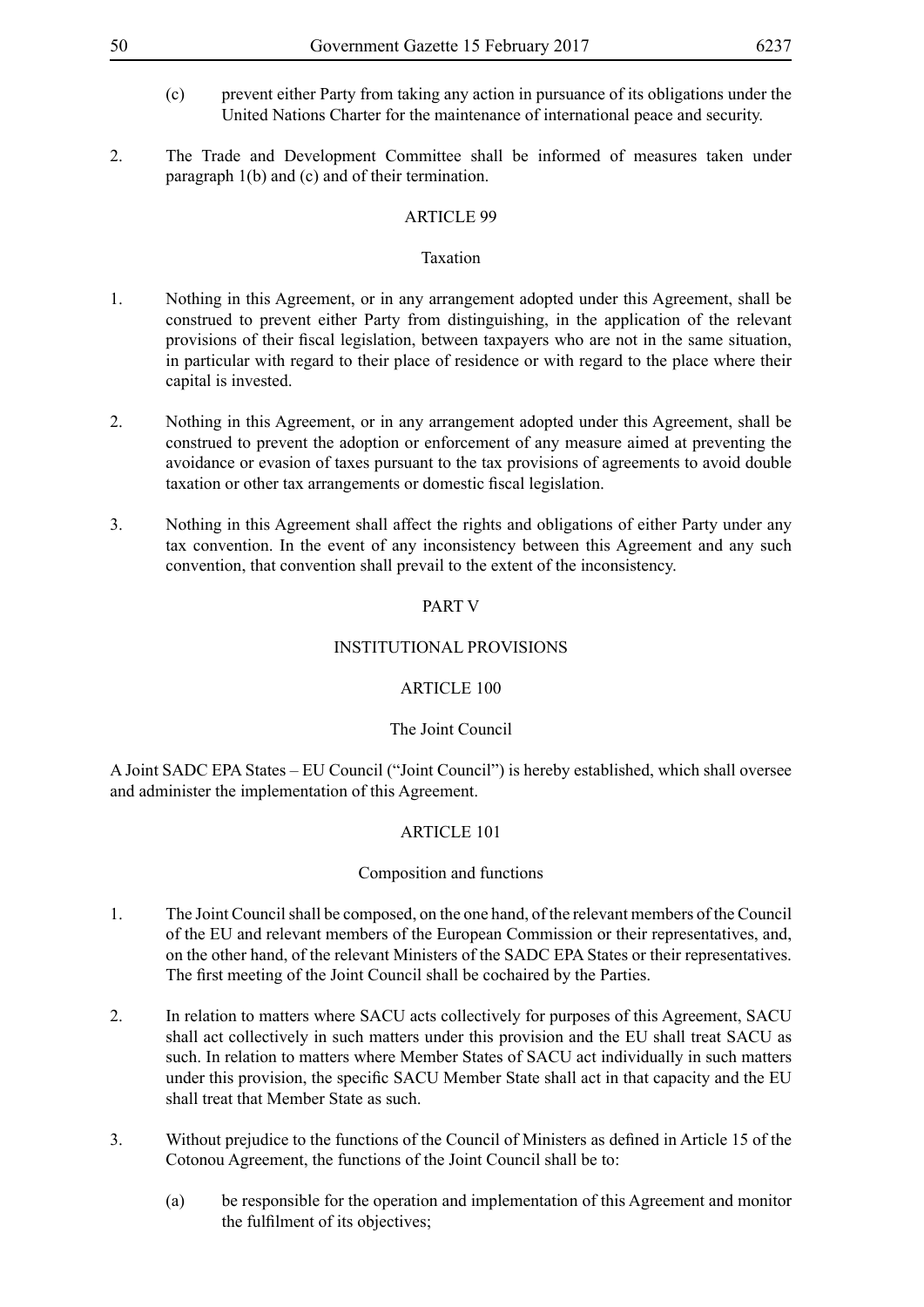- (b) examine any major issues arising under this Agreement that are of common interest and affect trade between the Parties:
- (c) examine proposals and recommendations from the Parties for the review of this Agreement;
- (d) make appropriate recommendations;
- (e) monitor the development of economic and trade relations between the Parties;
- (f) monitor and assess the impact of the cooperation provisions of this Agreement on sustainable development;
- (g) monitor and review progress on all matters covered by this Agreement;
- (h) establish its own rules of procedure;
- (i) establish the rules of procedures of the Trade and Development Committee;
- (j) monitor the work of the Trade and Development Committee; and
- (k) perform any other duties under this Agreement.
- 4. The Joint Council may provide periodic reports on the operation of this Agreement to the Council of Ministers established in accordance with Article 15 of the Cotonou Agreement.

#### Decisionmaking powers and procedures

- 1. In order to attain the objectives of this Agreement, the Joint Council shall have the power to take decisions in respect of all matters covered by this Agreement.
- 2. The decisions of the Joint Council shall be taken by consensus and shall be binding on the Parties. The Parties shall take all the measures necessary to implement such decisions in accordance with their respective internal rules.
- 3. For procedural matters and dispute settlement procedures, the Joint Council shall adopt decisions and recommendations by mutual agreement between the Parties.
- 4. The Joint Council shall meet at regular intervals, not exceeding a period of two (2) years, and extraordinarily whenever circumstances so require, if the Parties so agree.

### ARTICLE 103

#### Trade and Development Committee

- 1. The Joint Council shall be assisted in the performance of its duties by a Trade and Development Committee composed of representatives of the Parties, normally at the level of senior officials.
- 2. The Trade and Development Committee shall be chaired alternately by a representative of each of the Parties for a period of one year. The first meeting of the Trade and Development Committee shall be cochaired by the Parties.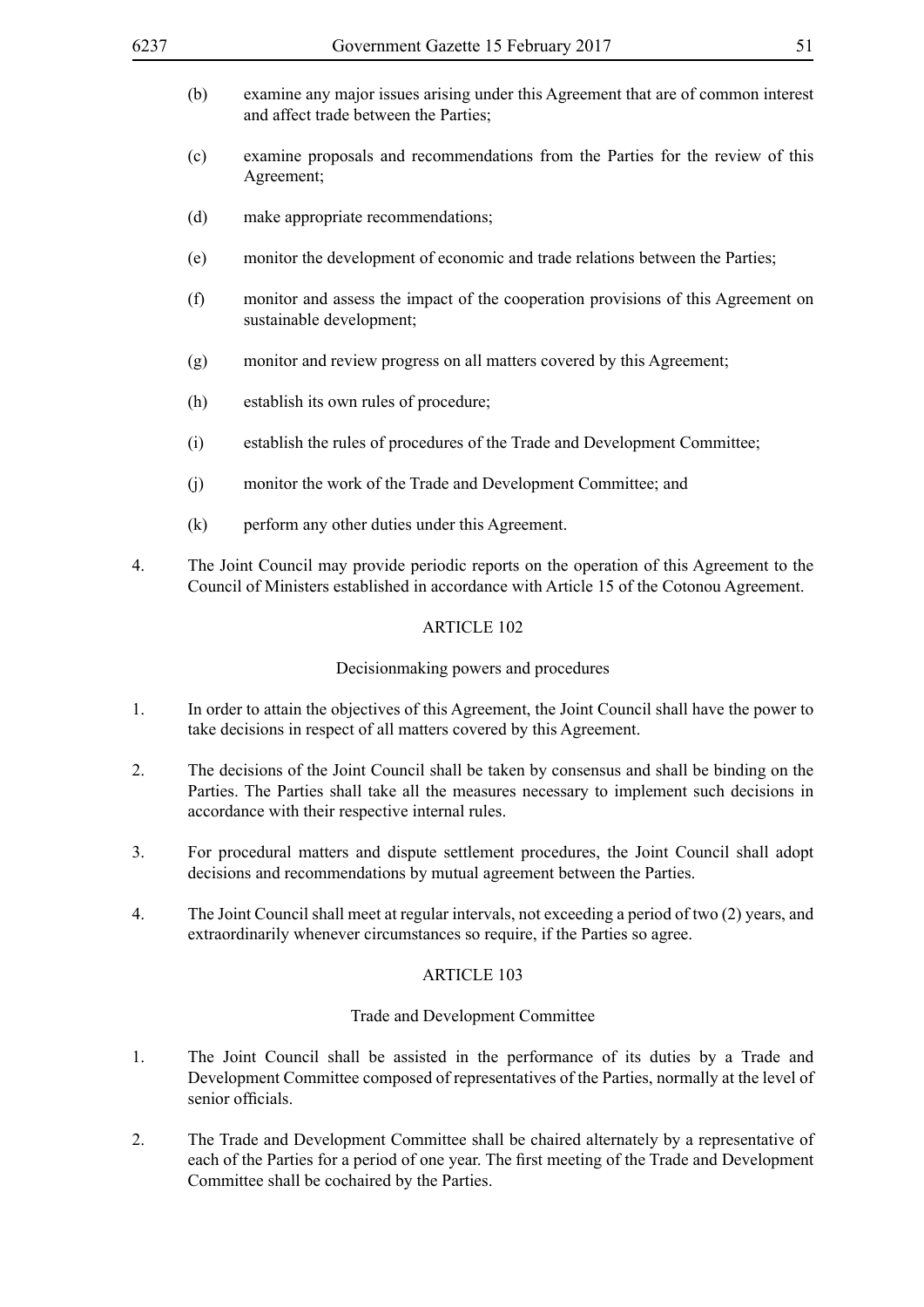- 
- 3. This Committee may establish any special technical groups to deal with specific matters falling within their competence.
- 4. This Committee shall establish the rules of procedure of the special technical groups established under paragraph 3.
- 5. This Committee shall report and be responsible to the Joint Council.
- 6. This Committee shall take decisions or make recommendations in the cases provided for in this Agreement or where such power has been delegated to it by the Joint Council. In this event the Committee shall take its decisions by consensus.
- 7. This Committee shall have, in particular, the following functions:
	- (a) In the area of trade, to:
		- (i) monitor and evaluate the implementation of the decisions of the Joint Council;
		- (ii) facilitate and supervise the implementation of the provisions of this Agreement;
		- (iii) consider and recommend cooperation priorities to the Joint Council;
		- (iv) make recommendations to the Joint Council to avoid potential conflicts in areas covered by this Agreement;
		- (v) carry out any other function assigned to it by the Joint Council;
		- (vi) supervise the work of the special technical groups as referred to in paragraph 3;
		- (vii) monitor the development of regional integration and of economic and trade relations between the Parties;
		- (viii) discuss and undertake actions that may facilitate trade, investment and business opportunities between the Parties; and
		- (ix) discuss any matters under this Agreement and any issue that may affect the attainment of its objectives.
	- (b) In the area of development cooperation, to:
		- (i) monitor the implementation of the cooperation provisions laid down in this Agreement and coordinate such action with third party donors;
		- (ii) make recommendations on traderelated cooperation between the Parties;
		- (iii) keep under periodic review the cooperation priorities set out in this Agreement, and make recommendations on the inclusion of new priorities, as appropriate;
		- (iv) review and discuss cooperation issues pertaining to regional integration and implementation of this Agreement; and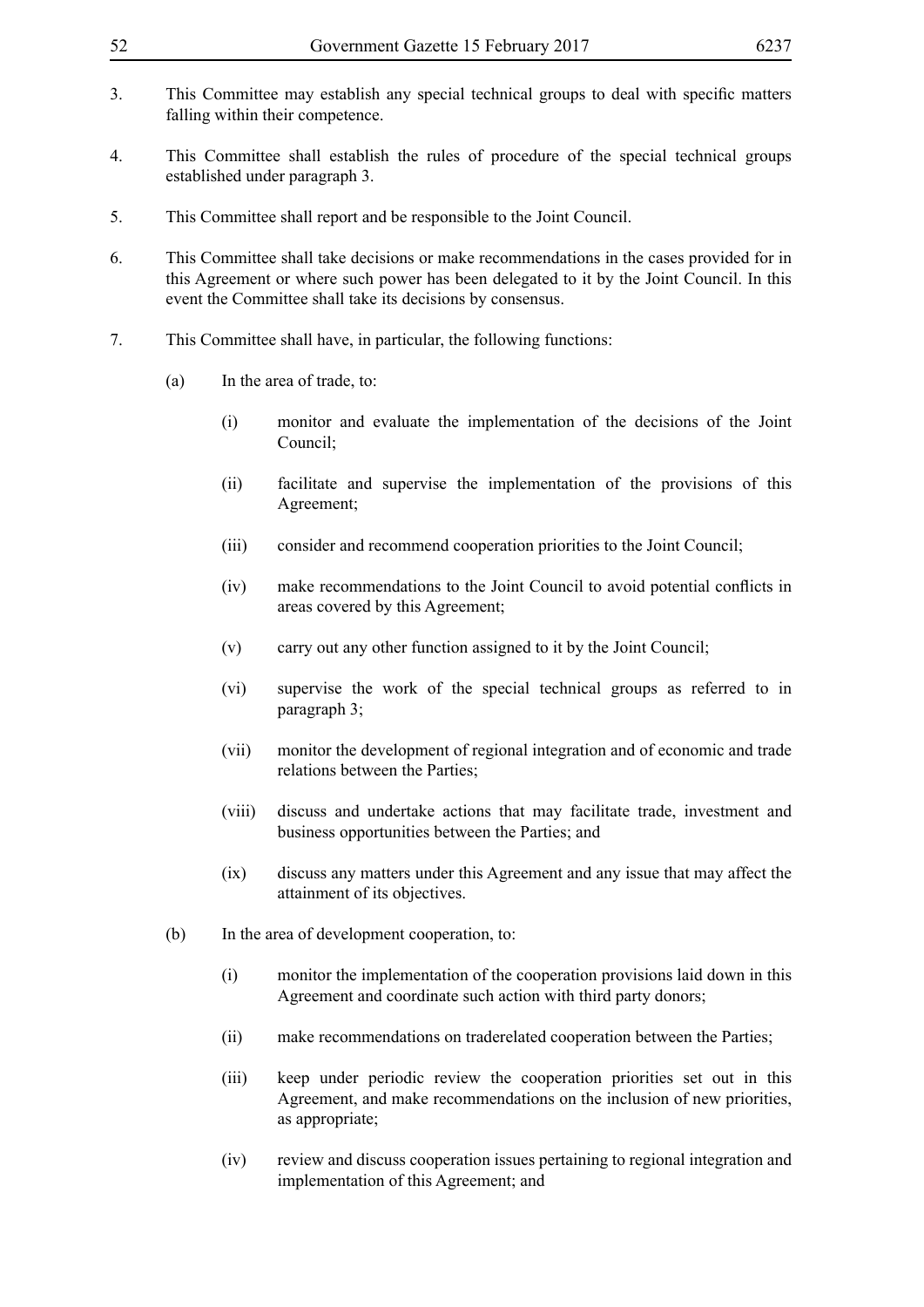(v) monitor and assess the impact of the implementation of this Agreement on the sustainable development of the Parties.

### PART VI

#### GENERAL AND FINAL PROVISIONS

### ARTICLE 104

### Definition of the Parties and fulfilment of obligations

- 1. The Parties of this Agreement shall be Botswana, Lesotho, Namibia, South Africa, Swaziland and Mozambique, of the one part ("the SADC EPA States"), and the European Union or its Member States or the European Union and its Member States, within their respective areas of competence as derived from the Treaty on European Union (TEU) and the Treaty on the Functioning of the European Union (TFEU), of the other part ("the EU").
- 2. The term "Party" shall refer to the SADC EPA States individually on the one part or the EU on the other part as the case may be.
- 3. Where reference is made to SACU in this Agreement, as in Articles 25(1), 34, 35 and 101 and in PART III, Botswana, Lesotho, Namibia, South Africa and Swaziland, shall act collectively as provided for in the SACU Agreement.
- 4. The Joint Council may decide to modify the application of paragraph 3.
- 5. The Parties shall adopt any general or specific measures required to fulfil their obligations under this Agreement and shall ensure that they comply with the objectives laid down in this Agreement.

#### ARTICLE 105

#### Exchange of information

- 1. In order to facilitate communication relating to the effective implementation of this Agreement, the Parties shall designate a coordinator for the exchange of information upon the entry into force of this Agreement. The designation of a coordinator for the exchange of information is without prejudice to the specific designation of competent authorities under specific provisions of this Agreement.
- 2. At the request of either Party, the coordinator of the other Party shall indicate the office or official responsible for any matter pertaining to the implementation of this Agreement and provide the required support to facilitate communication with the requesting Party.
- 3. At the request of either Party, the other Party shall, to the extent legally possible, provide information and reply promptly to any question relating to an actual or proposed measure that might affect trade between the Parties.

#### ARTICLE 106

#### Transparency

1. A Party shall publish or make publicly available its laws, regulations, procedures and administrative rulings of general application as well as any other commitments under an international agreement relating to any trade matter covered by this Agreement. Any such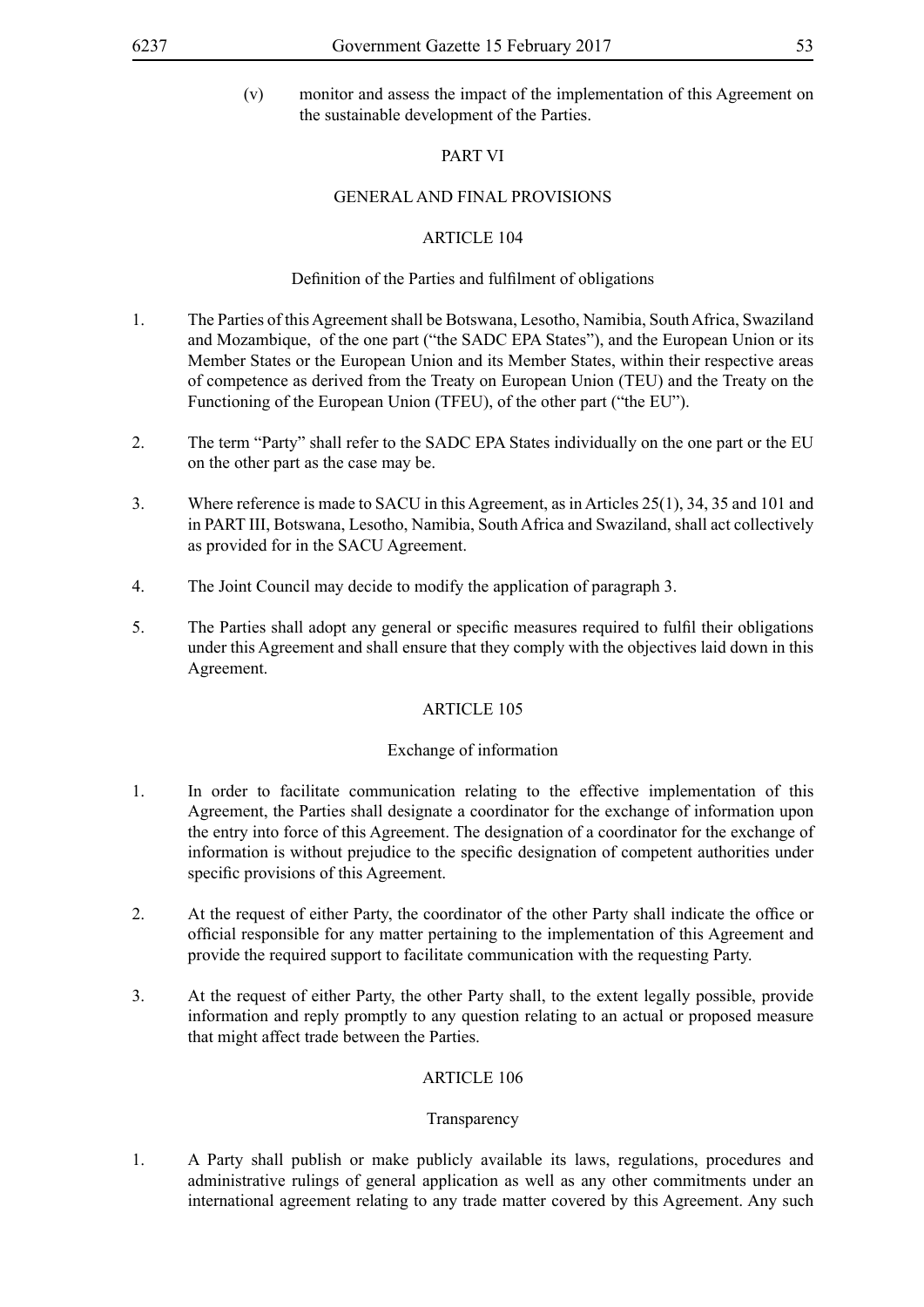measures adopted after the entry into force of this Agreement shall be brought to the attention of the other Party.

- 2. Without prejudice to specific transparency provisions in this Agreement, the information referred to under this Article shall be considered to have been brought to the attention of the other Party when the information has been made available:
	- (a) by appropriate notification to the WTO; or
	- (b) on the official, feefree and publicly accessible website; or
	- (c) to the coordinator of the other Party.

However, where the EU has provided such information and it has not been notified to the WTO through an official, feefree and publicly accessible website, the SADC EPA States, which, because of capacity constraints, have difficulties accessing such a website, may request the EU to provide such information to the relevant coordinator.

3. Nothing in this Agreement shall require any Party to provide confidential information, the disclosure of which would impede law enforcement, or otherwise be contrary to the public interest, or which would prejudice legitimate commercial interests of particular enterprises, public or private, except to the extent that it may be necessary to be disclosed in the context of a dispute settlement proceeding under this Agreement. Where such disclosure is considered necessary by a panel established under PART III, the panel shall ensure that confidentiality is fully protected.

### ARTICLE 107

### Temporary difficulties in implementation

A Party encountering difficulties in meeting its obligations under this Agreement as a result of factors beyond its control shall immediately bring the matter to the attention of the Joint Council.

### ARTICLE 108

### Regional preferences

- 1. Nothing in this Agreement shall oblige a Party to extend to the other Party any more favourable treatment which is applied by a Party as part of its respective regional integration process.
- 2. Any more favourable treatment and advantage that may be granted under this Agreement by a SADC EPA State to the EU shall be enjoyed by the other SADC EPA States.

### ARTICLE 109

### Outermost regions of the EU

1. Taking account of the geographical proximity of the outermost regions of the EU and the SADC EPA States and in order to reinforce economic and social links between those regions and the SADC EPA States, the Parties shall endeavour to facilitate cooperation in all areas covered by this Agreement between the outermost regions of the EU and the SADC EPA **States**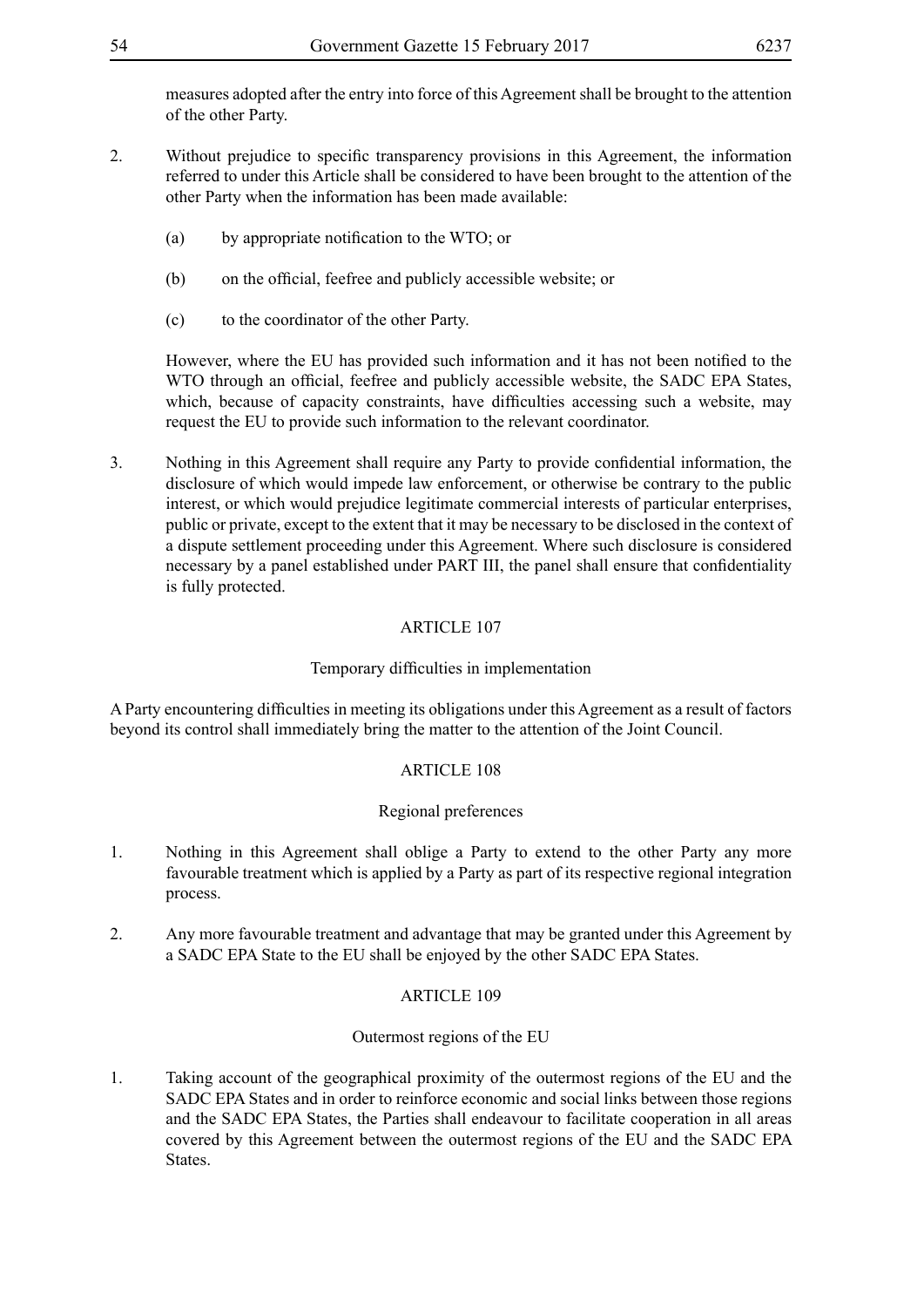- 2. The objectives of paragraph 1 shall also be pursued, wherever possible, through fostering the joint participation of the SADC EPA States and the outermost regions of the EU in the framework and specific programmes of the EU in areas covered by this Agreement.
- 3. The EU shall endeavour to ensure coordination between the various financial instruments of the EU's cohesion and development policies in order to foster cooperation between the SADC EPA States and the outermost regions of the EU in the areas covered by this Agreement.
- 4. Nothing in this Agreement shall prevent the EU from applying existing measures aimed at addressing the structural social and economic situation of its outermost regions pursuant to Article 349 of the TFEU. This provision shall not permit the maintenance of tariffs on trade between the Parties other than those permitted pursuant to paragraph 2 of PART III of ANNEX I.

#### Relations with the Cotonou Agreement

- 1. With the exception of development cooperation provisions provided for in Title II of Part 3 of the Cotonou Agreement, in case of any inconsistency between the provisions of this Agreement and the provisions of Title II of Part 3 of the Cotonou Agreement, the provisions of this Agreement shall prevail to the extent of such inconsistency.
- 2. Nothing in this Agreement shall be construed so as to prevent the adoption by either Party of appropriate measures pursuant to the Cotonou Agreement.

### ARTICLE 111

#### Relations with the TDCA

The relationship between this Agreement and the TDCA shall be governed by the provisions of Protocol 4.

### ARTICLE 112

#### Relations with the WTO Agreement

The Parties agree that nothing in this Agreement requires them to act in a manner inconsistent with their WTO obligations.

### ARTICLE 113

#### Entry into force**<sup>6</sup>**

- 1. This Agreement shall be signed, ratified or approved in accordance with the applicable constitutional or internal rules and procedures of each Party.
- 2. This Agreement shall enter into force thirty (30) days following the deposit of the last instrument of ratification, acceptance or approval.
- 3. Pending entry into force of this Agreement, the EU and the SADC EPA States agree to apply the provisions of this Agreement which fall within their respective competences ("provisional

<sup>6</sup> The Parties to the attached Protocol on Geographical indications and on trade in wines and spirits shall implement the undertakings therein.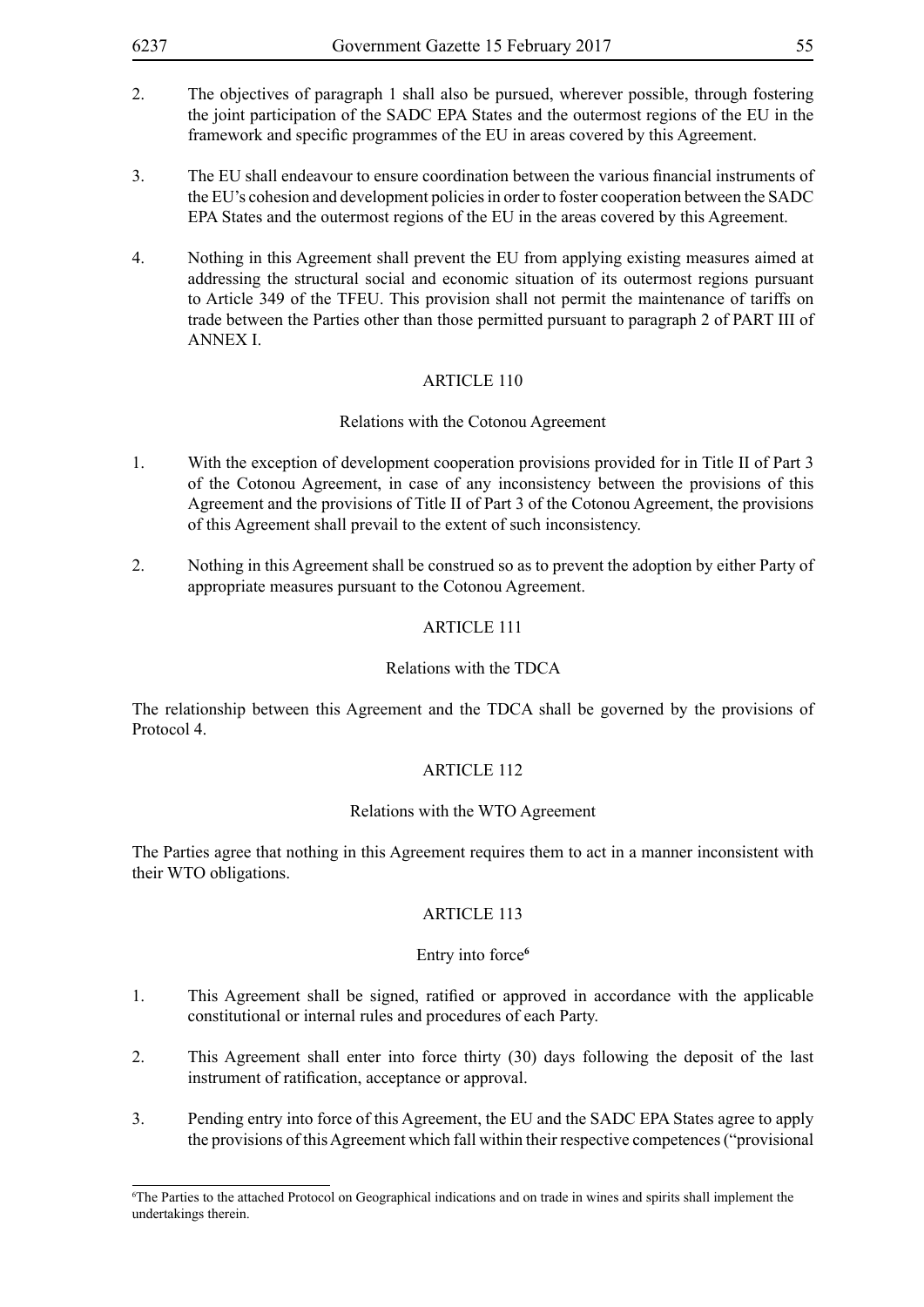application"). This may be effected either by provisional application, where possible, or by ratification of this Agreement.

- 4. This Agreement shall be applied provisionally between the EU and a SADC EPA state ten (10) days after either the receipt of notification of provisional application from the EU or of ratification or provisional application from that SADC EPA state, whichever is the later.
- 5. Provisional application of this Agreement between the EU and a Member of SACU shall exclude the agricultural market access concessions and the fisheries market access concessions referred to in Article 24(2) and Article 25(1), that are denoted by an asterisk (\*) in the tariff schedules as set out in Annexes I and II, until such time as all members of SACU have ratified or provisionally applied this Agreement.
- 6. Provisional application or entry into force of this Agreement between the EU and a Member of SACU shall exclude the agricultural market access concessions referred to in Article 24(2) and Article  $25(1)$ , that are denoted by an asterisk  $(*)$  in the tariff schedules as set out in Annexes I and II, until such time as the conditions set out in Article 16 of Protocol 3 are met.
- 7. Notifications regarding the provisional application or ratification shall be sent to the SecretaryGeneral of the Council of the European Union, who shall be the depository of this Agreement. Certified copies of the notifications shall be lodged with the Executive Secretary of the SADC Secretariat
- 8. If pending the entry into force of this Agreement, the Parties decide to apply it provisionally, all references in this Agreement to the date of entry into force shall be deemed to refer to the date such provisional application takes effect.

### ARTICLE 114

### Duration

- 1. This Agreement shall be valid indefinitely.
- 2. Either Party may give written notice of its intention to denounce this Agreement.
- 3. Denunciation shall take effect six (6) months after the notification referred to in paragraph 2.

### ARTICLE 115

### Territorial application

- 1. This Agreement shall apply, on the one hand, to the territories in which the TEU and TFEU are applied and under the conditions laid down in those Treaties, and, on the other hand, to the territories of the SADC EPA States.
- 2. References in this Agreement to "territory" shall be understood in this sense.

### ARTICLE 116

### Revision clause

1. The Parties agree to review this Agreement in its entirety no later than five (5) years after its entry into force. Such review is without prejudice to instances of adjustments, reviews or revisions otherwise provided for in this Agreement, such as those contemplated under Articles 12(2), 16(8), 17(5), 18(5), 26(10), 33(3), 35(6) and 65(e).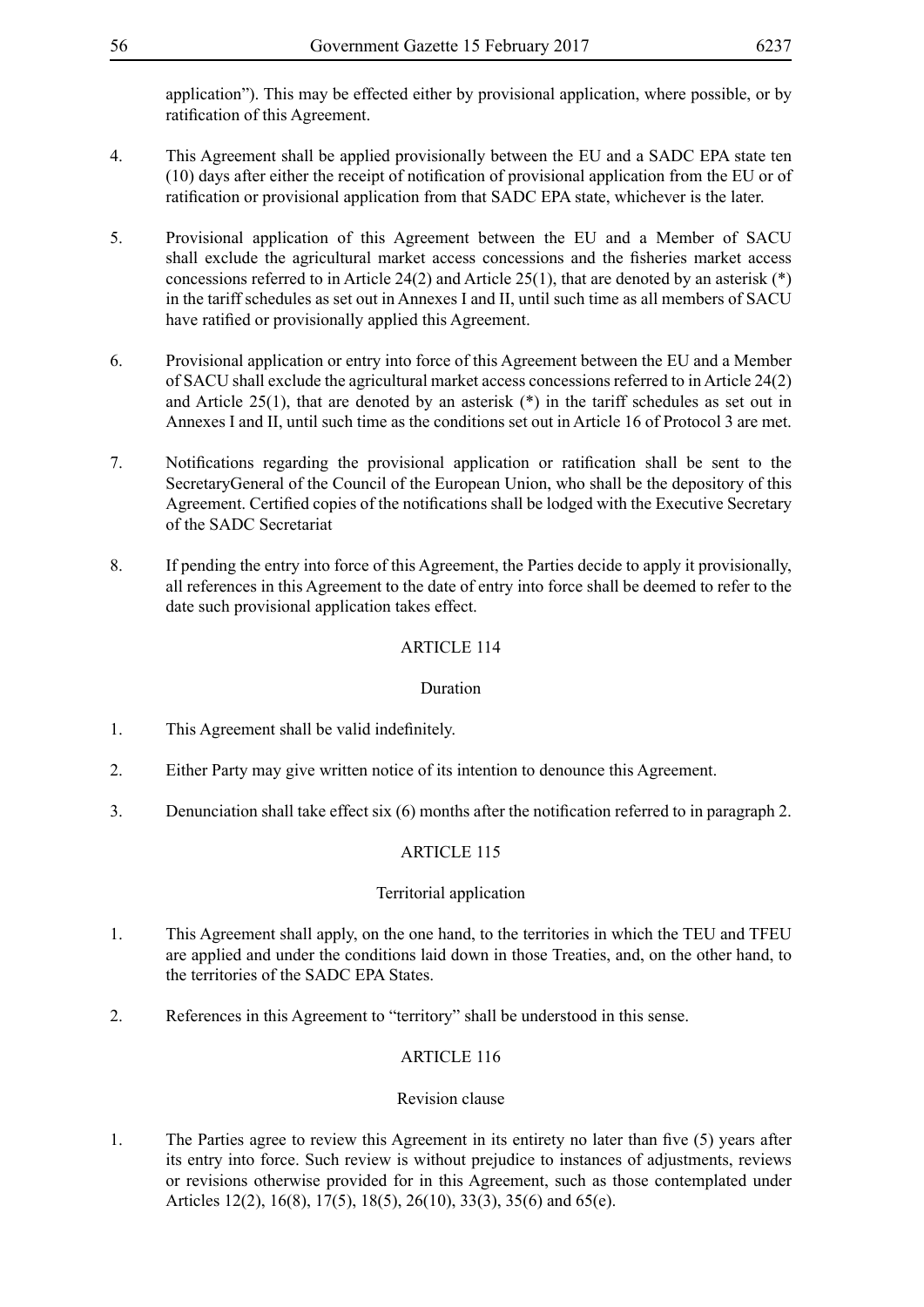- 2. As regards the implementation of this Agreement, either Party may make suggestions oriented towards adjusting traderelated cooperation, taking into account the experience acquired during the implementation thereof.
- 3. The Parties agree that this Agreement may need to be reviewed in light of further developments in international economic relations and in the light of the expiration of the Cotonou Agreement.

#### Amendments

- 1. Any Party may submit proposals for amendments to this Agreement to the Joint Council for consideration and adoption.
- 2. Amendments to this Agreement shall, after adoption by the Joint Council, be submitted to the Parties for ratification, acceptance or approval in accordance with their respective constitutional or internal legal requirements.

### ARTICLE 118

#### Accession of new EU Member States

- 1. The Joint Council shall be advised of any request made by a third State to become a member of the EU. During the negotiations between the EU and the applicant State, the EU shall provide the SADC EPA States with any relevant information. The SADC EPA states shall convey their concerns, and may request consultations, to the EU so that the EU can take them fully into account. The SADC EPA States shall be notified by the EU of any accession to the EU.
- 2. Any new Member State of the European Union shall accede to this Agreement from the date of its accession to the EU by means of a clause to that effect in the act of accession. If the act of accession to the Union does not provide for such automatic accession of the EU Member State to this Agreement, the EU Member State concerned shall accede by depositing an act of accession with the General Secretariat of the Council of the European Union, which shall send certified copies to the SADC EPA States.
- 3. The Parties shall review the effects of the accession of new EU Member States on this Agreement. The Joint Council may decide on any transitional or amending measures that might be necessary.

#### ARTICLE 119

#### Accession

- 1. A third state or organisation having competence for the matters covered by this Agreement may request to accede to this Agreement. If the Joint Council agrees to consider such a request, the Parties and the state or organisation requesting to accede shall conduct negotiations on the terms of accession. The Protocol of Accession shall be adopted by the Joint Council and submitted for ratification, acceptance or approval in accordance with the Parties' respective constitutional or internal legal requirements.
- 2. The Parties shall review the effects of such accession on this Agreement. The Joint Council may decide on any transitional or amending measures that might be necessary.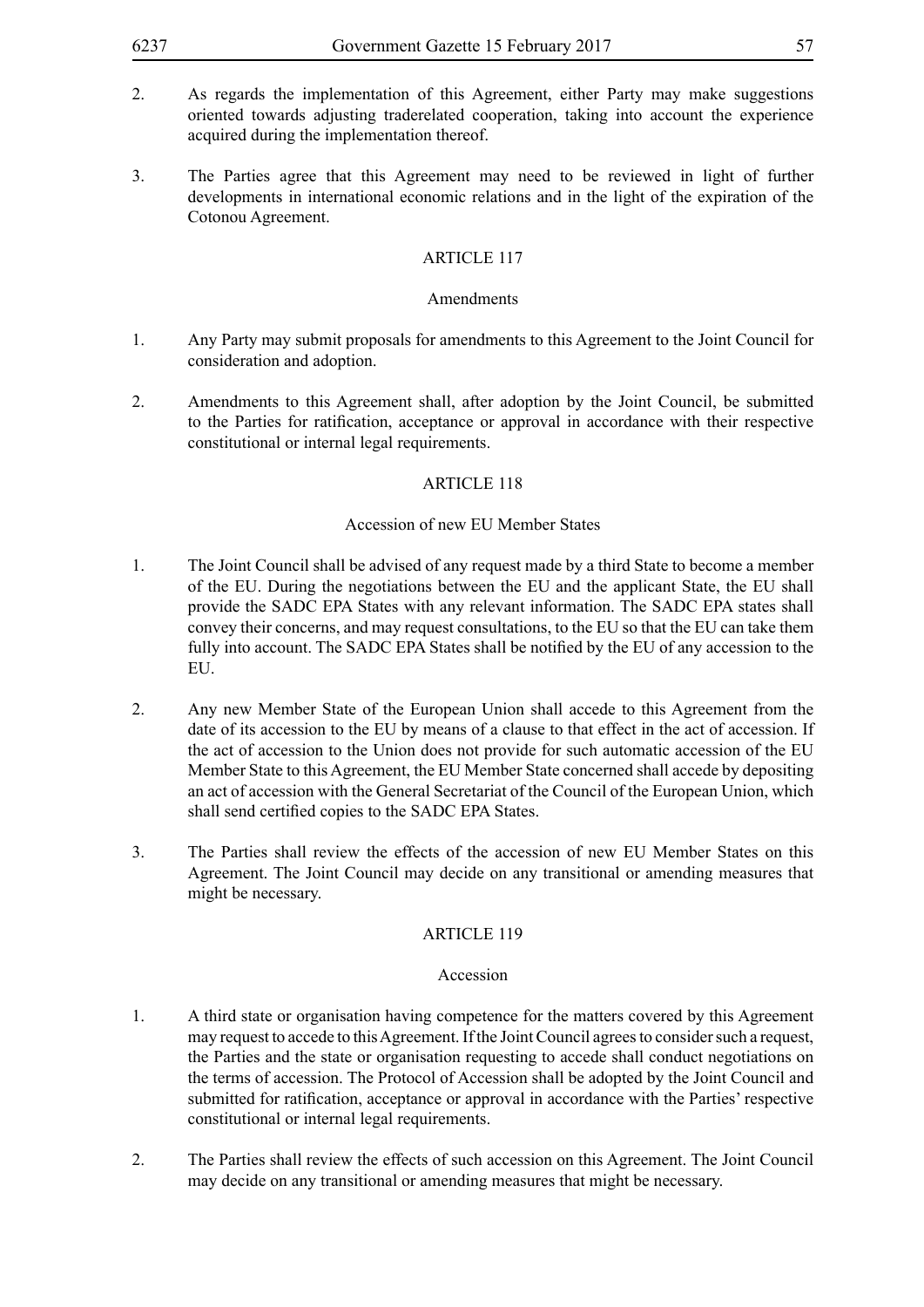3. Notwithstanding paragraph 1, the Parties agree that in the case of a request from Angola to the Joint Council to accede to this Agreement, negotiations concerning the terms of accession should be conducted on the basis of this Agreement, taking into account the specific situation of Angola.

### ARTICLE 120

#### Languages and authentic texts

This Agreement is drawn up in duplicate in the English , Portuguese, Bulgarian, Croatian, Czech, Danish, Dutch, Estonian, Finnish, French, German, Greek, Hungarian, Italian, Latvian, Lithuanian, Maltese, Polish, Romanian, Slovak, Slovenian, Spanish and Swedish languages, each of those texts being equally authentic. In the event of a contradiction, reference shall be made to the language in which this Agreement was negotiated.

#### ARTICLE 121

#### Annexes

The Annexes, Protocols and footnotes to this Agreement shall form an integral part of this Agreement.

#### ARTICLE 122

#### Rights and obligations under this Agreement

Nothing in this Agreement shall be construed as conferring rights or imposing obligations on persons, other than those created between the Parties under public international law.

In witness whereof, the undersigned Plenipotentiaries have affixed their signatures below this Agreement.

### LIST OF ANNEXES AND PROTOCOLS

| <b>ANNEX I:</b>        | Customs duties of the EU on products originating in the SADC EPA States                                                |  |
|------------------------|------------------------------------------------------------------------------------------------------------------------|--|
| <b>ANNEX II:</b>       | Customs duties of SACU on products originating in the EU                                                               |  |
| <b>ANNEX III:</b>      | Customs duties of Mozambique on products originating in the EU                                                         |  |
| <b>ANNEX IV:</b>       | Agricultural safeguards                                                                                                |  |
| <b>ANNEX V:</b>        | <b>BLNS</b> transitional safeguards                                                                                    |  |
| <b>ANNEX VI:</b>       | SPS priority products and sectors                                                                                      |  |
| PROTOCOL 1:            | Concerning the Definition of the Concept of "Originating Products" and Methods of<br><b>Administrative Cooperation</b> |  |
| PROTOCOL 2:            | Mutual Administrative Assistance in Customs Matters                                                                    |  |
| PROTOCOL 3:            | Geographical Indications and Trade in Wines and Spirits                                                                |  |
| PROTOCOL <sub>4:</sub> | Concerning the relationship between the TDCA and this Agreement                                                        |  |
| <b>FINAL ACT</b>       |                                                                                                                        |  |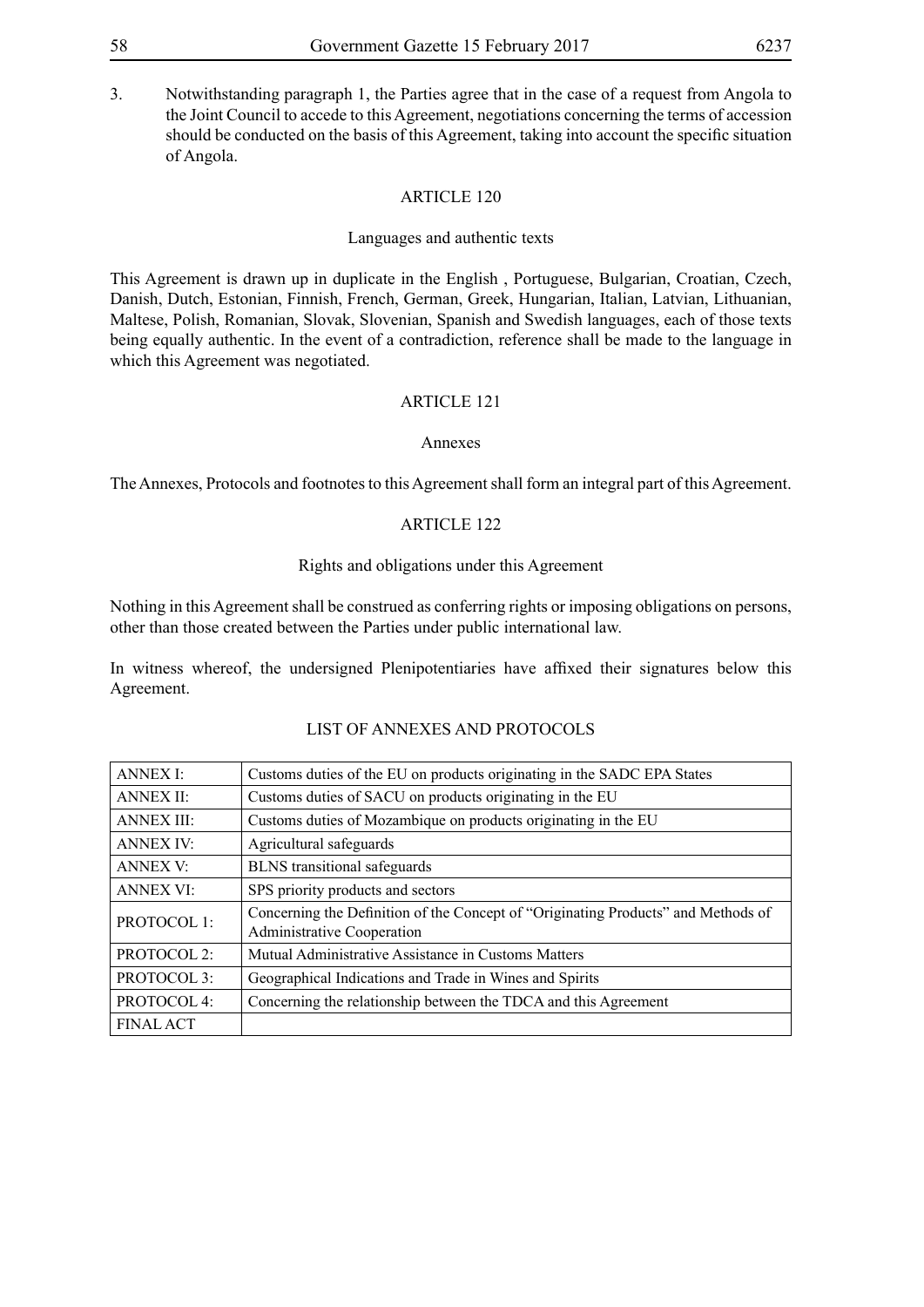For the Republic of South Africa

 $M$ lew

For the Kingdom of Swaziland

Mains

За Европейския съюз Por la Unión Europea Za Evropskou unii For Den Europæiske Union Für die Europäische Union Euroopa Liidu nimel Για την Ευρωπαϊκή Ένωση For the European Union Pour l'Union européenne Za Europsku uniju Per l'Unione europea Eiropas Savienības vārdā -Europos Sąjungos vardu Az Európai Unió részéről Ghall-Unjoni Ewropea Voor de Europese Unie W imieniu Unii Europejskiej Pela União Europeia Pentru Uniunea Europeană Za Európsku úniu Za Evropsko unijo Euroopan unionin puolesta För Europeiska unionen

Ví

in plant